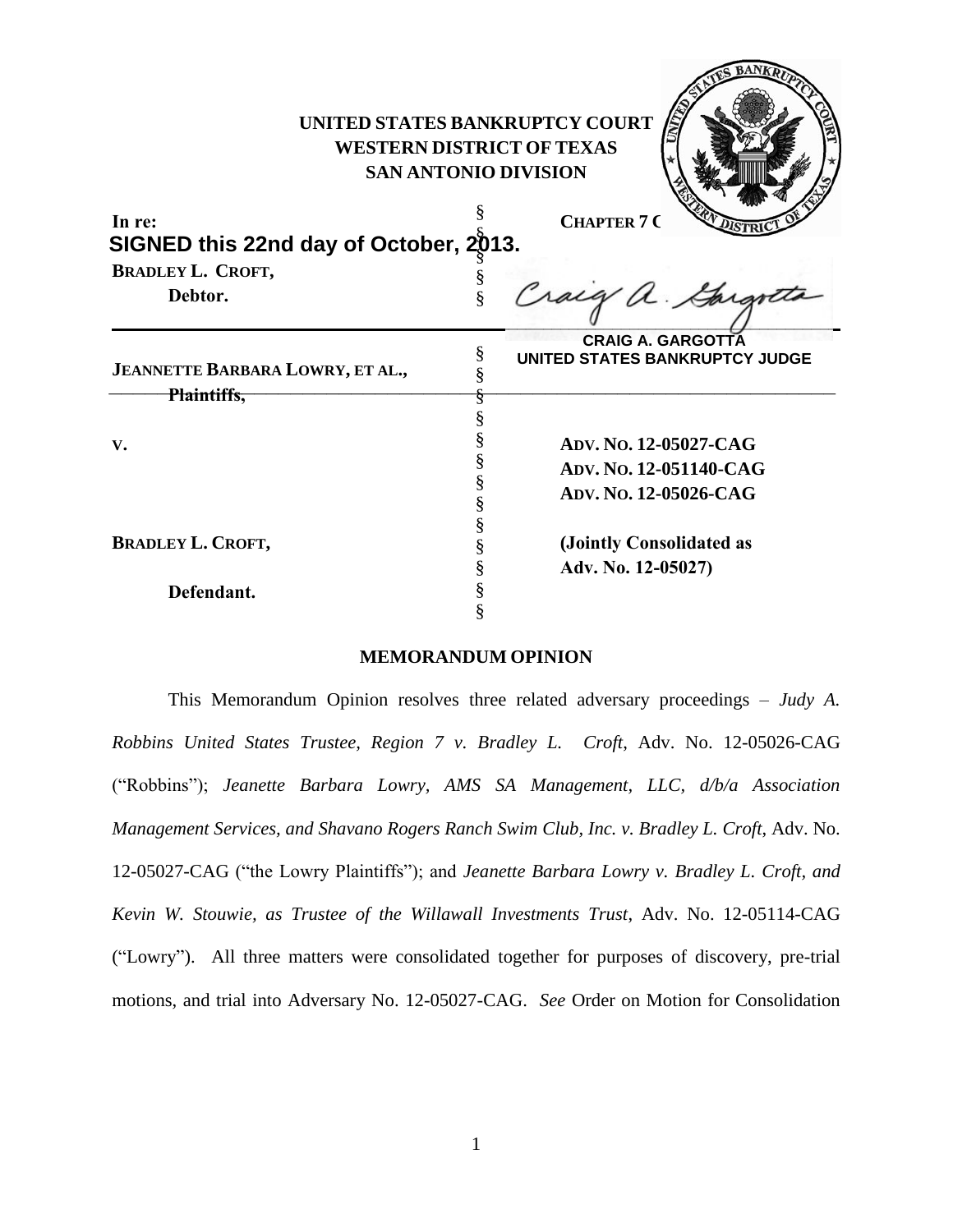and to Extend Pre-trial Deadlines. (ECF No. 16).<sup>1</sup> This Court conducted a six day trial before taking the matter under advisement. Trial was concluded on June 25, 2013, and the Court instructed the parties to submit post-trial pleadings regarding the evidence received and how it supported a party's claims for or against relief. The Court has reviewed the entire record before it; including all admitted exhibits and the weight of the testimony and credibility of all witnesses. Additionally, the Court has also carefully considered all evidentiary objections raised and sustained in making its findings of fact.

As an initial matter, the Court finds that it has jurisdiction over this proceeding pursuant to 28 U.S.C. § 157 and 1334 (2006). This matter is a core proceeding as defined under 28 U.S.C. § 157(b)(2)(I) (determination of discharge of particular debts) and (J) (objections to discharge). The Court finds venue is proper under 28 U.S.C. § 1408(1). This matter is referred to the Court pursuant to the District's Standing Order on Reference. The Court may make its findings of fact and conclusions of law pursuant to Federal Rule of Bankruptcy Procedure 7052.

### **BACKGROUND**

On August 23, 2011 (the "Petition Date"), Defendant Bradley L. Croft filed a pro se voluntary Chapter 7 petition for relief. ( $\text{UST}^2 - 001$ ). According to his schedules, Defendant seeks a discharge of \$646,000 in unsecured claims. *In re Croft*, Case No. 11-52905-CAG (Chapter 7). As noted herein, the U.S. Trustee and the Lowry Plaintiffs (collectively, the "Plaintiffs") seek a denial of Debtor's discharge under related provisions of 11 U.S.C.  $\S 727$ . The majority of evidence adduced at trial involved the Court's consideration of whether Plaintiffs' evidence overcame the presumption in favor of Debtor receiving his discharge.

 $\overline{\phantom{a}}$ 

 $1$  All "ECF" references correspond to documents filed under the consolidated adversary caption in this case – Adv. No. 12-05027-CAG.

<sup>&</sup>lt;sup>2</sup> "UST" denotes the United States Trustee's exhibits.

<sup>3</sup> Unless otherwise noted, all references are to Title 11, U.S.C. *et seq*.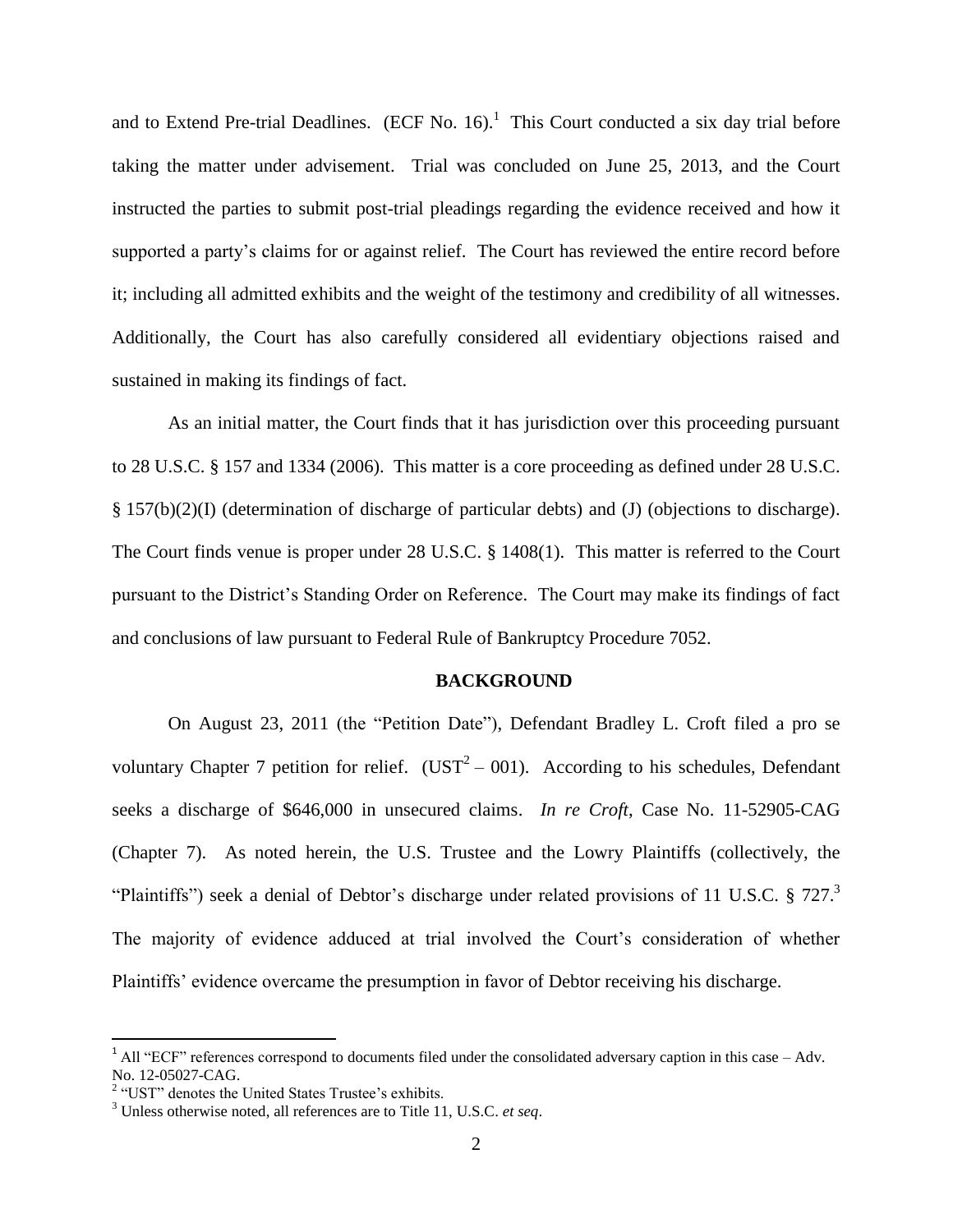The Robbins adversary proceeding seeks denial of Debtor's (also referred to as "Defendant" or "Croft") discharge under § 727(a). Specifically, Robbins as U.S. Trustee argues that Defendant falsified, omitted, or failed to disclose certain of his assets and additionally failed to disclose the transfer of assets to a trust that Defendant created to evade payment to creditors. As such, Robbins seeks denial of Debtor's discharge under  $\S 727(a)(2)(A)$  for failing to disclose transfers to a trust; § 727(a)(2)(B) for concealment of cash and bank accounts; § 727(a)(3) for failure to keep or preserve books and records;  $\S 727(a)(4)(A)$  for false schedules, statement of financial affairs, and false testimony; and  $\S$  727(a)(5) for failure to provide a satisfactory explanation for the loss or deficiency of assets.

The Lowry Plaintiffs also seek denial of Debtor's discharge on similar grounds under § 727(a)(2)-(5). Additionally, the Lowry Plaintiffs seek a denial of dischargeability of debt as to certain claims the Lowry Plaintiffs have against Defendant under 11 U.S.C. § 523(a)(6). The Lowry Plaintiffs have judgments against Defendant totaling \$114,472.65 that arise out of courtordered sanctions imposed on Defendant for initiating two state court lawsuits against the Lowry Plaintiffs. Defendant, through the assistance of others, or on his own, filed four state court actions against the Lowry Plaintiffs alleging irregular business practices and fraud. In each suit, after the Lowry Plaintiffs challenged the allegations in state court, Defendant, on his own or at his direction, dismissed the lawsuits. In two of the lawsuits, the Lowry Plaintiffs obtained sanctions against Defendant on the basis that the lawsuits were intended to harass, humiliate, and assert fraudulent claims against the Lowry Plaintiffs to damage their business reputation. The Lowry Plaintiffs argue that Defendant prosecuted these lawsuits against them in a willful and malicious manner, and, as such, are non-dischargeable under  $\S 523(a)(6)$ .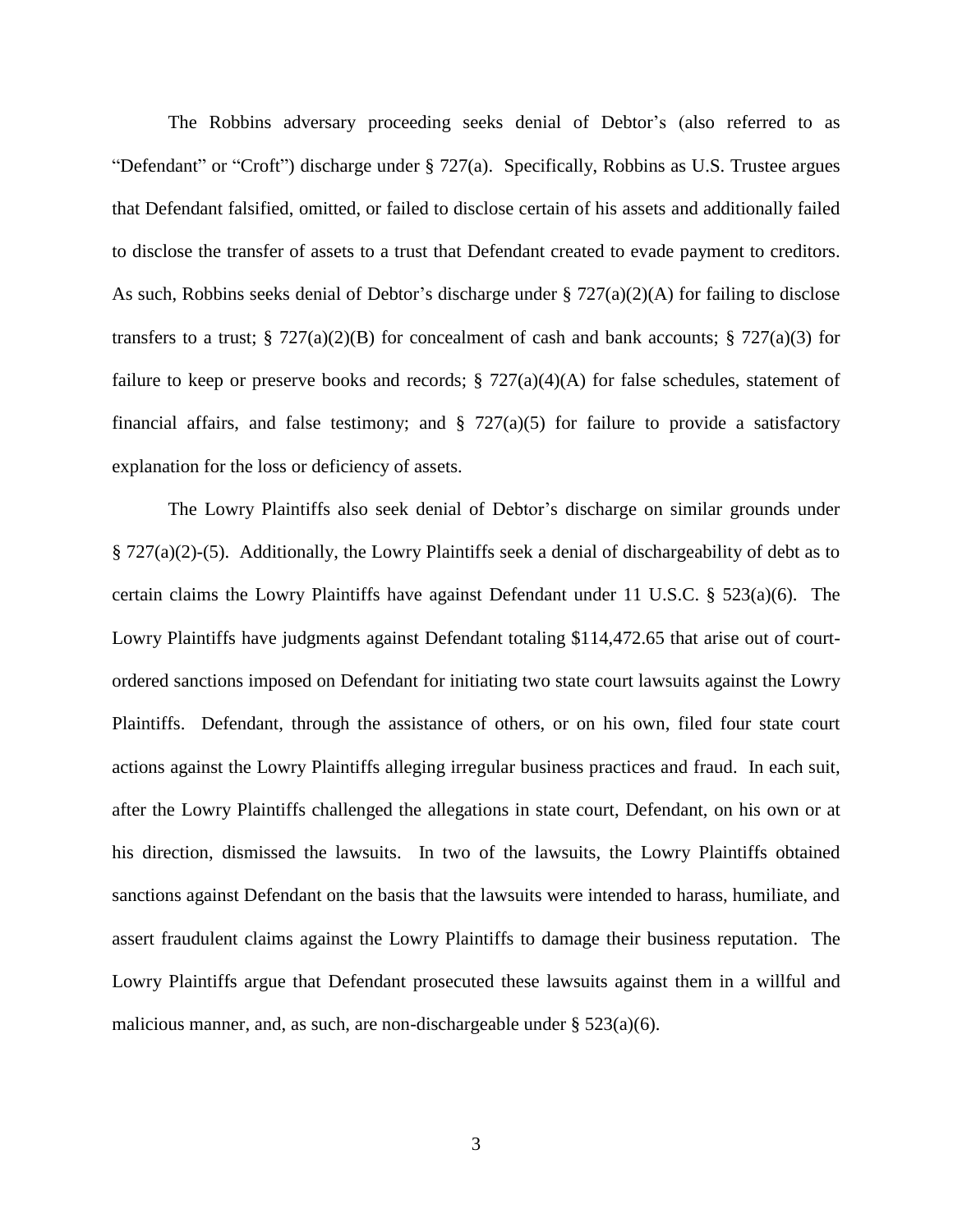Additionally, Barbara Lowry ("Lowry") individually filed suit against Defendant and Kevin Stouwie, as Trustee of the Willawall Investments Trust, under the Fair Credit Reporting Act ("FCRA"), 15 U.S.C. § 1681 (2010), for unlawfully posting Lowry's credit report on a web page that Defendant controls. Lowry argues that the posting of the credit report, and the public dissemination of Lowry's personal information, including her social security number, address, credit card numbers, was done with willful and malicious intent to injure Lowry both personally and professionally. The District Court, upon learning that the Lowry lawsuit contained many of the same allegations as contained in the Lowry Plaintiffs and Robbins lawsuits, referred the matter to this Court for trial.<sup>4</sup> Lowry and Defendant have consented to this Court issuing a final order as to damages and dischargeability; Stouwie has not.<sup>5</sup> Lowry seeks damages under the FCRA against Defendant and asks that those damages be deemed non-dischargeable under  $§ 523(a)(6).$ 

## **FINDINGS OF FACT**

### **I. The Trust**

Defendant was the owner and founder of Willawall Investments, Inc. ("Willawall"), which incorporated Defendant's swimming pool maintenance business, Innovative Pool Solutions, in 2007. (UST – 012). On August 24, 2009, Defendant and his former wife, Cherie Jeffcoat, as grantors, created the Willawall Trust ("Trust") to hold their personal and business assets purportedly for the benefit of their minor daughter, naming Defendant as the sole trustee.  $(UST - 6)$ . Within two years of filing for bankruptcy, Defendant and Jeffcoat transferred nearly all of their personal and business assets to the Trust for no consideration, including: 1) a quitclaim deed to real property and furnishings at 17914 Butte Hill, San Antonio, Texas ("Butte

 4 *See* Adv. No. 12-05114-CAG, ECF. No. 1.

 $<sup>5</sup>$  As such, pursuant to the District Court's Order of Reference, the Court will issue a separate Report and</sup> Recommendation as to Stouwie's liability under the FCRA.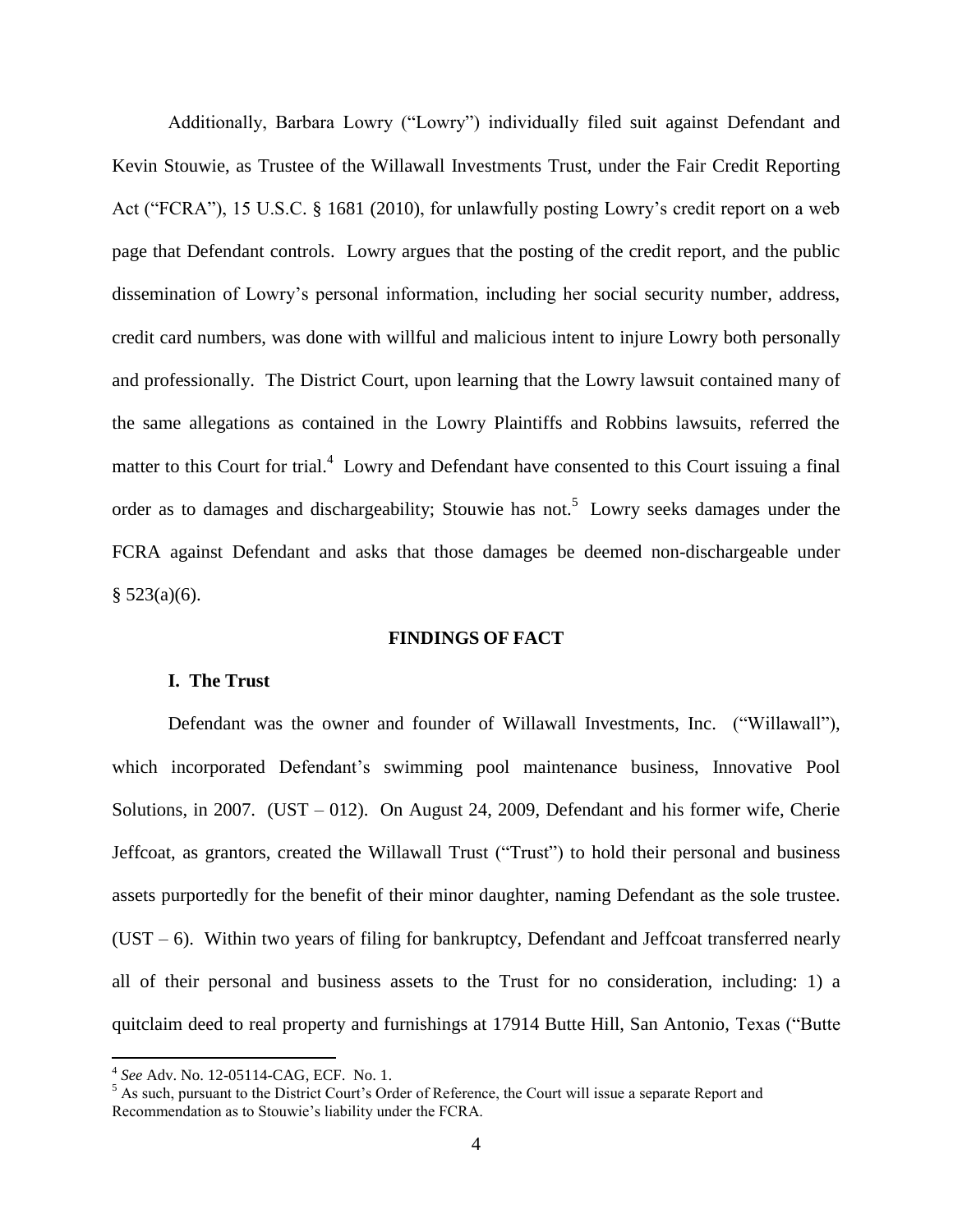Hill Property"); 2) a 2008 Newell American Motor Home (the "Motor Home"); 3) a 2002 Ford Truck (the "Truck"); 4) a 2007 Honda Odyssey; 5) a Grand Junction Fifth Wheel Trailer (the "Trailer"); 6) stock in Willawall; 7) two Dell computers; and 8) \$322,046.38 of funds. (PL<sup>6</sup> – 156). A third party, Richard Graf, also transferred a 1999 Honda van to the Trust. During the time of these transfers, Defendant was involved in litigation with the Lowry Plaintiffs. (PL – 126-130).

Defendant's friend, Richard Snell, participated in or handled many of the transactions and business dealings involving the Trust, either as co-trustee or as the sole trustee.<sup>7</sup> Defendant appointed Snell as co-trustee of the Trust on June 10, 2010, apparently without ever resigning as trustee.  $(D^8 - 12)$ . Conversely, Snell claimed that Defendant resigned as trustee before June 2010, but that he allowed Defendant to act as his agent and appointed Defendant as trustee for "specific purpose<sup>[s]</sup> . . . [m]aybe ten" times. (UST – 112, at 26, 37-39). Notably, Defendant signed several documents in May 2011, including a "Statement of Fact for a Trust" as trustee, in order to facilitate the sale of the Motor Home.  $(PL - 131)$ . Snell also testified that he was not permitted to access the Trust's bank statements at Chase Bank, but only "looked at them online ... with [Defendant] pulling them up." (UST – 112, at 32-33).

Neither Defendant nor Snell appeared to understand fully the continuity of trustee appointments and resignations. (UST – 112, at 26-54). Defendant changed his testimony several times concerning his role as trustee, stating, "I don't ever remember completely resigning," and then responding to whether he resigned at the time of filing for bankruptcy, "I guess, yes." Defendant then appointed attorney Stouwie as co-trustee in November of 2011, a few weeks

 $\overline{\phantom{a}}$ 

<sup>&</sup>lt;sup>6</sup> "PL" denotes the Lowry Plaintiffs' exhibits.

<sup>&</sup>lt;sup>7</sup> Snell has never received a license to practice law, or received any professional license. (UST – 112, at 11-12). Defendant knew of this fact.

<sup>&</sup>lt;sup>8</sup> "D" denotes Defendant's Exhibits.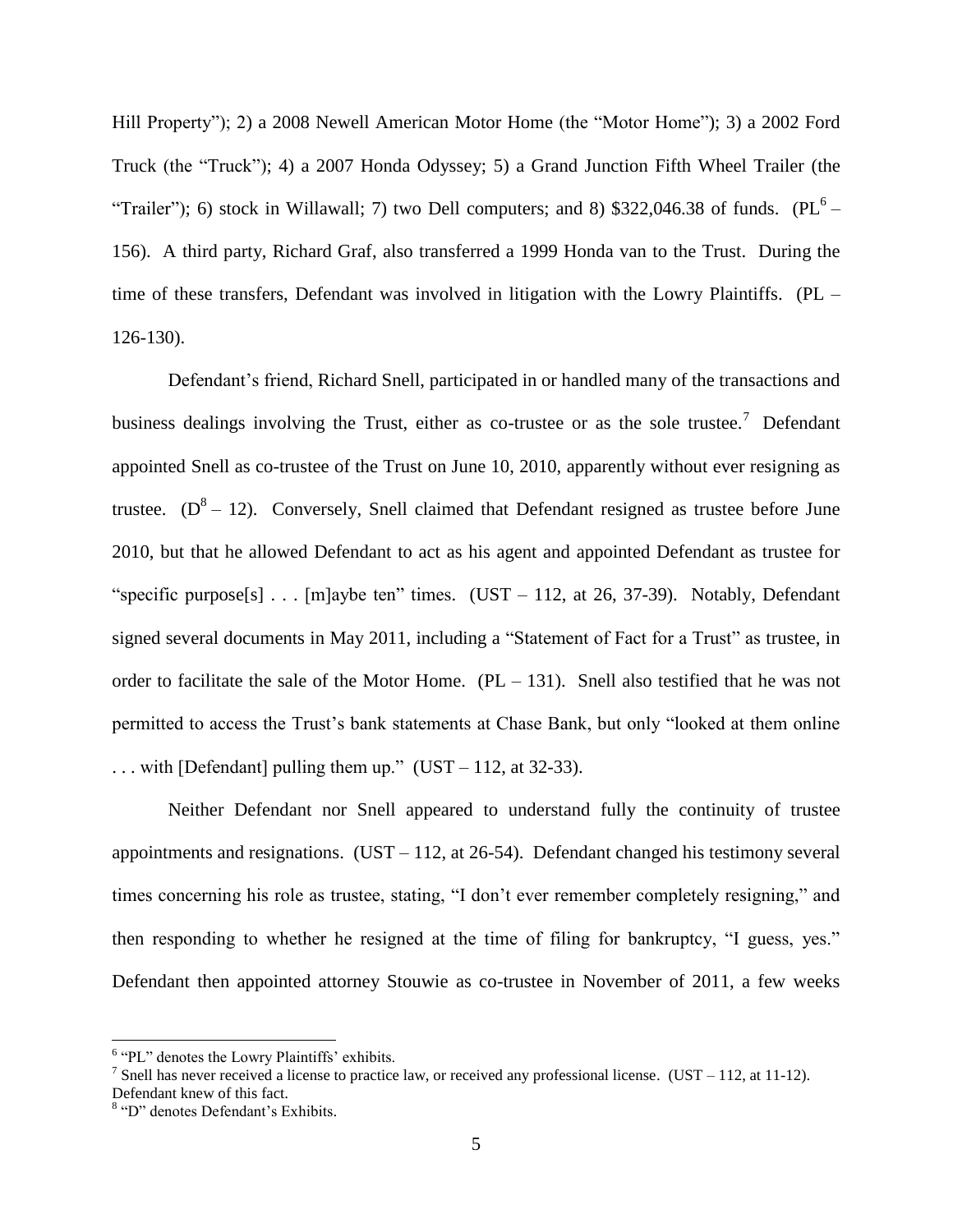before Snell's death. Stouwie served as trustee until his resignation on July 18, 2012. (PL – 133).

### **A. The Motor Home**

l

On August 21, 2008, Defendant purchased the Motor Home for \$265,000 to use for his swimming pool business.  $(PL - 131)$ . Defendant testified that the Motor Home was purchased so that when he toured areas soliciting for his pool business, that he would have a place to live. Defendant further explained that he was attempting to develop a portion of his business in converting pools from chlorine purifiers to salt-based purifiers. Defendant financed the purchase with a \$225,000 loan from U.S. Bank, secured by a lien on the Motor Home.  $(PL - 131)$ . On November 25, 2009, U.S. Bank released its lien on the Motor Home, apparently in error, and on December 8, 2009, Defendant transferred the Motor Home title to the Trust, absent the lien. (PL – 131). Subsequently on May 4, 2011, Defendant, as trustee for the Trust, sold the Motor Home for \$189,290 to Ancira Motor Homes ("Ancira") without disclosing the lien.  $(PL - 157)$ .

Defendant then deposited the cashier's check from Ancira into a newly created Willawall Trust account at Compass Bank on May 6, 2011, even though the Trust's prior accounts were with JP Morgan Chase Bank. (UST – 77). By June 13, 2011, Defendant had withdrawn \$189,190.04 from the Compass Bank Account, including twenty withdrawals of \$9,000 each thereby, avoiding the \$10,000 withdrawal limit which would have triggered a reporting requirement under 31 U.S.C. §§ 5313(a) or 5325. (PL – 291). Defendant testified that in May and June of 2011, he gave all of the withdrawn monies to Snell, whom Defendant characterized

<sup>&</sup>lt;sup>9</sup> The Bank only learned of the lien's removal from the title certificate once Defendant filed for bankruptcy. Defendant continued to make payments until the Bank sued to deny the discharge of Defendant's remaining debt on the loan of \$206,471.58. The Court denied the Bank's complaint because there was insufficient evidence to show that Defendant injured the Bank with malicious intent or had a duty to disclose the bank's error in releasing the lien.  $(PL - 131)$ .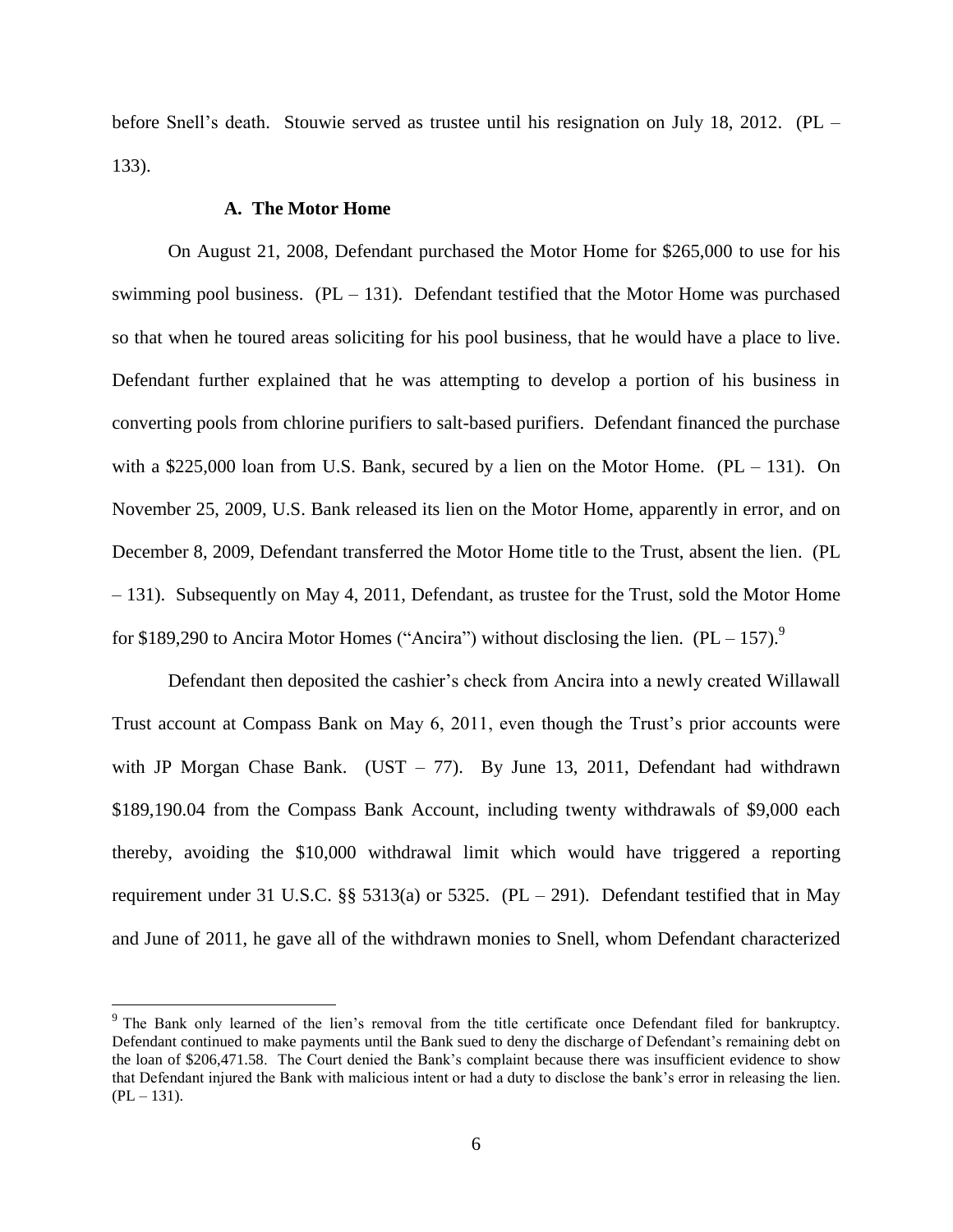as an alcoholic and a drug addict. In the midst of these withdrawals, Defendant enrolled in, and completed, a bankruptcy counseling course on June 10, 2011. (UST – 121).

#### **B. Universal K-9**

 $\overline{\phantom{a}}$ 

Defendant used \$166,000 of proceeds from the sale of the Motor Home to invest in and help form another business venture, Universal K-9, Inc. ("Universal K-9"), with Raymundo Nunez ("Nunez"). According to Nunez, Universal K-9 planned to acquire dogs with a valuable pedigree, train them to be guard dogs, and sell the dogs for a significant profit. On July 5, 2011, Defendant helped Nunez file the Certificate of Formation to form a for-profit corporation, which lists Nunez as the president and owner of Universal K-9. (UST – 019). Notably, the certificate provides Defendant's mailbox address, not Nunez's, as Universal K-9's business address. (UST – 019). On September 23, 2011, the Trust, through Snell as trustee, entered into a joint venture agreement with Nunez and Universal K-9, in which the Trust would invest start-up capital of \$166,000 and Nunez would train the dogs.  $(D - 5)$ ;  $(PL - 160)$ .<sup>10</sup> According to the agreement, Universal K-9 and the Trust would each receive a 50 % interest in the venture and any profits. (PL – 160). Nunez testified that he knew little about Universal K-9's business affairs, and specifically, that he lacked awareness of a joint venture agreement or even that he was the registered owner and president of Universal K-9.

Defendant, along with Nunez and Snell, arranged to buy dogs from Jiri Hales, a guard dog breeder in the Czech Republic. Defendant provided a bill from Universal K-9 to the Trust that quotes twelve dogs for a total purchase price of \$144,000 in addition to \$22,000 for labor, materials, and a one-year property lease, signed by Nunez as paid in cash.  $(D-8)$ . Another bill from Hales to Universal K-9 provides a \$96,000 invoice for eight dogs. (PL – 159). Defendant

<sup>&</sup>lt;sup>10</sup> The version submitted by Defendant (D – 5) is also signed by Richard Snell, but is dated September 23, 2012, months after Snell's death, and contains a different Trust address and place of business address. Defendant testified that Richard Snell must have made these changes, the date being a typo.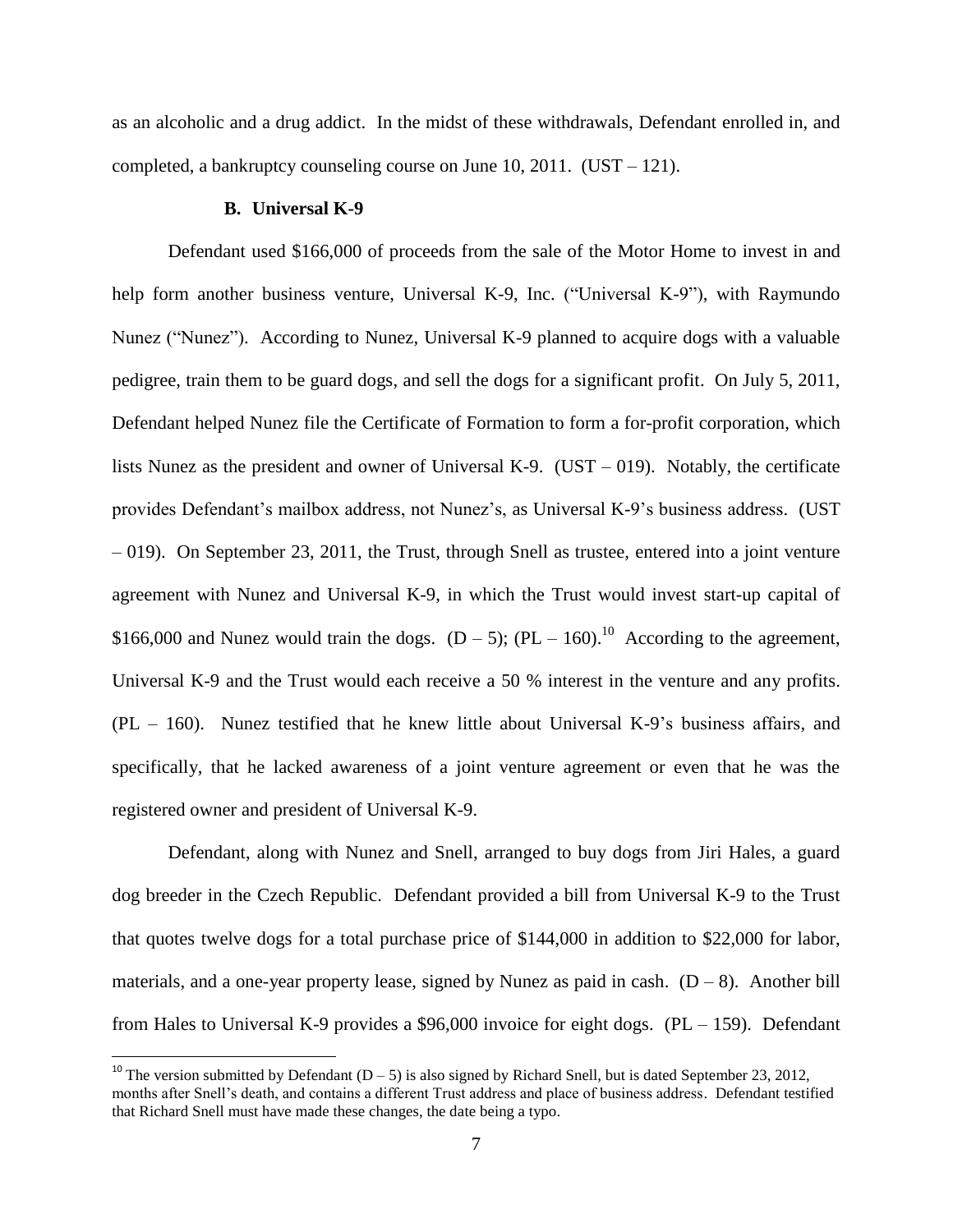also provided an email from Hales to Defendant, including a quote for ten dogs at \$12,000 per dog,  $$11,500$  for kennels and transport from the Czech Republic, less a  $$14,500$  deposit. (D – 10). The Court heard several different versions regarding the acquisition, payment, and accounting of how the dogs were purchased.

First, Defendant testified that he gave Stan Schnitzer ("Schnitzer"), a family friend, \$14,500 in cash to wire to Hales. (UST – 22). Defendant claims the \$14,500 was merely a deposit, but Schnitzer, in his deposition, said that he believed the wire transfer paid for eight dogs.  $(UST - 23)$ . Defendant testified that he delivered the money to Snell after every withdrawal, who delivered the money to Nunez, who then delivered the money to Hales. Snell claimed that he never received the money, but that Defendant either sent cashier's checks or wired the money to Hales. (UST  $-$  112, at 114-115). Additionally, Nunez testified that he received a box of cash from Snell and handed it to Hales on September 24, 2011. Nunez testified that the box contained \$96,000 in cash, but admitted that he never looked inside the box or saw the cash.  $(PL - 159)$ .

On September 12, 2011, Defendant drove with Nunez to Houston and co-signed for eight dogs on the Continental Airlines Waybill. (UST – 24). Where the other four dogs came from, or even if there were four other dogs, is unclear. Nunez testified that Hales personally exchanged the first four dogs for the box of cash at Universal K-9's kennels. Schnitzer testified that he thought Universal K-9 received eight dogs for the \$14,500 wire transfer. Snell, in his deposition, appeared to lack a clear understanding of the transaction and stated that Defendant either wired or paid with cashier's checks at least  $$100,000$  for twelve dogs. (UST – 112, at 107-115). After being questioned thoroughly on the matter, Snell eventually deferred to Defendant's deposition by saying, "[t] rust him, just like me."  $(UST - 112, at 115)$ .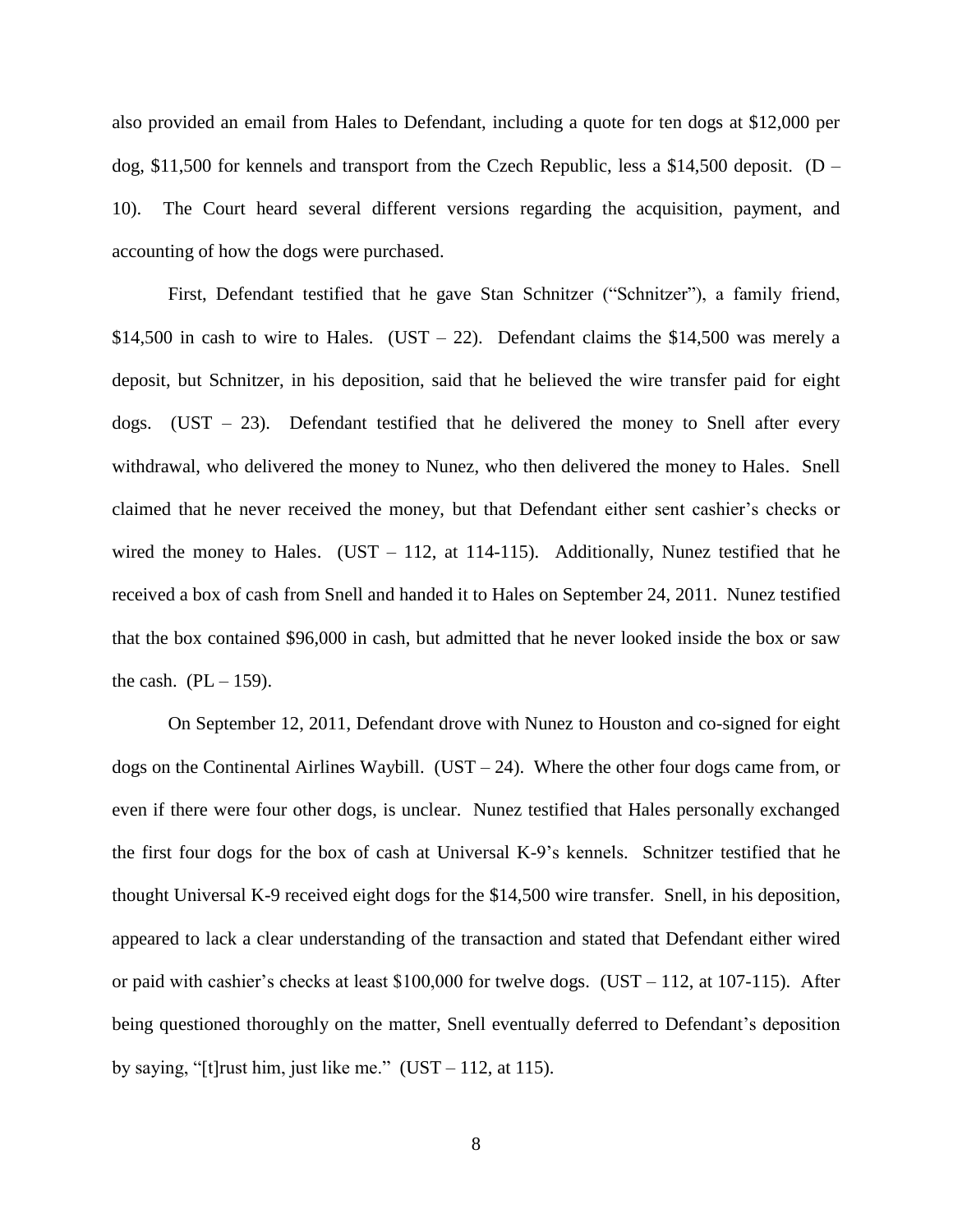Nunez testified that he immediately began training the dogs and that Snell delivered dog food and supplies to the training location. In October 2011, approximately a month after receiving the dogs from Hales, Nunez received a letter from the Department of Public Safety informing him that Universal K-9 needed a license to manage a guard dog training business**.** In response, Nunez ceased training the dogs, but continued to receive supplies from Snell to feed and exercise the dogs. Following Snell's death in December 2011, Nunez contacted Defendant for business supplies until Universal K-9's funds dried up in July 2012. Because Universal K-9 could not legally sell or train guard dogs without a license, Defendant gave the dogs away on Facebook and Craigslist.

According to Nunez, Craigslist forbids selling dogs on the site. Nunez also testified that selling the dogs, even for a "small amount of profit," would expose the seller to liability. By giving the dogs away and explaining the nature of the guard dogs to the new owners, Defendant shielded himself from such liability. As a result of the foregoing, the only conclusive evidence that the Court has is that Defendant withdrew \$166,000 from the Willawall Trust account; that Defendant gave some of the money to Snell, Schnitzer, Nunez, or Hales; and that between 8 and 12 dogs were purchased. Presently, no dogs, no cash, and no credible explanation of what happened to the \$166,000 withdrawn by Defendant exist.

Following the failure of Universal K-9, Schnitzer formed Redonte, LLC ("Redonte") which assumed the name of Universal K-9 in March 2012. (PL  $-$  224). Schnitzer anticipated that Nunez would be the dog trainer, but Redonte, like Universal K-9, first needed to obtain a license to train guard dogs.  $(PL - 224)$ . Unfortunately, Nunez failed the "Qualified Manager's Exam" required by the Department of Public Safety for licensing. (PL 224, at JBL1001564). Defendant then applied to be a manager of Redonte and attached to his application a certificate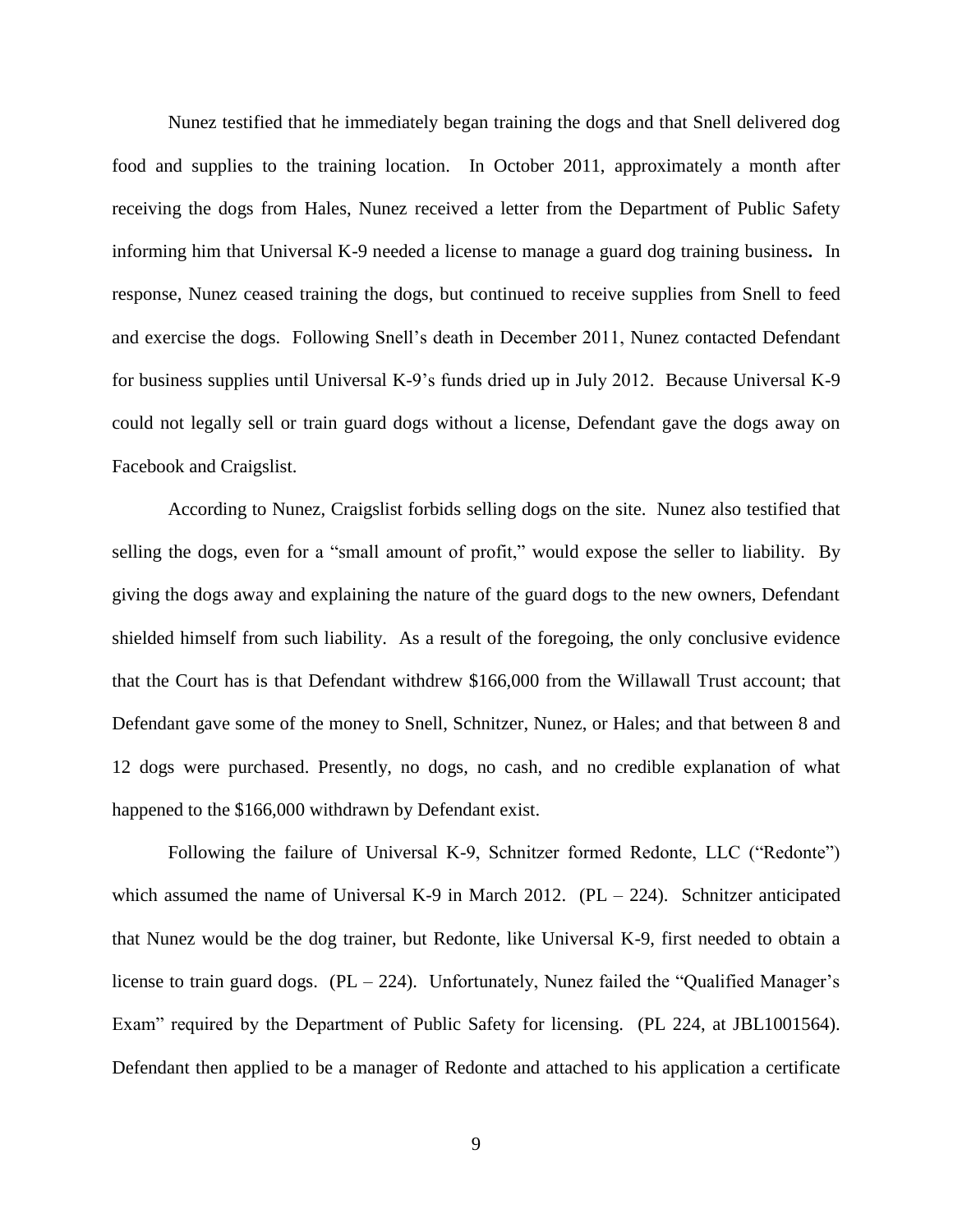of training in "Patrol Dog Explosive Detection" from the United States Air Force and a certificate of graduation in police training from the Federal Law Enforcement Training Center ("FLETC"). (PL – 224). The Air Force Certificate was signed by a commander from a training wing that was no longer in existence on the date of signature.  $(PL - 224, \text{ at } JBL1001535)$ . Further, the FLETC custodian of records declared that the FLETC has no record of Defendant's certificate of graduation. (UST – 111). Redonte is not currently doing business and only owns one dog.

## **II. Disclosures**

 $\overline{\phantom{a}}$ 

Between August 23, 2011 (the "Petition Date"), and February 17, 2012, Defendant filed four sets of schedules and three Statements of Financial Affairs ("SOFA"). In his first SOFA, Defendant stated that he had not transferred any assets within two years of the Petition Date. (UST – 002). In his first amended SOFA filed on August 29, 2011, Defendant stated that he transferred to the Trust the following property: (1) the remainder interest in the Butte Hill Property; (2) the Truck; (3) the Trailer; (4) the Motor Home; (5) a 1999 Honda Odyssey; and (6) a 2007 Honda Odyssey. (UST – 003). On his first and second Schedule B, Defendant listed the 2007 Acura MDX as his only vehicle. (UST – 002, 003). On his third Schedule B filed October 31, 2011, Defendant added the Trailer, the Motor Home, and the Truck. (UST – 004). On the following day, Defendant, as trustee for the Trust, placed a lien on the added vehicles, held by Defendant's friend Diane Santos in favor of Hales.<sup>11</sup> (PL – 204-206). On February 17, 2012, Defendant removed the Trailer, the Motor Home, and the Truck from his Schedule B, claiming the vehicles as trust property.  $(UST - 004, 005)$ .

 $11$  Hales released the lien on the Honda van on January 10, 2012, because Defendant totaled the car and received insurance money to replace the vehicle. Santos continues to hold the lien.  $(PL - 205)$ .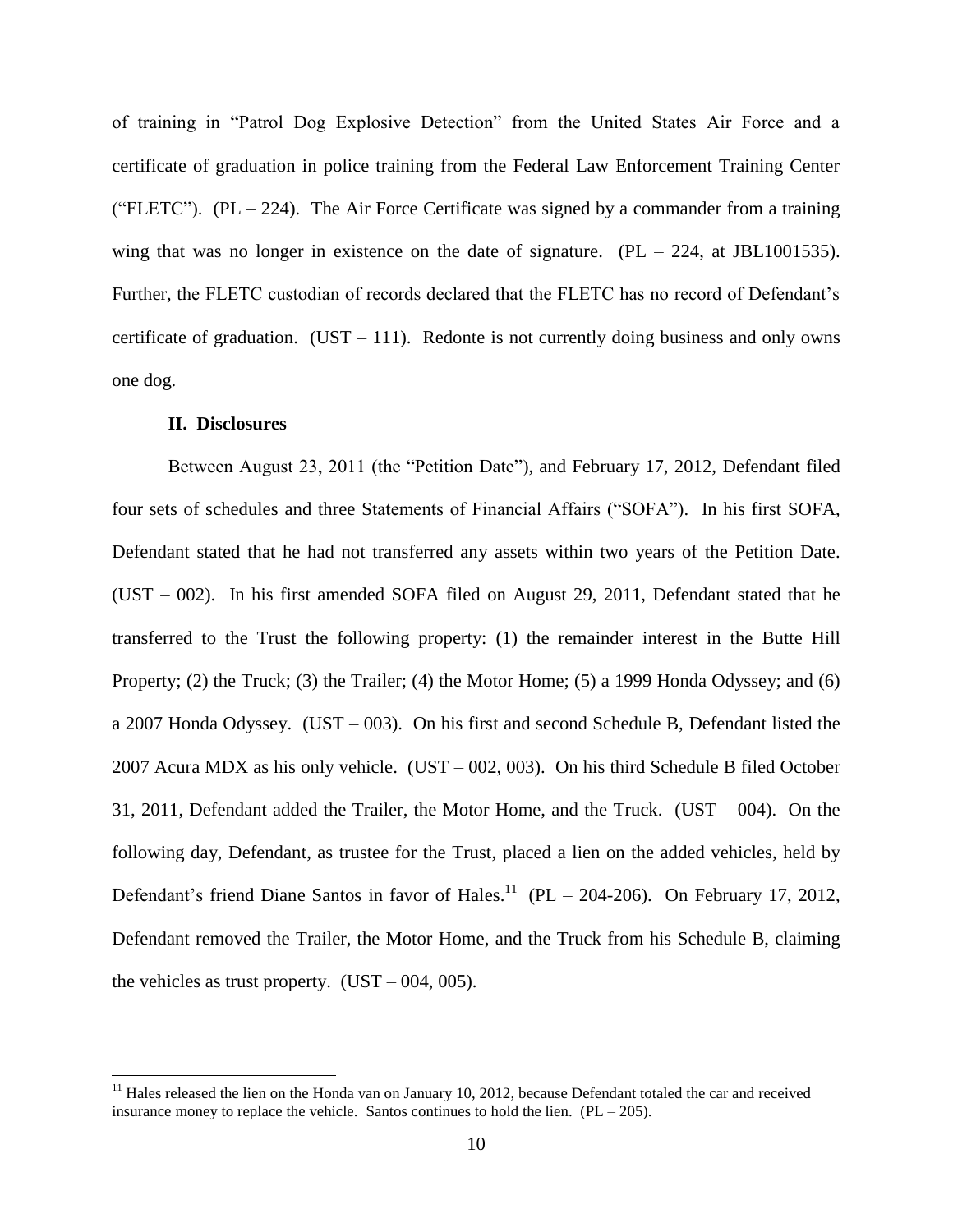Defendant claims that he did not include the vehicles in the first two schedules because on July 5, 2011, Defendant had transferred the vehicles to his former employee, Jose Contreras ("Contreras"). (UST – 018). According to Defendant, he sold Willawall Investments Inc. to Contreras for a future payment of \$10,000.  $(UST - 018)^{12}$ . Because Willawall, which belonged to the Trust, owned the vehicles, Defendant claimed that Contreras retained ownership. Willawall's business address, however, remained at Defendant's mailbox address, who continued to have sole authority over the Willawall Account and continued to make transfers from the Willawall Account to the Trust account.  $(UST - 018, 52-75)$ . Defendant failed to disclose Willawall as his business or that he transferred Willawall to Contreras until listing it in his Final Amended Schedules. (UST – 002-005).

On August 8, 2011, Defendant transferred \$5,000 in cash from the Trust account to the Willawall Account, and after filing bankruptcy, he continued to buy equipment and make transfers to the Trust account. (UST – 104). On August 25, 2011, the day Defendant filed his first schedules, he also deposited \$961.68 into the Willawall Account, setting the account balance at \$39,376.69. (UST – 104).

Defendant never listed Redonte or Universal K-9 on his bankruptcy schedules or SOFAs, which require Defendant to list any businesses in which he has been "an officer, director, partner, or managing executive of a corporation . . . either full- or part-time within six years immediately preceding the commencement of this case." (UST – 002-005). In addition to the  $$166,000$ investment and other assistance Defendant provided to Universal K-9, Defendant helped Nunez prepare the Certificate of Formation and listed his mailbox address as Universal K-9's business address. Defendant also listed himself as "Operations Director" of Universal K-9 on his LinkedIn profile. (UST  $-$  26). As noted above, Nunez testified that he did not have any

 $\overline{\phantom{a}}$ 

 $12$  It is unclear whether Contreras ever paid Defendant for the business and the vehicles.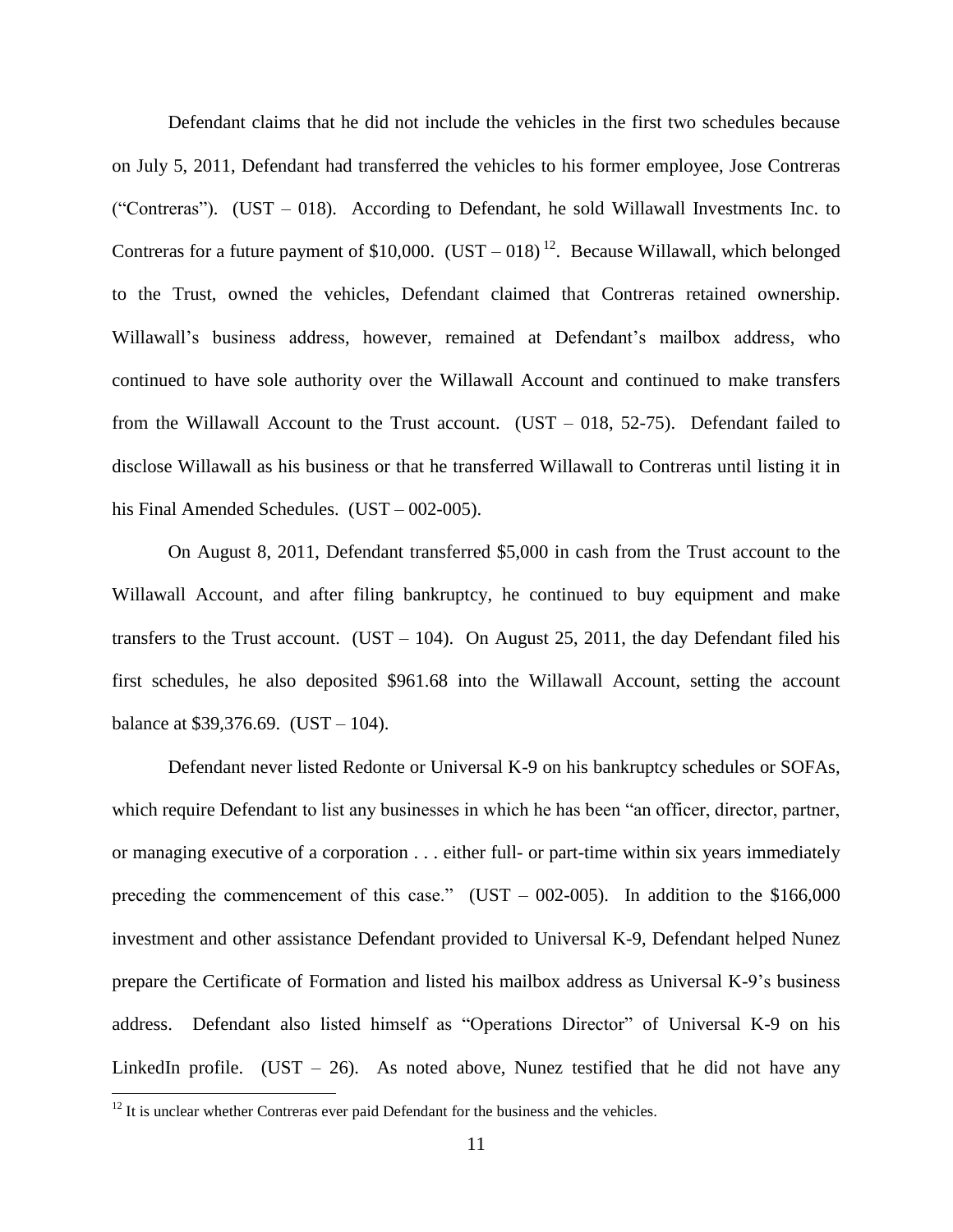knowledge of Universal K-9's business structure, including the fact that he purportedly owned the company. After Snell's death in December 2011, and until Defendant gave away the dogs around July 2012, Nunez received dog food and supplies from Defendant. Defendant also listed dogs on his schedules, amending the value from  $$5,000$  to  $$2,000$ . (UST – 002-005).

Defendant did not disclose any cash transfers to the Trust in response to question #10 on any of his SOFAs, nor any cash on hand as of the Petition Date in response to question #1 on any of his Schedule Bs. (UST – 002-005). Furthermore, Defendant's disclosures of bank accounts have been inconsistent. In response to question #11 of the SOFA, which requires the debtor to list all financial accounts "closed, sold or otherwise transferred within one year" preceding filing, Defendant failed to list the Joint Account until his final disclosure in February 2013. (UST – 005). In response to question #14 of each of his SOFAs, which requires the debtor to list all property owned by another person that the debtor holds or controls, Defendant failed to disclose the Trust Account, the Compass Trust Account, and the Willawall Account. (UST – 002-005). As of the Petition Date, the Trust Account had a balance of \$5,276.85, the Compass Trust Account had a balance of \$73.12, and the Willawall Account had a balance of \$38,414.81. (UST 75, Bank Account ending 8937); (UST – 77, Bank Account ending 6698); (UST – 104, Bank Account ending 8730). Additionally, Defendant disclosed an empty PayPal and Health Savings Account only on his Final Amended Schedule. (UST – 005).

Defendant initially answered that he received \$3,000 from Innovative Pool Solutions in response to questions #1 and #2 of his SOFA, but corrected them on his first amended SOFA to show an estimated gross income of \$16,000 for 2011, \$19,440 (half of spouse's reported income) for 2010, and \$22,531 for 2009. (UST 002-005). Defendant's 2009 Income Tax Return for Willawall notes \$139,521 in gross receipts but negative \$10,140 in taxable income, while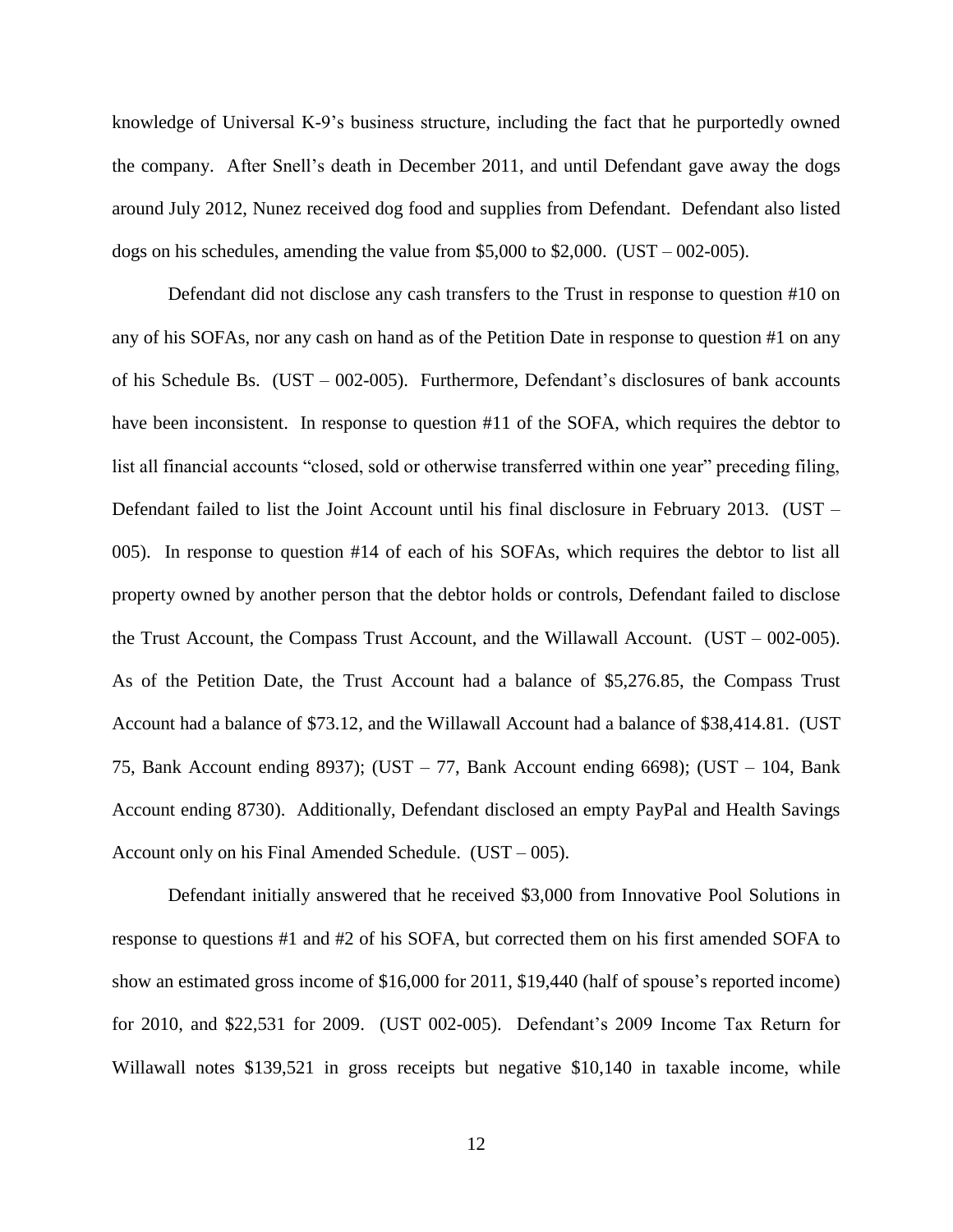Defendant's 2010 Income Tax Return lists \$77,606 in gross receipts but negative \$13,764 in taxable income.  $(UST - 9, 10)$ .

#### **III. The Lowry Plaintiffs' Claims Under 11 U.S.C. § 523(a)(6)**

Barbara Lowry has assisted in the management of 214 homeowner associations ("HOA") through her business, Association Management Services ("AMS"), since 1992. According to Lowry's testimony, a property management company's integrity and reputation are important, and over the past 21 years, Lowry and AMS have developed a positive reputation and a measure of "good will" in the industry. Defendant became involved in the property management business in 2009 and admittedly "undertook a course of action designed to expose Lowry's wrongdoing in the management of homeowner associations which would necessarily include a challenge to Lowry's integrity." (Dist. Ct.<sup>13</sup> No. 41). This course of action included negative Reliance webpage posts, disparaging emails to Lowry and the board members of Shavano Rogers Ranch Swim Club, Inc. ("Shavano"), and four lawsuits, two of which resulted in sanctions against Defendant. Lowry testified that she was personally and economically injured by Defendant's willful and malicious actions against her.

#### **A. Reliance**

 $\overline{\phantom{a}}$ 

In August 2009, Jeffcoat, who was married to Defendant at that time, incorporated Reliance with the stated purpose of operating a property management company.  $(PL - 167)$ . The Articles of Incorporation appointed Snell as the registered agent.  $(PL - 167)$ . Jeffcoat has no training or experience in HOA management, and Jeffcoat testified that she did not have any involvement in Reliance aside from signing the incorporation documents at Defendant's request. Defendant purchased the "relianceam.com" and "hoapropertymanagementsanantonio.com" domain names and listed himself as the contact. (PL –154). On January 23, 2011, the Reliance

<sup>&</sup>lt;sup>13</sup> All "Dist. Ct." references correspond to documents filed in *Lowry v. Croft, et al.*, SA-10-CV-0886, prior to the District Court's referral of the matter to this Court for trial.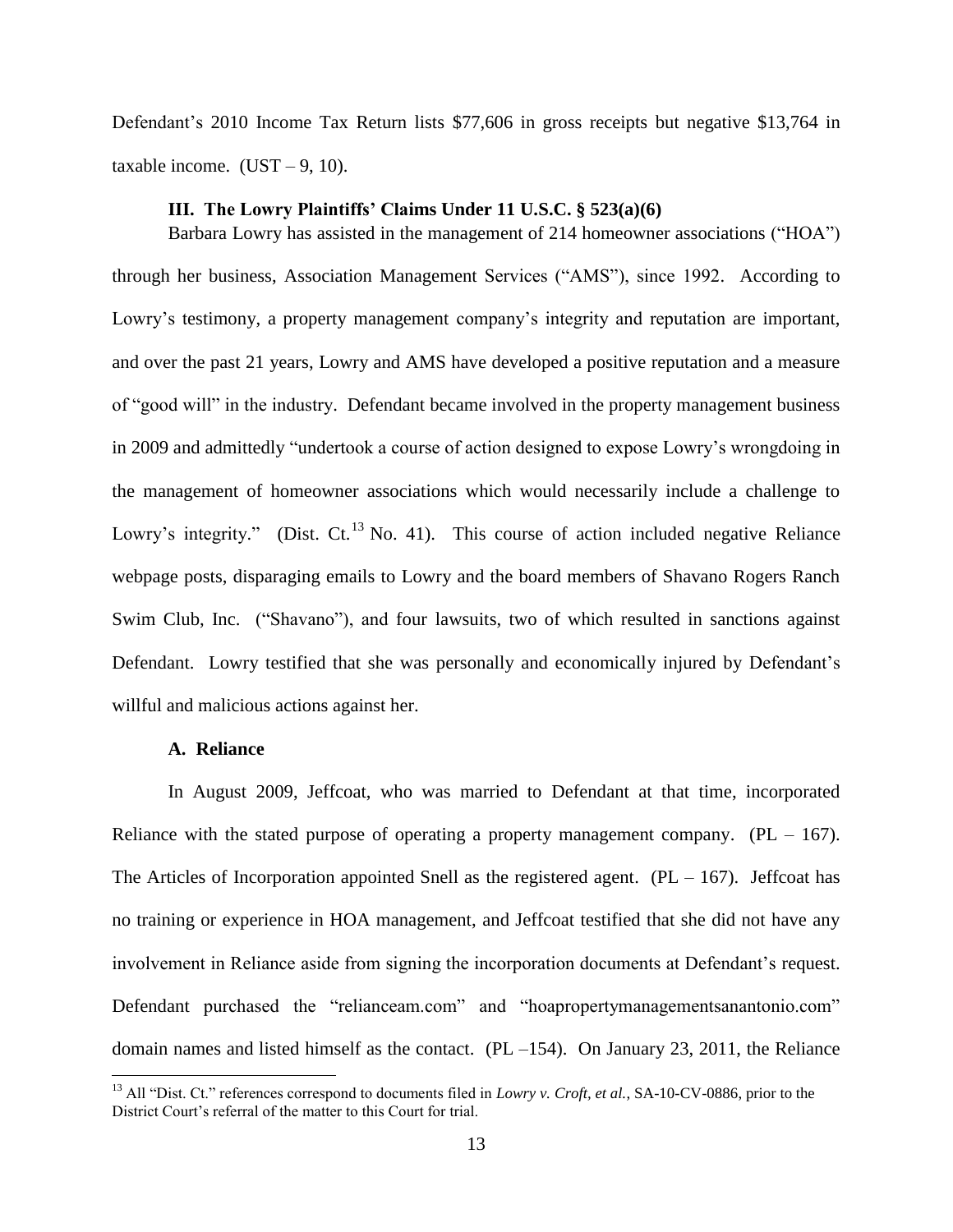web contact changed from Defendant to Jack Seyler, a friend of Defendant who died in 2002. (PL – 154, 168). Defendant retained control over the Reliance website, as evidenced by Defendant's negotiations with Lowry to take down the site and resolve potential lawsuits. (PL – 174, at JBL1000363). Defendant and Snell also sent emails to Lowry and the Shavano board members, accusing Lowry of fraud and mismanagement of funds.  $(PL - 174, at AMS100610,$ AMS100613).

From 2009 to 2010, Reliance published disparaging statements about Lowry, accusing Lowry and AMS of engaging in improper conduct.  $(PL - 161-166, 213-216, 231, 264)$ . On July 21, 2010, Reliance posted on its website a local news video involving mismanagement of the Long Creek HOA as proof that Lowry "approved every bit of the dirty dealings going on with the Long Creek HOA." (PL – 161, at JBL1000301). On August 2, 2010, Reliance claimed on its webpage that the Long Creek HOA Board President resigned because the board uncovered a scam involving the Long Creek HOA president and Lowry stealing HOA funds, followed by a post with a photo of Lowry, captioned as a "MUG SHOT." (PL – 161, at JBL1000295- 1000296). Defendant admitted that the photo was not a mug shot, and according to Lowry, Reliance acquired the photo from the AMS webpage.

On August 12, 2010, Reliance posted that "AMS/Barbara Lowry conspired to use the deposition [of *Richard Snell v. Spectrum Association Management, LP*] for a smear campaign to devert [sic] attention away from their problems of mismanagement, accounting irregularities, and lawsuits being filed against them," and that perjury is a "standard practice" of attorneys who represent AMS/Barbara Lowry. (PL – 161, at JBL1000294). On August 19, 2010, Reliance stated that Lowry "quit before being fired from the new" Long Creek HOA Board because she "always quits before being fired," and that her "gross mismanagement" and "less than truthful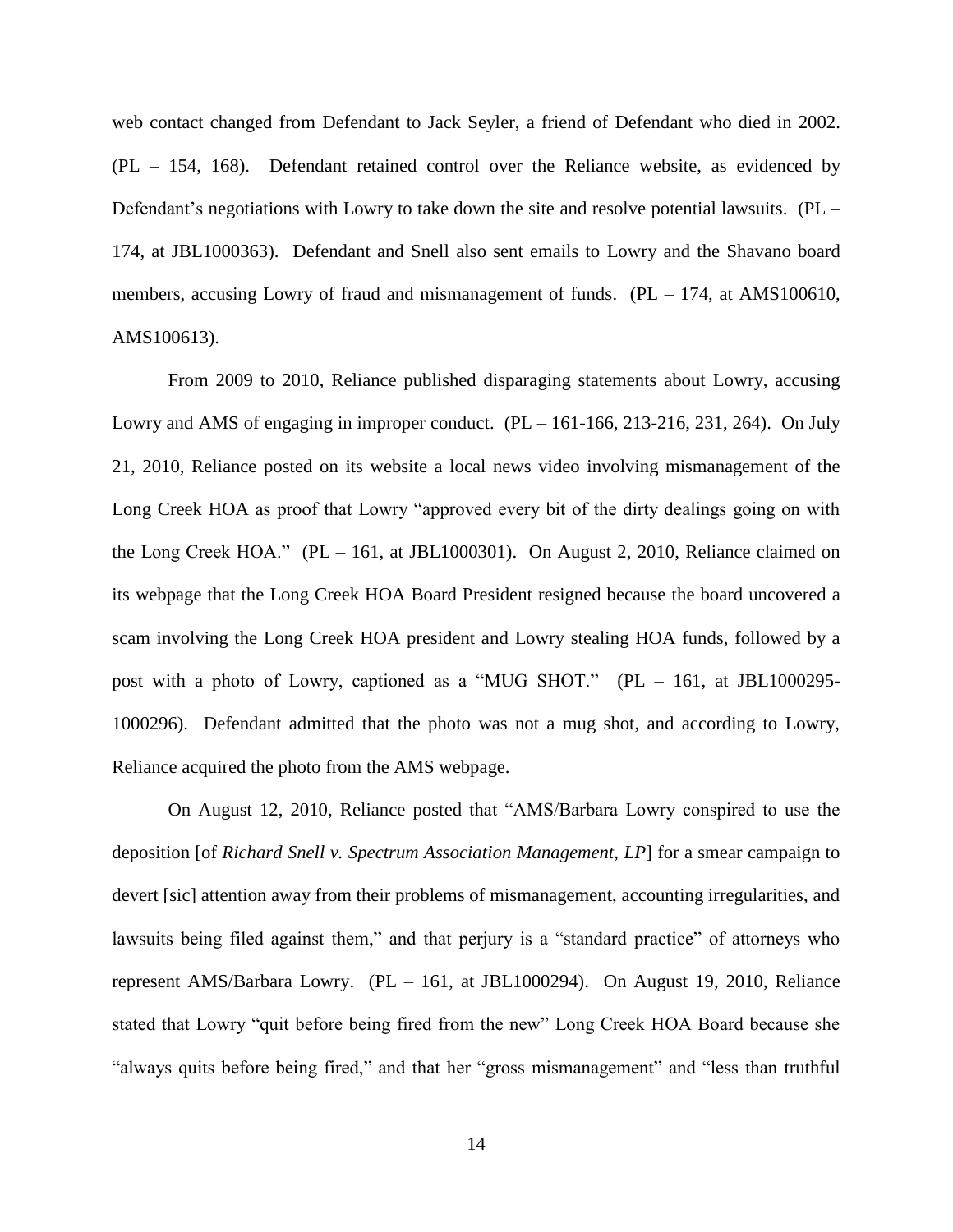ways" ended her relationship with the HOA. (PL – 162, at JBL1000306). On August 20, 2010, a Reliance blogger posted Lowry's Answer filed in one of the lawsuits initiated by Defendant and Snell, claiming that her plea to the jurisdiction was an evasive tactic to avoid answering questions about her mismanagement. (PL – 162, at JBL1000305). On August 29, 2010, Reliance claimed that Lowry "only cares about herself and that's it" which is "completely evident by [her] unwillingness to face litigation" and allowing her website design manager to do her "dirt work" and face litigation. (PL – 162, at JBL1000303). On December 28, 2010, a Reliance blogger stated that Lowry "disguise[d] the billing to drain" the money from HOAs. On the same day, Reliance posted that Lowry and the Shavano Board retained a "Predator/Sex Offender like William 'Skip Merten'" on the board for the votes to keep Lowry "in control of managing and stealing money."  $(PL - 165, JBL1001272)$ .

Most notably, on October 10, 2010, a Reliance blogger posted Lowry's TransUnion credit report, which included her social security number, credit card numbers, and other personal information, on its public webpage to support the accusation that Lowry had been taking kickbacks in the form of gift cards.  $(PL - 164)$ . This posting came just days after Lowry and Defendant engaged in failed settlement negotiations wherein Defendant asserted that he had control over the Reliance website.  $(PL - 174)$ . Reliance claimed that the credit report proved Lowry did not have the credit card ending in  $6425$  used to purchase the gift cards. (PL – 164). On October 11, 2010, one day after Lowry's credit report appeared on the Reliance website, Defendant sent Lowry an email stating:

> I'll have you and others know that it is our intention to parade you and whoever else stands behind you in front of the TV cameras until you get exactly what you deserve. I saw your credit report and as the whole world can see now you never in your life owned a Citi Bank Mastercard with the last digits 6425.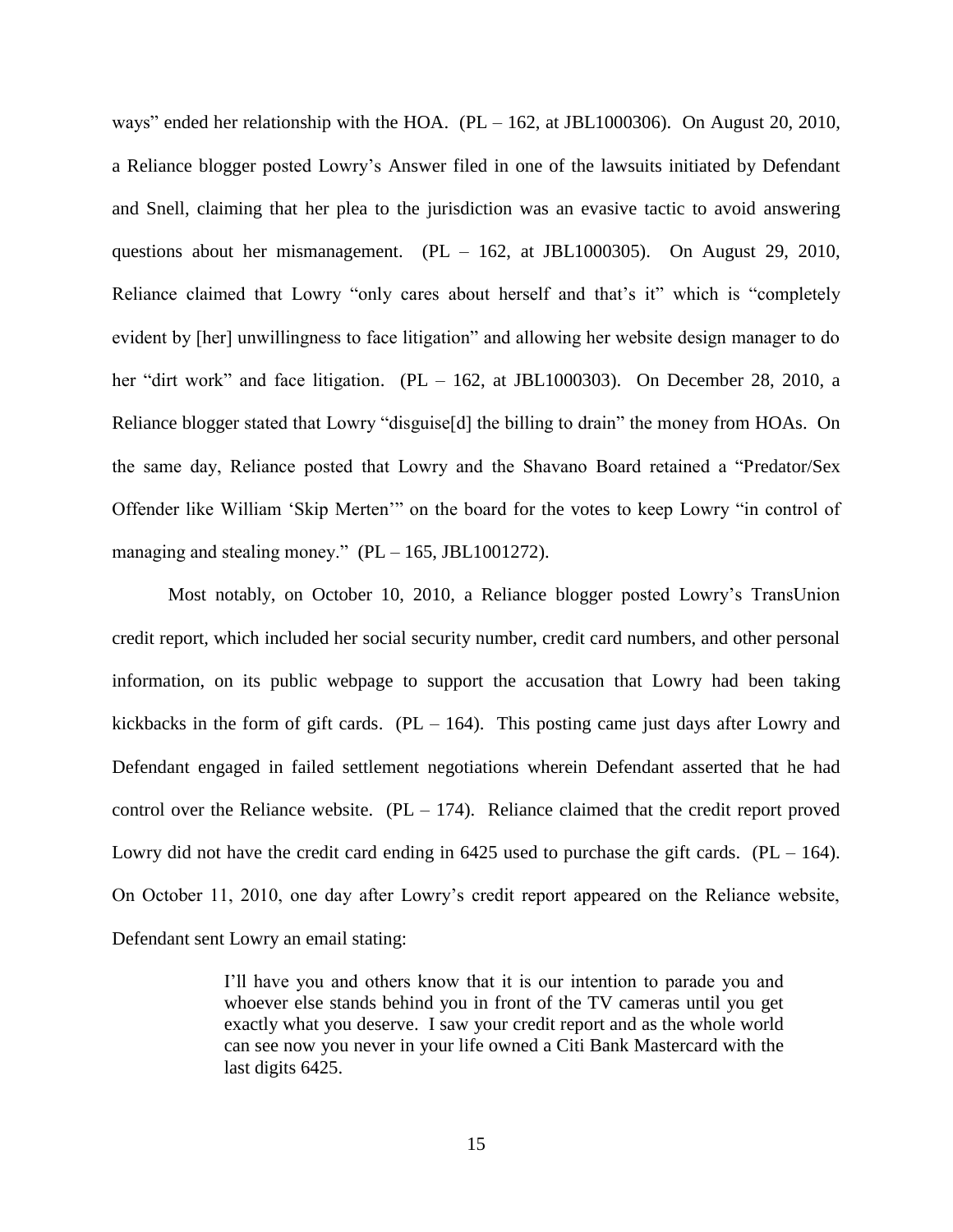(PL – 174, AMS100613-100614). Lowry, in fact, owns this credit card and testified that she purchased the gift cards to keep track of payments to AMS employees.  $(PL - 297)$ .

CitiBank initially requested and received the report from TransUnion Bank on June 11, 2010. (PL – 152, Deposition at 85, 89). How Defendant obtained the credit report from Citibank or another third party is unclear, but Defendant did post the credit report. In Croft's First Amended Answer to the Complaint in the District Court case, he states that the "[r]eport was obtained for a legitimate business purpose; whether or not it was permissible under the FCRA is to be determined." (Dist. Ct. No. 41). In the present case, Defendant testified that he knows the FCRA prohibits people from disclosing credit information and that such a disclosure is the type of information that most people want to keep private because it could be used for a harmful, improper purpose. According to Jeffcoat, Defendant exclaimed, "I got her now" once Snell and Defendant obtained Lowry's consumer report.

Lowry filed a lawsuit in the United States District Court for the Western District of Texas in San Antonio against Defendant, Snell, Jeffcoat, and Reliance on November 1, 2011, for the unlawful posting of her credit report in violation of the FCRA. (Dist. Ct. No. 1). The District Court entered a default judgment against Reliance, awarding Lowry \$115,000 in damages and \$25,000 in attorney fees. (Dist. Ct. No. 22). The District Court referred the claims against Defendant for final adjudication by this Court, and the claims against Stouwie for a report and recommendation. (Dist. Ct. No. 83).<sup>14</sup>

## **B. Sanctions - Cause No. 2010-CI-09853; Cause No. 2009-CI-15857**

 $\overline{\phantom{a}}$ 

Between September 28, 2009, and January 21, 2011, Defendant was a plaintiff in four lawsuits against Lowry and AMS.  $(PL - 127-130)$ . In two of the lawsuits, Defendant alleged

<sup>&</sup>lt;sup>14</sup> Although Defendant and Lowry have consented to final adjudication in the Bankruptcy Court, Stouwie has not responded. (Dist. Ct. No. 83). Snell, due to his death, and Jeffcoat have been dismissed from the FCRA case.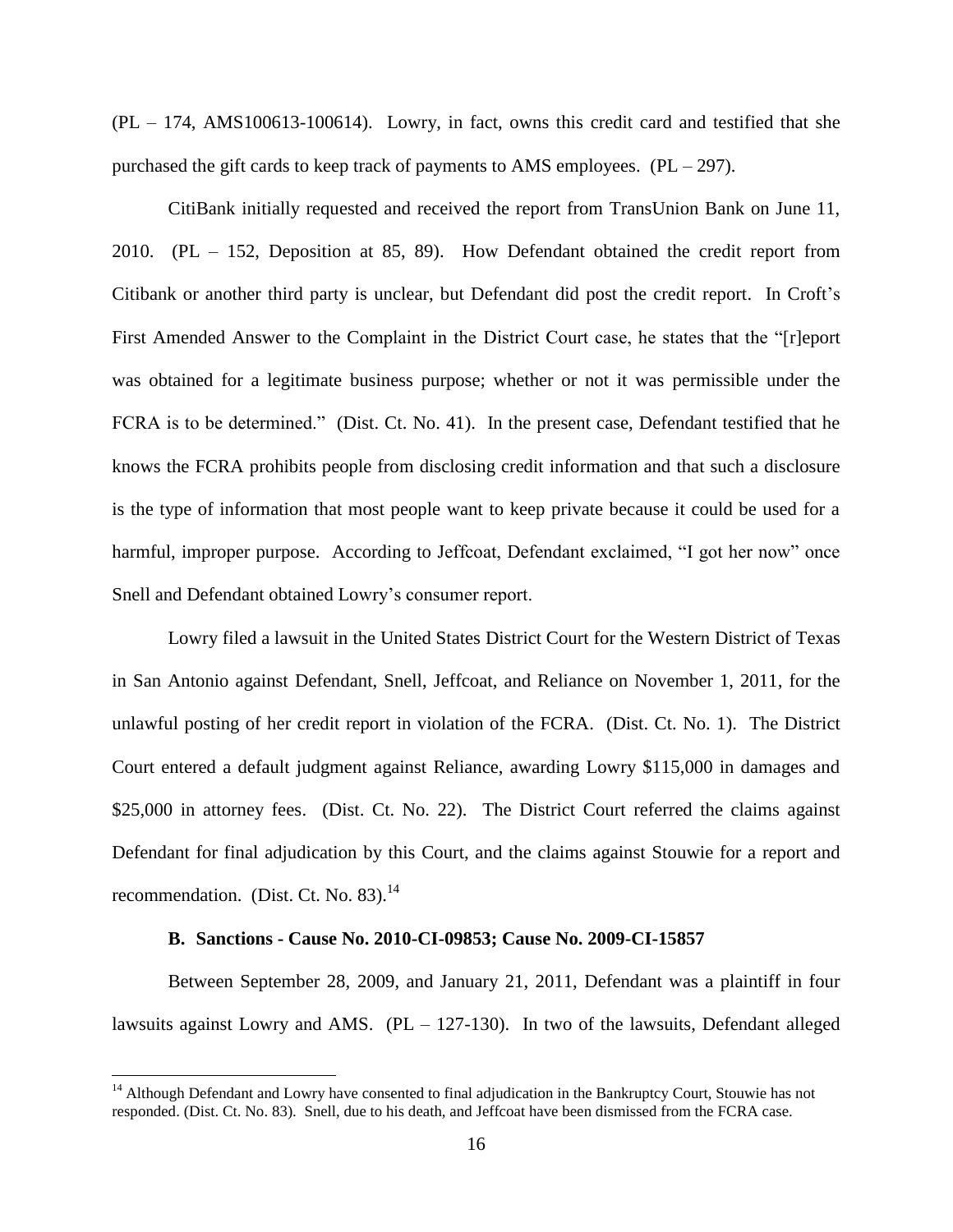that Lowry and AMS had engaged in "accounting irregularities, fraudulent management practices, money laundering, kickbacks concerning contracts with vendors, commingling and misappropriation of funds." (PL – 127, 128). The state district court dismissed the first of these lawsuits, initiated on December 21, 2009, for want of jurisdiction.  $(PL - 127)$ . Defendant nonsuited the following case, initiated on January 13, 2010, after AMS moved again to dismiss for want of jurisdiction.  $(PL - 128)$ . In a mandamus proceeding, initiated on September 28, 2009, Defendant (as plaintiff in the state court case) sought AMS's business records, and after Defendant non-suited the case in March of 2011, the court granted a motion for sanctions, ordering Defendant, individually, to pay AMS \$4,000 for the "inconvenience, harassment, and out-of-pocket expenses" caused by the litigation and  $$5,000$  in attorney's fees. (PL – 129).

Defendant filed a fourth state court suit in his capacity as Trustee for the Willawall Investments Trust on June 14, 2010. In that suit, Defendant claimed AMS had engaged in "potential money laundering and kickbacks between AMS and its pool contractor, including the use of gift cards to purchase supplies for the Swim Club for which AMS was reimbursed." (PL – 130). Defendant non-suited the case shortly before a hearing on Lowry's motion to dismiss. (PL – 130). Nonetheless, the court granted \$82,918.12 in sanctions against Defendant in his individual capacity and as Trustee of the Willawall Trust in favor of Shavano and its board members, and  $$22,554.53$  in favor of AMS. (PL – 130).

#### **THE PARTIES' CONTENTIONS**

#### **A. 11 U.S.C. § 523(a)(6)**

The Lowry Plaintiffs contend that Defendant is not entitled to a discharge of debts resulting from any FCRA claim or sanctions awarded to the Lowry Plaintiffs in previous lawsuits. Lowry alleges that Defendant acted maliciously and intentionally, either on his own or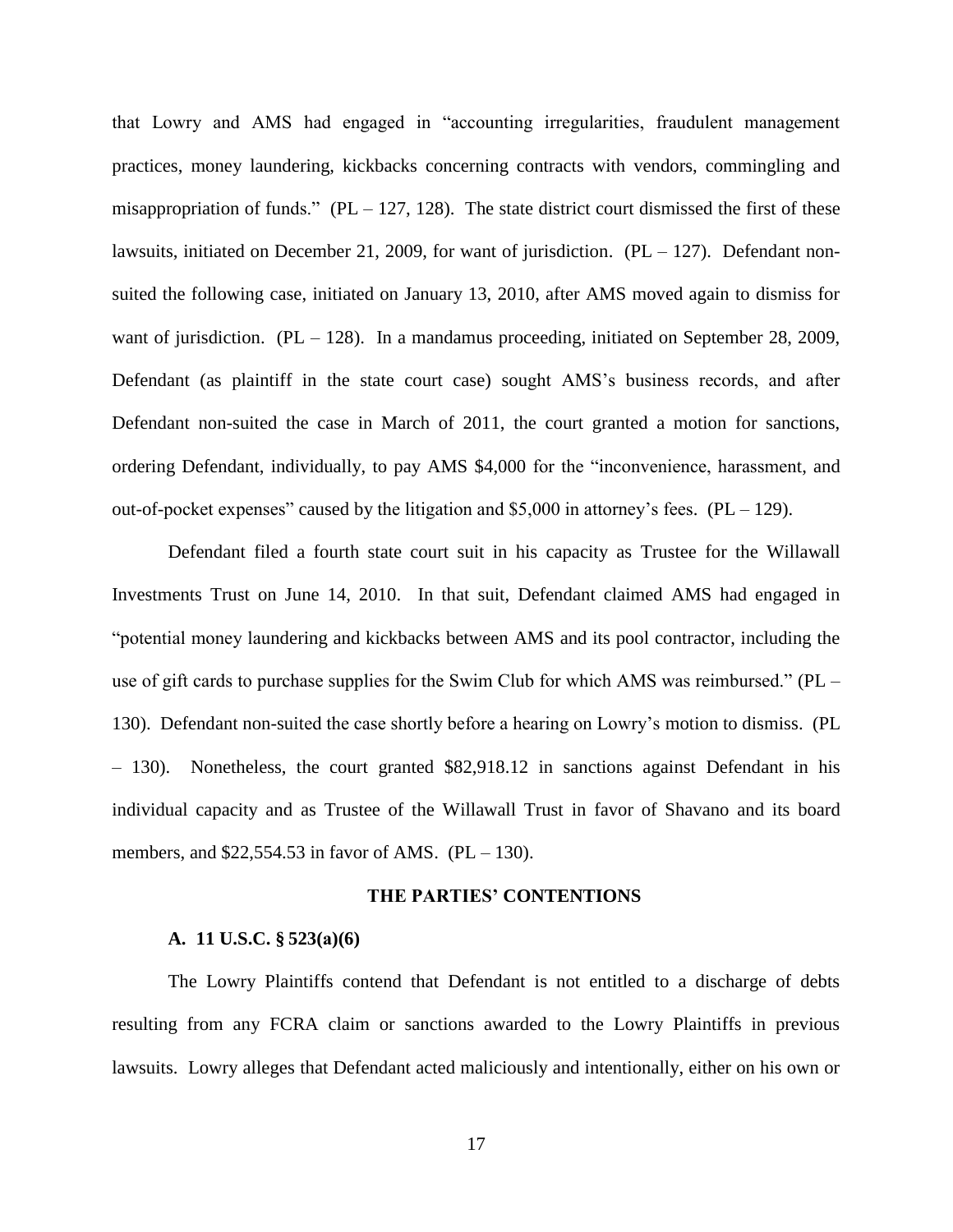in a conspiracy with Reliance, Snell, and the Trust; to injure Lowry by posting her credit report. Lowry also contends that the "cumulative weight of [Defendant's] lawsuits and Reliance's denunciations" indicate a malicious intent to cause Lowry injury. After the posting of her credit report, Lowry testified that she had to replace all of her credit cards, receive medication for stress and emotional pain, that her business reputation had been damaged by the webpage postings, especially the posting of her credit report; and that the excessive litigation has kept Lowry from working full-time, slowing down AMS business.

Lowry contends that Defendant, Snell, and Reliance obtained Lowry's credit report without a lawful basis, and that their actions were the proximate cause of her damages. Lowry claims that Reliance's webpage and Defendant's telephone conversation with Jeffcoat illustrate Defendant's improper purpose in posting Lowry's consumer report. Defendant denies "commencing a campaign to discredit Lowry in the sense the allegation implies wrongdoing." (Dist. Ct. No. 41). Lowry also alleges that the Trust assisted Defendant, Snell, and Reliance in violating the FCRA by allowing them access and use of the Trust computers, residence, and internet access to post Lowry's credit report.

Defendant responds that he did not obtain Lowry's credit report in violation of the Fair Credit Reporting Act, and that Snell posted the credit report. Defendant also contends that Lowry did not suffer injury or any actual or emotional damages as a result of the actions of Defendant, Reliance, and Snell. Defendant contends that he did not obtain the consumer report in violation of the FCRA because it was obtained for a legitimate business purpose via lawful means. (Dist. Ct. No. 41). Finally, Defendant contends that the FCRA does not apply because Defendant is not a credit reporting agency, nor was the Report used in a credit transaction. (Dist. Ct. No. 41).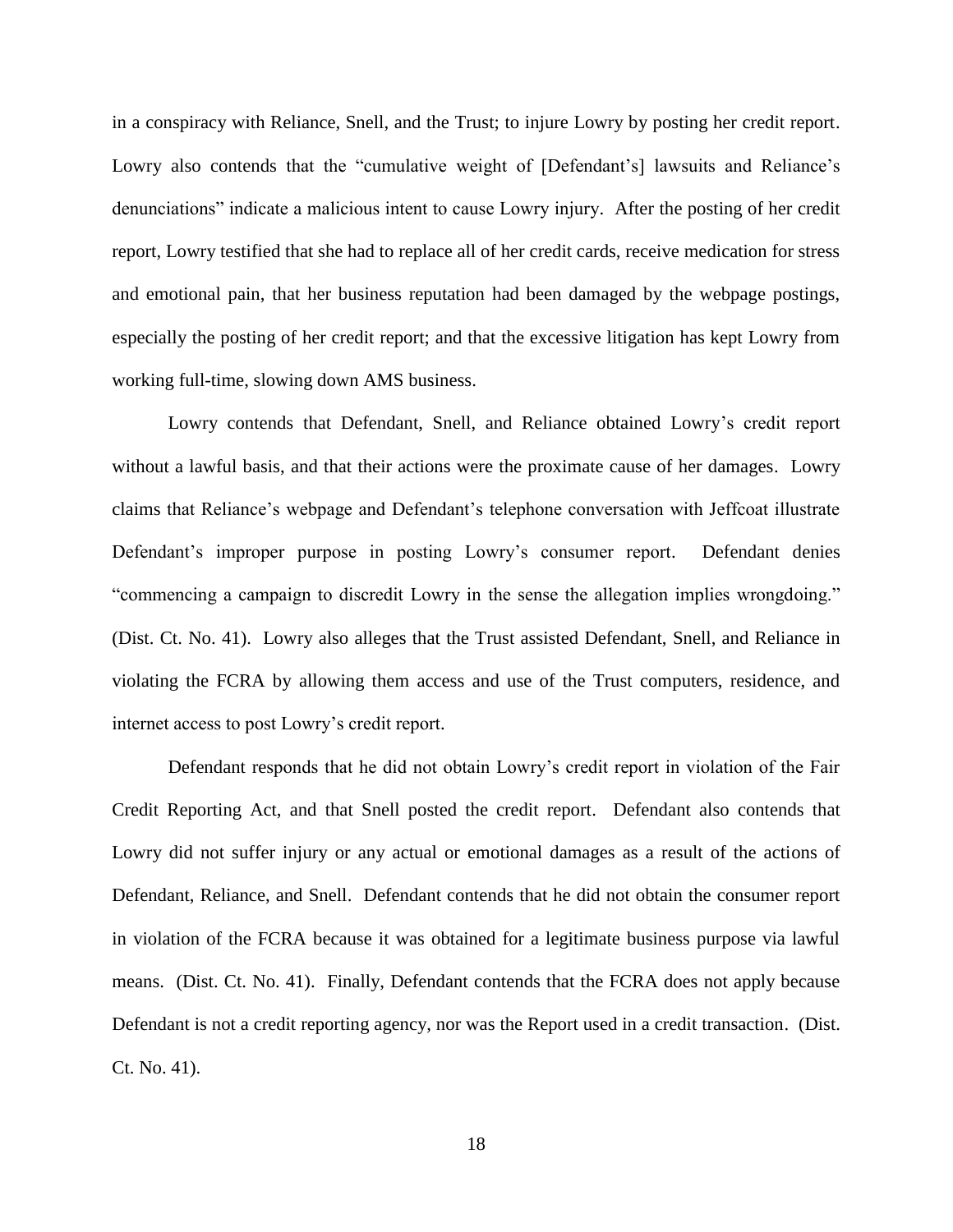#### **B. 11 U.S.C. § 727(a)(2)**

Plaintiffs contend that Defendant is not entitled to a discharge of his debts because he transferred and concealed assets with an intent to defraud Plaintiffs. First, Plaintiffs allege that Defendant made the Trust his alter ego by transferring nearly all of his assets to the Trust, and through his sole authority over trust funds, used the Trust for his own benefit. Defendant contends that most of the expenses were for the sole benefit of his daughter, and any other expenses were investments for the Trust or compensation for performing trustee duties, as provided in the Trust Agreement.

Second, Plaintiffs allege that Defendant sought to hinder, delay, and defraud creditors and the Chapter 7 Trustee through the concealment of cash on hand and bank accounts. Plaintiffs assert that Defendant failed to disclose any cash on hand in his SOFAs and Schedules, and with the exception of the eventual disclosure of the closed Joint Account and the empty Health Savings and PayPal accounts, Defendant failed to disclose any bank accounts under his control.

Third, Plaintiffs allege that Defendant attempted to conceal cash and bank accounts through a scheme to convert the proceeds from the sale of the previously encumbered Motor Home into cash. The Plaintiffs contend that the suspicious release of the lien, the twenty \$9,000 withdrawals from Compass Bank, and the bizarre and uncertain circumstances surrounding the creation and dissolution of Universal K-9 indicate that Defendant caused a sham corporation to be created in order to conceal the \$189,290 gained from the May 2011 Motor Home sale. Plaintiffs allege that the timing of the transactions is particularly relevant because the sale took place three months prior to Defendant's filing for bankruptcy, and the purchase of dogs occurred about a month following the filing. Plaintiffs also note the ongoing litigation with the Lowry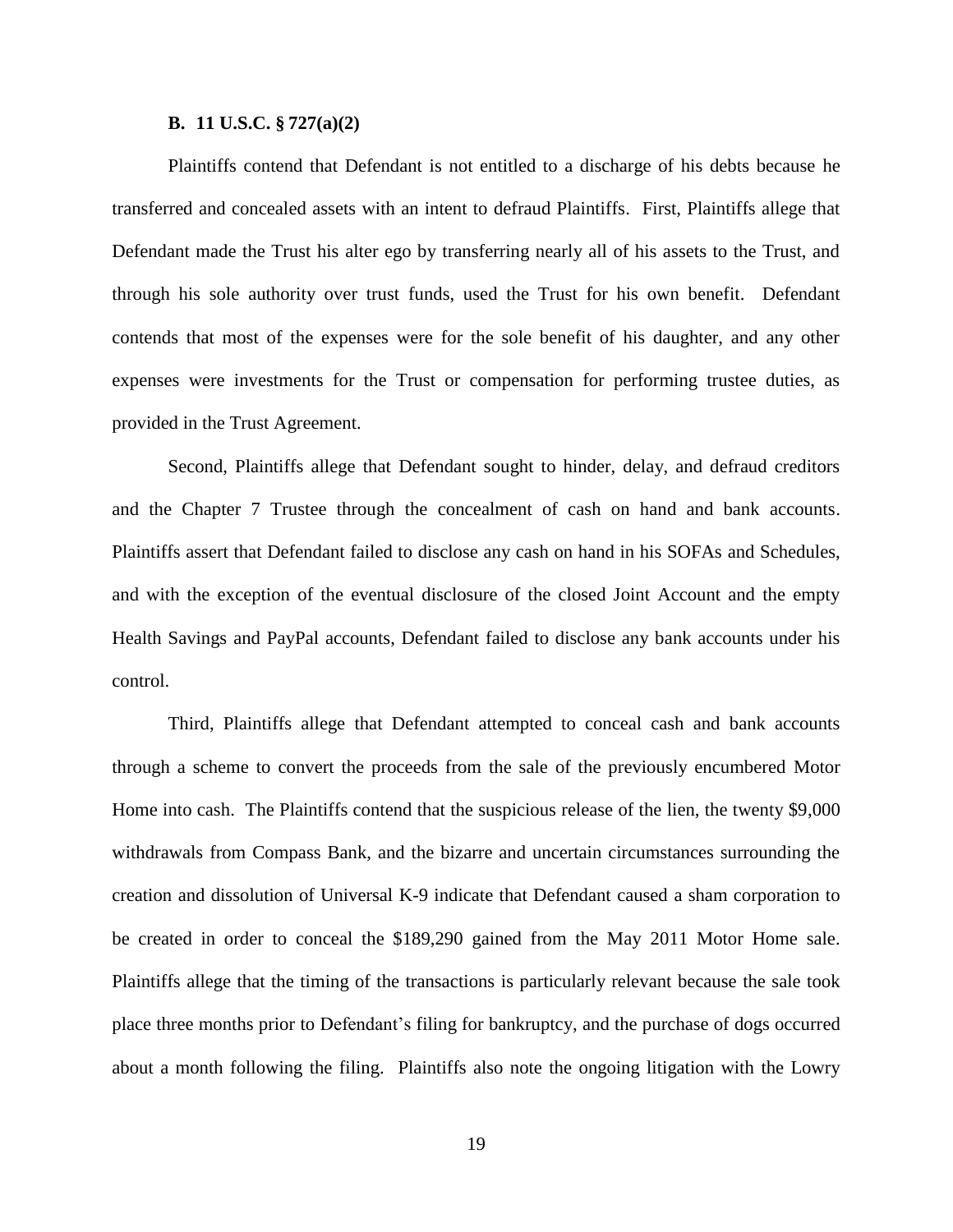Plaintiffs and that Defendant placed the cash proceeds from the Motor Home sale in a Compass Bank Account rather than the Chase Trust Account. Defendant responds that he had no knowledge of a \$10,000 rule but merely withdrew as much as he thought the bank would let him. Defendant contends that Universal K-9 was a legitimate trust investment, and that after Defendant gave Snell the \$166,000, Snell handled any further business matters. Defendant also claims that the "vast majority of the debts included in Defendant's bankruptcy were not incurred until after March 8, 2012, when his spouse filed for divorce." (ECF No. 59).

Furthermore, Plaintiffs submitted an email from Snell to Jeffcoat's divorce attorney, sent three days prior to Snell's death, stating that Defendant: 1) forged the document from U.S. Bank to release the lien on the Motor Home; 2) "continued to make payments to the bank" to prevent alerting U.S. Bank to the Motor Home's sale to Ancira; 3) never spent money on guard dogs but concealed the cash received for the Motor Home; 4) "used the Trust as his own personal account"; 5) filed for bankruptcy to "stop the support payments to [Jeffcoat]"; 6) "took [Jeffcoat] by the throat and threatened to beat her if she refused to sign" the quitclaim deed on the Butte Hill Property; and 7) "fraudulently set up the trust."  $(PL - 229)$ .

Defendant responds that Jeffcoat, or another interested party, could have used Snell's email address to forge this email. Plaintiffs contend that the mostly confidential facts in the email, the contrite tone of the email, and its proximity to Snell's death indicate the email's authenticity.

#### **C. 11 U.S.C. § 727(a)(3)**

Additionally, Plaintiffs contend that Defendant's debts are not dischargeable because Defendant unjustifiably concealed, falsified, or failed to keep or preserve documentation of his financial condition and business transactions. Plaintiffs allege that Defendant has failed to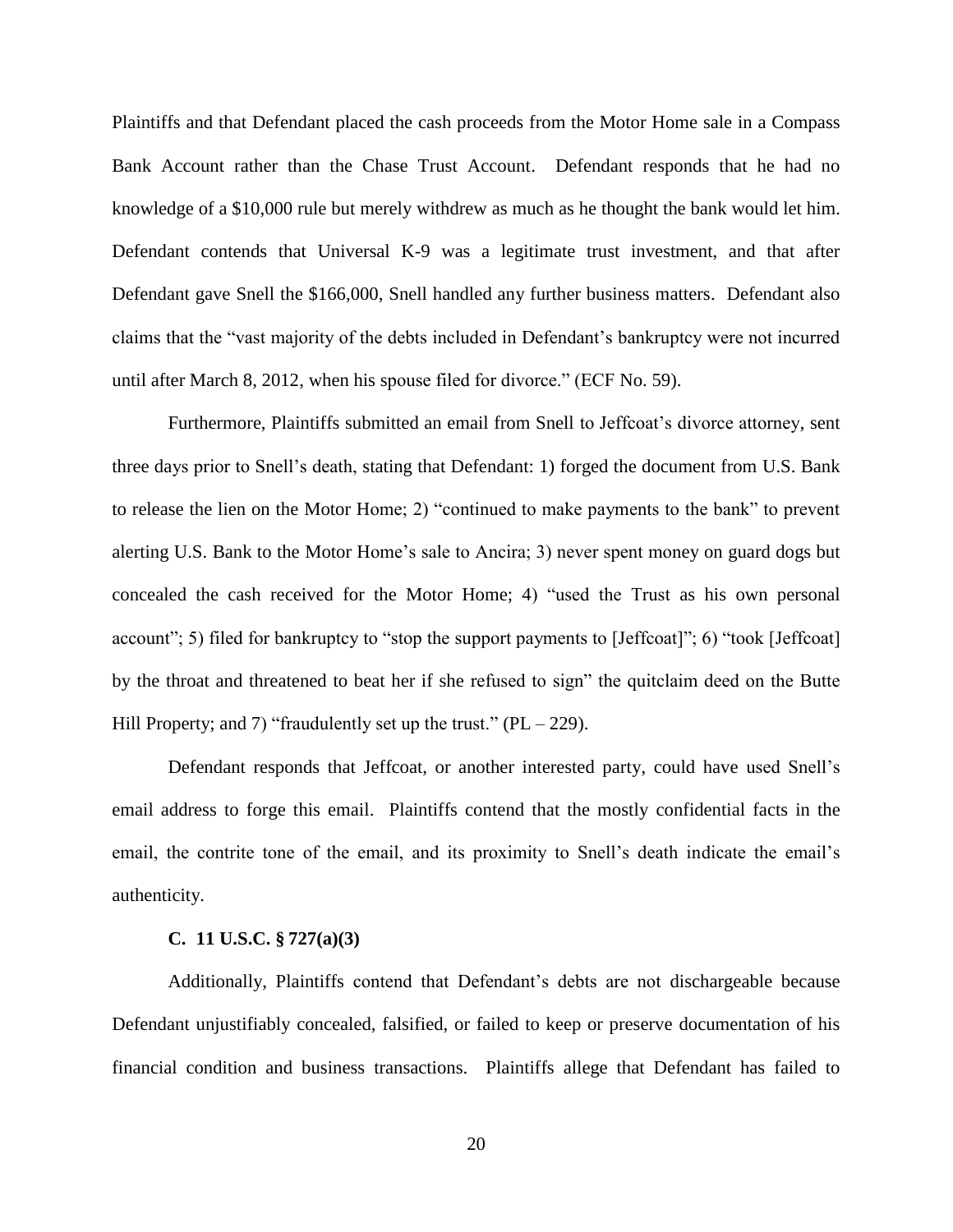provide sufficient records of his financial condition, or of the Trust, his alleged alter ego. Plaintiffs contend that Defendant's pool business accrued significant revenues, and that Defendant failed to produce a financial record of the business and falsified tax returns for the previous three years. Defendant responds that the tax returns indicate Willawall's financial struggles, and that Jeffcoat deposited the majority of Trust funds.

Regarding Universal K-9, Plaintiffs contend that there is no actual record of the sum of money paid for the dogs purchased from Hales or otherwise. Plaintiffs also contend that the number of dogs purchased is unclear. This, the Plaintiffs contend, is supported by the witnesses' conflicting testimony. Defendant responds that Snell handled the Universal K-9 business, as Trustee, with Nunez, and that the invoices for the dogs, the kennels, and the wire transfer, are sufficient records of the business.

#### **D. 11 U.S.C. § 727(a)(4)**

Plaintiffs contend that Defendant is not entitled to a discharge of his debts because he knowingly and fraudulently made numerous false oaths and showed "reckless indifference to the truth" through false, evasive, or conflicting testimony in his Schedules and SOFAs, his deposition, the § 341 meeting, and as a witness at trial. Plaintiffs contend that Defendant had numerous opportunities to be truthful between August 23, 2011, and February 17, 2012. Defendant responds that he made a good faith effort to provide accurate information, and that any inaccuracies in his filings were due to honest mistakes and bad representation by Snell, which Defendant corrected by hiring legal counsel to file his final amendments. Plaintiffs also note that Defendant knew, at the time he filed for bankruptcy, that Snell was not an attorney.

Plaintiffs also cite to Defendant changing his Schedules about the ownership of vehicles, and the cash transfers to the Trust of \$152,005.69 over the past year and \$322,046.38 in the past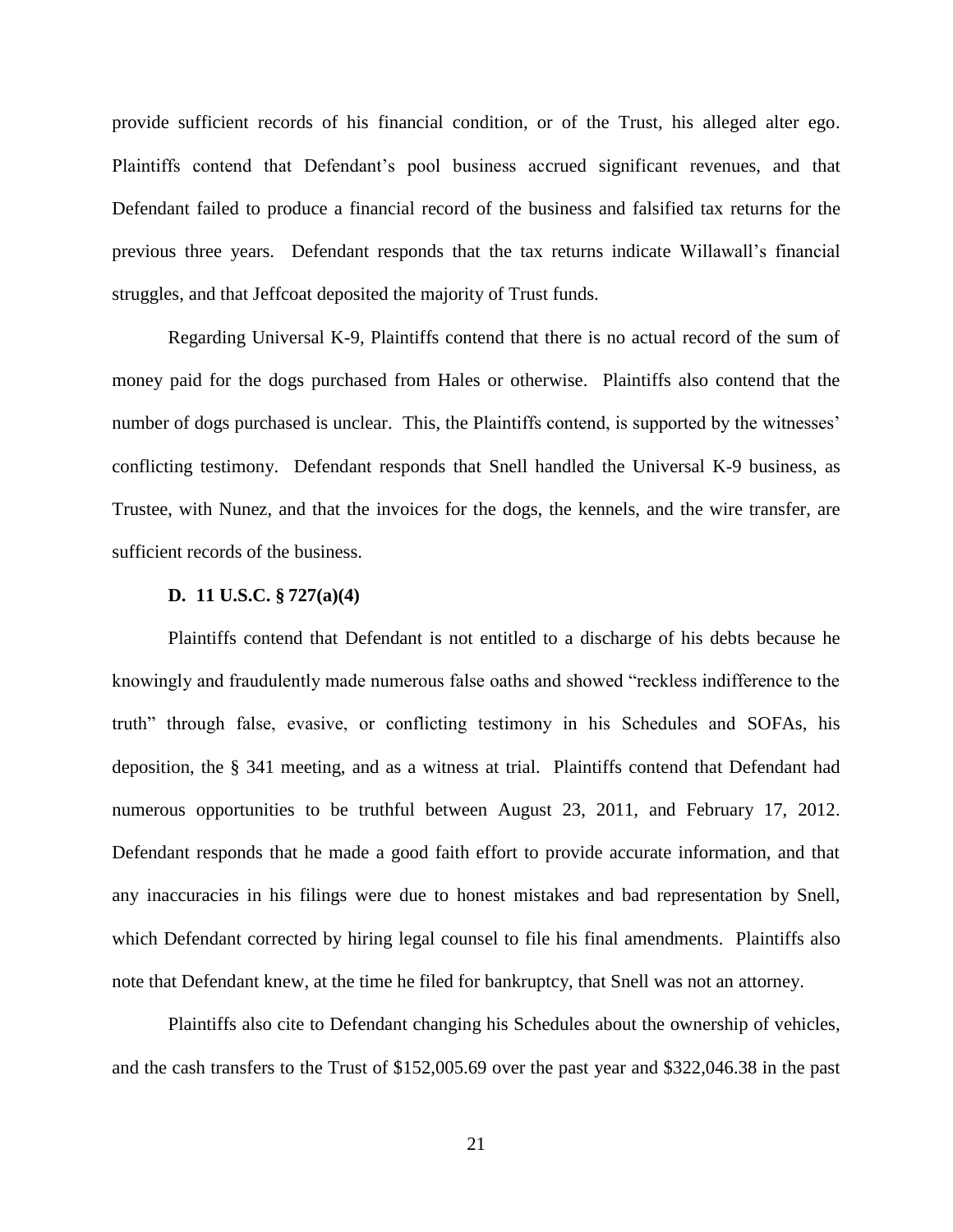two years. Defendant contends that his first amended SOFA disclosed the vehicle transfers to the Trust in response to question #10. In spite of Defendant's acknowledgement that he made all of the transfers from the Joint Account to the Trust Account, Defendant additionally avers that he did not disclose any cash transfers to the Trust because he believed that his spouse made all of the deposits.

# **E. 11 U.S.C. § 727(a)(5)**

Plaintiffs contend that Defendant has failed to explain satisfactorily the loss of assets or deficiency of assets to meet his liabilities. First, Defendant has not explained why he has transferred nearly all of his assets but none of his debts to the Trust. Second, Defendant has not explained why he encumbered three of the vehicles in the Trust with liens in favor of Hales. Third, Defendant has not explained his transfer of the remainder interest in his residence to the trust while retaining a life estate. Finally, Defendant has failed to explain why he did not use the proceeds from the Motor Home sale to repay his debt to U.S. Bank. Rather than respond directly to these allegations, Defendant contends that the accumulation of attorneys' fees and the failure of the Trust businesses, Willawall and Universal K-9, have forced Defendant into bankruptcy.

# **ANALYSIS**

### **I. Lowry's FCRA Claims**

As an initial matter, the Court will first address whether Defendant violated the FCRA and whether any damages should be awarded that would become a debt in the underlying bankruptcy case. The Court finds that Defendant willfully violated the FCRA by purposefully posting Lowry's credit report on the Reliance website without any permissible purpose for doing so. The Court also finds that the Lowry is entitled to statutory damages in the amount of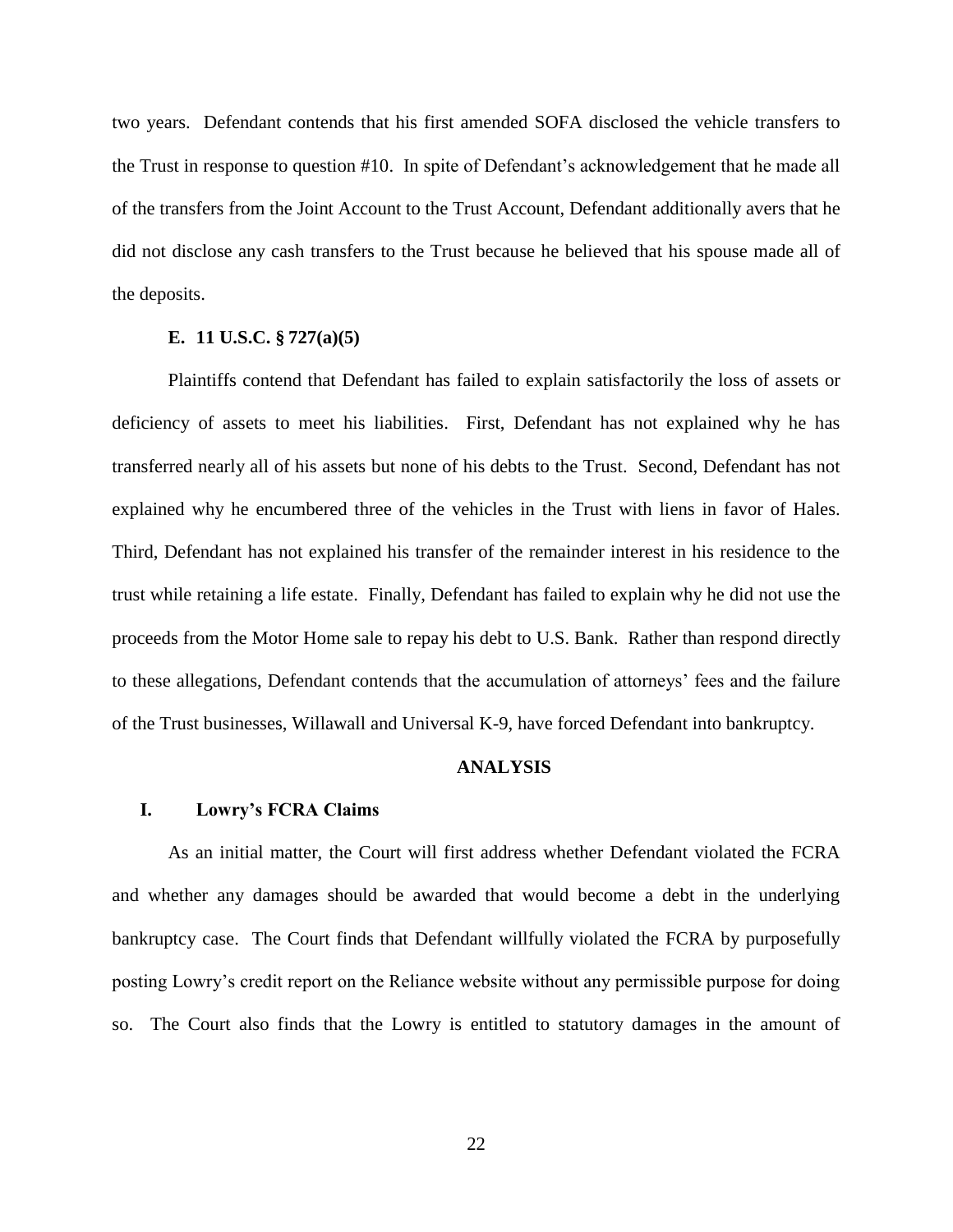\$1,000.00 and to punitive damages in the amount of \$75,000.00. Additionally, the Court awards reasonable attorneys' fees and costs to Lowry.

The purpose of the FCRA is "to ensure fair and accurate credit reporting, promote efficiency in the banking systems, and protect consumer privacy." *Safeco Ins. Co. v. Burr*, 551 U.S. 47, 52 (2007) (citing 84 Stat. 1128, 15 U.S.C. § 1681 and *TRW Inc. v. Andrews*, 534 U.S. 19, 23 (2001)). "By enacting the FCRA, Congress intended to prevent invasions of consumers' privacy." *Zamora v. Valley Fed. Sav. & Loan Assoc. of Grand Junction*, 811 F.2d 1368, 1370 (10th Cir. 1987) (citations omitted). The FCRA provides broad protection to consumers by prohibiting any person from using or obtaining a consumer report for any reason other than permissible purposes. *See* 15 U.S.C. § 1681b(f). 15 A negligent or willful violation of the FCRA may result in liability to the consumer for actual damages as well as attorneys' fees and costs. *See* 15 U.S.C. § 1681n-o. Additionally, the FCRA permits a court to impose punitive damages for a willful violation of any provision of the FCRA. *See* 15 U.S.C. § 1681n(a)(2).

# **A. Defendant violated Section 1681b(f) of the FCRA.**

Section 1681b(f) of the FCRA provides:

 $\overline{a}$ 

A person shall not use or obtain a consumer report for any purpose unless

- (1) the consumer report is obtained for a purpose for which the consumer report is authorized to be furnished under this section; and
- (2) the purpose is certified in accordance with [§1681e] by a prospective user of the report through a general or specific certification.

<sup>&</sup>lt;sup>15</sup> The original version of the Fair Credit Reporting Act passed in 1970 did not explicitly impose a duty on users of consumer reports from requesting or using the consumer reports without a permissible purpose. *See Phillips v. Grendahl*, 312 F.3d 357, 363 (8th Cir. 2002) (citing 15 U.S.C. § 1681b (1994)) *abrogated on other grounds by Safeco Ins. Co. of Am. v. Burr*, 551 U.S. 47 (2007). The FCRA was amended in 1996 to add § 1681b(f) which now prohibits such users from impermissibly obtaining or using consumer reports. *Id.*; 15 U.S.C. § 1681b(f).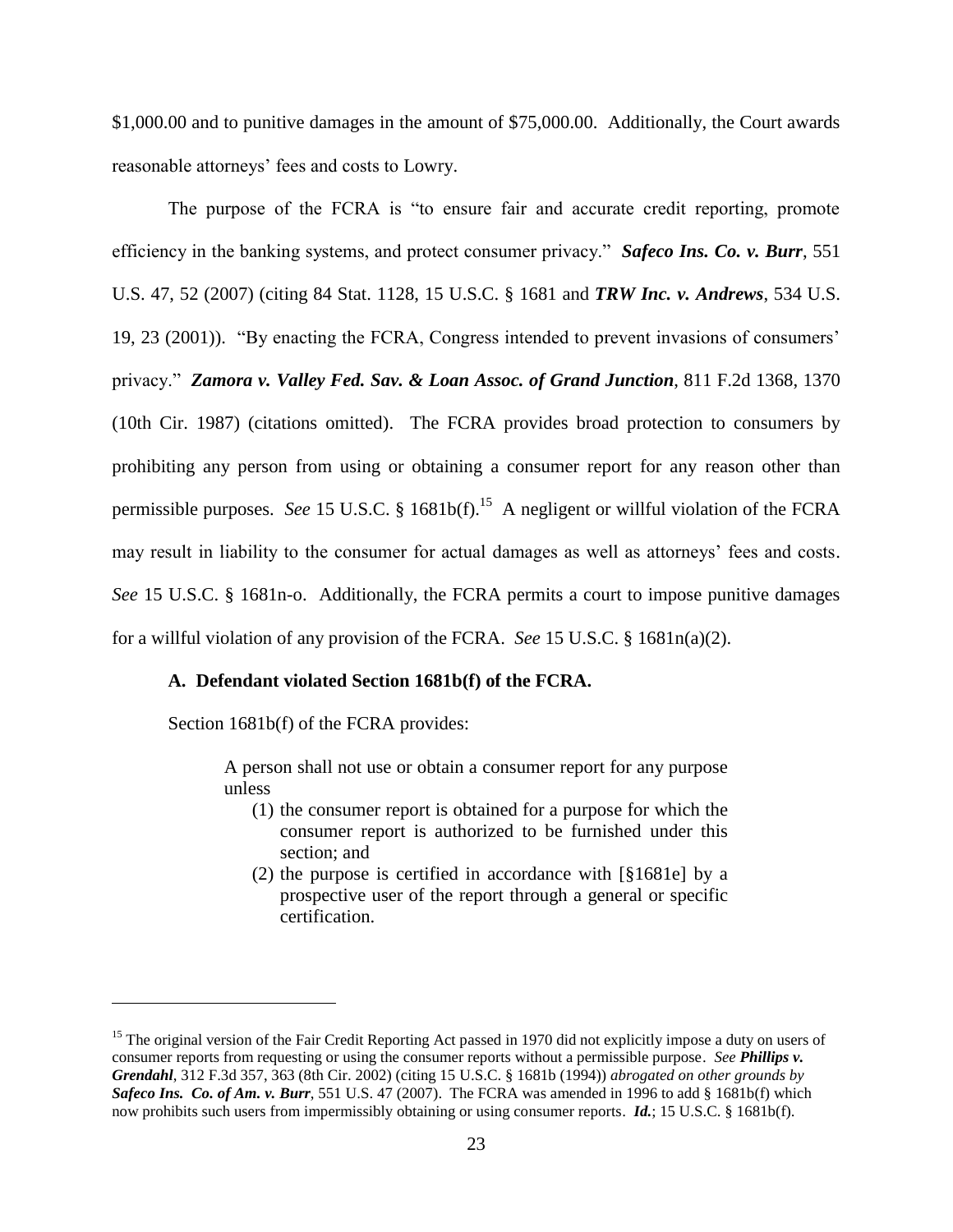15 U.S.C. § 1681b(f). To prevail under § 1681b(f) of the FCRA, a plaintiff must show: (1) that the document at issue is a "consumer report"; (2) that the defendant "used or obtained" the consumer report; and (3) that the defendant did not have a permissible statutory purpose for obtaining the consumer report. *Phillips v. Grendahl*, 312 F.3d 357, 365-67 (8th Cir. 2002) *abrogated on other grounds by Safeco*, 551 U.S. 47; *Norman v. Lyons*, 3:12-CV-4294-B, 2013 WL 655058, at  $*2$  (N.D. Tex. February 22, 2013). Additionally, the plaintiff must show that the defendant acted either negligently or willfully in order to impose civil liability under the FCRA. 15 U.S.C. § 1681n-o; *see also Phillips*, 312 F.3d at 365-67; *Norman*, 2013 WL at \*2.

# *1. The TransUnion Report posted on the Reliance Website is a "consumer report."*

The Court finds that the report posted to the Reliance website is Plaintiff Lowry's TransUnion credit report and that such report is a "consumer report" under § 1681a(d) of the FCRA. The FCRA defines a "consumer report" as "any written, oral, or other communication of any information by a consumer reporting agency bearing on a consumer's credit worthiness, credit standing, credit capacity, character, general reputation, personal characteristics, or mode of living which is used or expected to be used or collected in whole or in part for the purpose of serving as a factor in establishing the consumer's eligibility for . . . credit or insurance . . . employment purposes . . . or any other purpose authorized under § 1681b." 15 U.S.C. § 1681a(d). Courts also require that a report be disclosed to a third party in order to be classified as a "consumer report." *See Norman*, 2013 WL at \*2 (citing *Wantz v. Experian Info. Solutions*, 386 F.3d 829, 834 (7th Cir. 2004) *abrogated on other grounds by Safeco*, 551 U.S. 47; *Scharpf v. AIG Mktg., Inc.*, 242 F. Supp. 2d 455, 458 (W.D. Ky. 2003); *Renniger v. Chexsystems*, 1998 WL 295497, at  $*5$  (N.D. Ill. May 22, 1998)).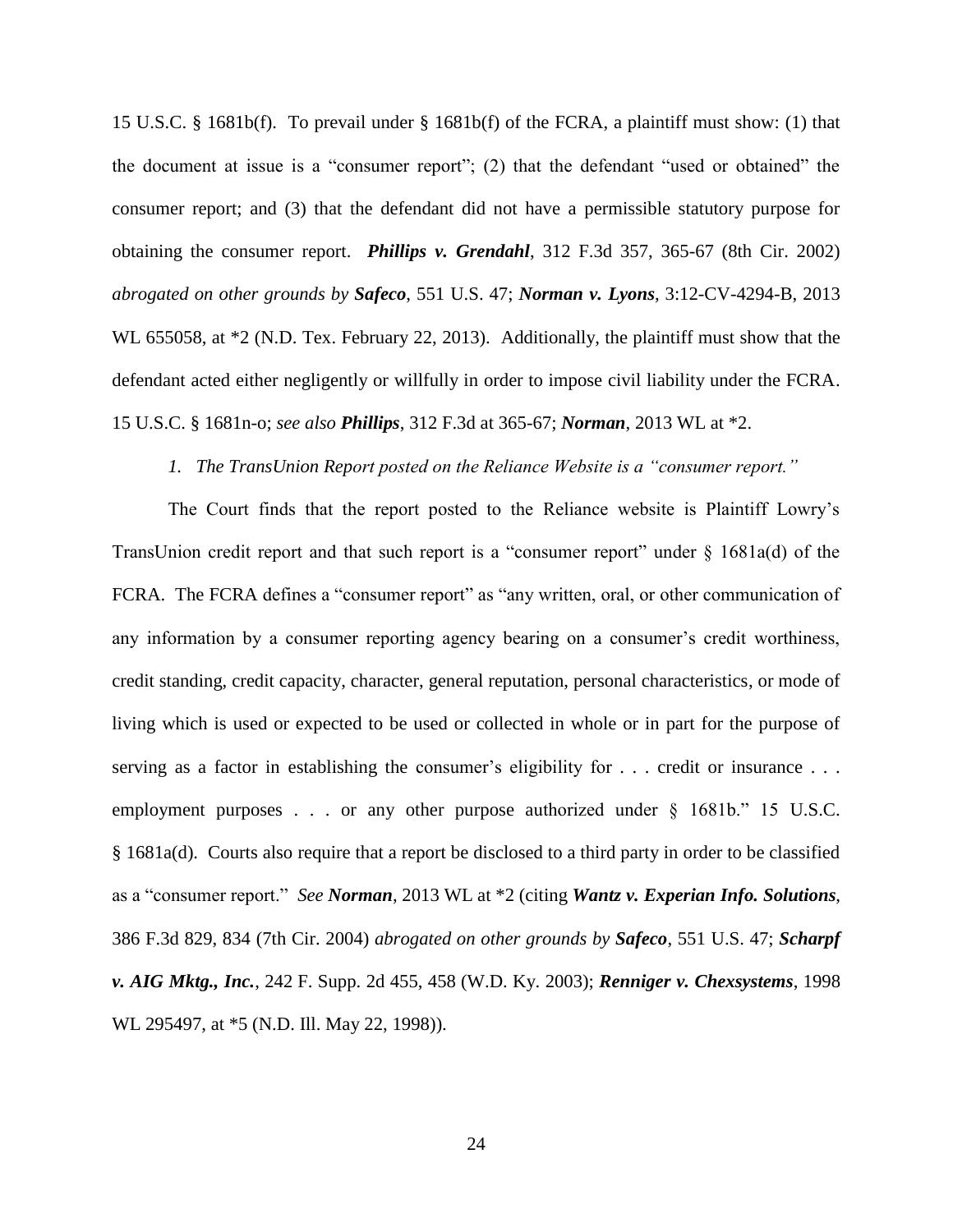There is no question that a TransUnion credit report satisfies the definition of a "consumer report" within the meaning of the FCRA. First, it is well established, and the parties do not dispute, that TransUnion, LLC is a "consumer reporting agency" under the FCRA. *See* 15 U.S.C. § 1681a(f); *see e.g., Myers v. Bennett Law Offices*, 238 F. Supp. 2d 1196, 1201 (D. Nev. 2002). Second, the TransUnion credit report is a written communication bearing on the consumer – Lowry's – credit worthiness, standing, capacity, character, reputation, personal characteristics and mode of living that would normally be used or collected to serve as a factor in establishing eligibility for extension of credit, employment, or another authorized purpose under § 1681b. 15 U.S.C. § 1681a(d). Lastly, the TransUnion credit report was disclosed to an unknown number of third parties after TransUnion first provided the credit report to the Citibank Entity (PL – 152, at 30), and again upon its being posted on the Reliance website. (PL – 164). As such, the Court finds that Lowry's TransUnion credit report is a "consumer report" thereby satisfying the first element of the FCRA claim.

# *2. Defendant "used or obtained" Lowry's consumer report.*

The second element of the FCRA claim is met in two ways as the Court finds that Defendant both obtained and used Lowry's TransUnion credit report. Although the Plaintiffs need only show that Defendant either obtained *or* used Lowry's consumer report, the Court finds upon consideration of the pleadings and evidence that Defendant completed both these actions.

First, during the trial, this Court found that Defendant admitted to obtaining Lowry's consumer report in his First Amended Answer filed in this case on August 24, 2011. (Dist. Ct. No. 41). The Court confirms its previous finding in this opinion. In her Original Complaint filed on November 1, 2010, Lowry alleged the following in Paragraph 25: "The actual purposes for which Lowry's consumer report was obtained was not an authorized purpose for obtaining a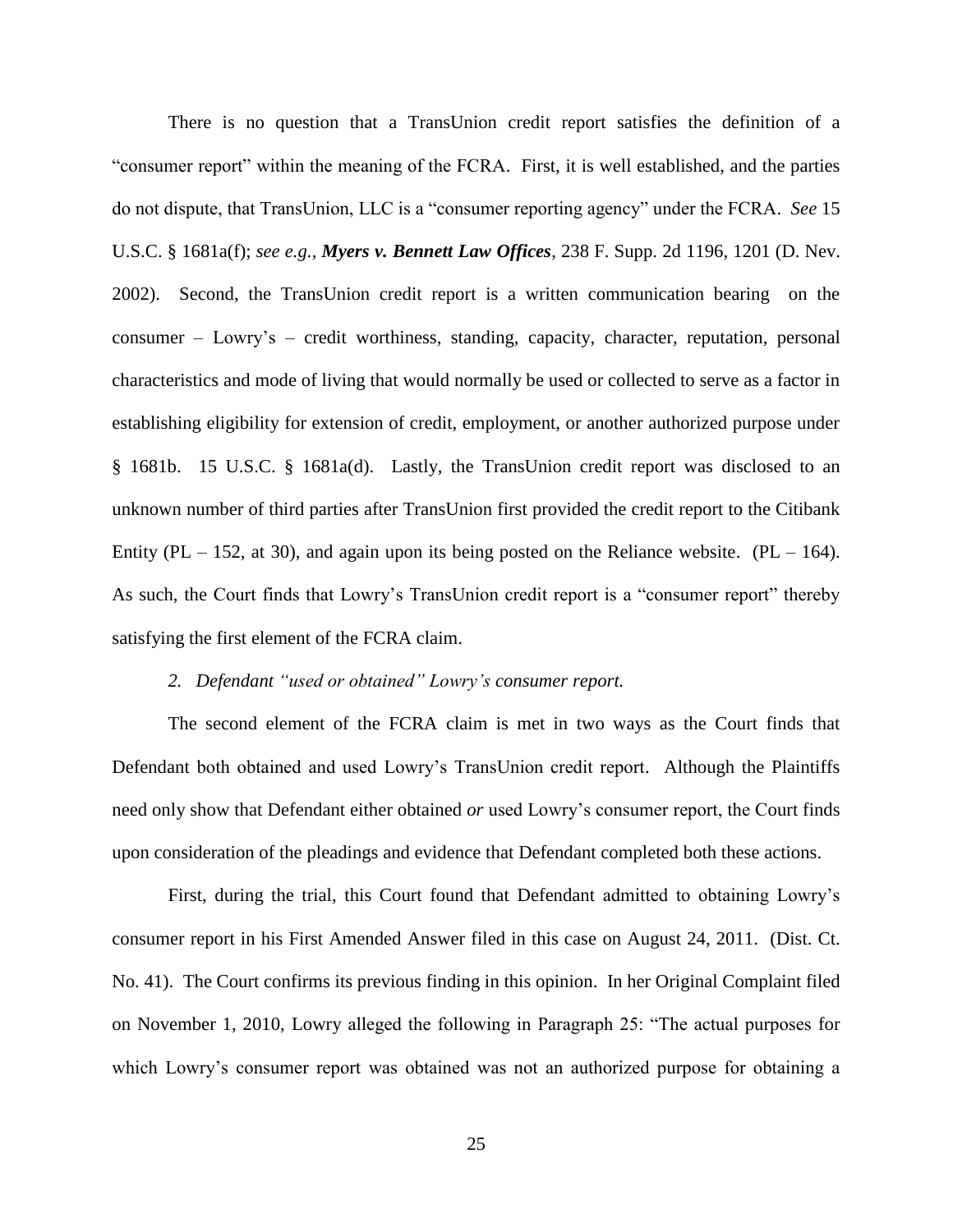consumer report." (Dist. Ct. No. 1). On August 24, 2011, Defendant filed "Croft's First Amended Answer" which states in Paragraph 4: "The following numbered paragraphs are admitted in part and denied in part as follows: ... (d)  $\P$  25 – The Report was obtained for a legitimate business purpose; whether or not it was permissible under the FCRA is to be determined." (Dist. Ct. No. 41).

Plaintiff argues that this paragraph of Defendant's Answer is an admission that Defendant obtained Lowry's consumer report. Defendant argues that Paragraph 4 of the Amended Answer is not an admission of obtaining the consumer report himself but rather, it is merely a statement that the purpose for obtaining the report was a legitimate business purpose. To support this interpretation of the Amended Answer, Defendant points to Paragraph 1 of the Amended Answer which states in part: "... (b) Croft did not directly obtain the Report..." as his denial that he obtained Lowry's consumer report.

The Court finds that Defendant's reading of his assertions in the Amended Answer is untenable. First, the fact that this Amended Answer is filed by Croft alone, and not in conjunction with any of the other named defendants, suggests that any admissions within the Answer are admissions of Defendant's own actions. Therefore, Defendant's statement in Paragraph 4 is properly read as an admission that Defendant obtained Lowry's consumer report. Additionally, Defendant's assertion in Paragraph 1 that he "did not directly obtain the Report" only serves to bolster the admission that he did actually obtain it – albeit indirectly.<sup>16</sup> Therefore,

 $\overline{\phantom{a}}$ 

 $16$  Although it is unclear how Defendant obtained the report or who he indirectly obtained the report through, the fact that Defendant did not obtain the report from TransUnion directly does not relieve him from liability under § 1681b(f) of the FCRA. *See Phillips*, 312 F.3d at 367 (Defendant was not relieved of potential liability under the FCRA simply because a private investigator ordered the report.); *see also Myers*, 238 F. Supp. 2d at 1201 ("The Court is not aware of statute or case law that suggests the transfer has to be directly from the consumer reporting agency to the end user to form liability under the FCRA.").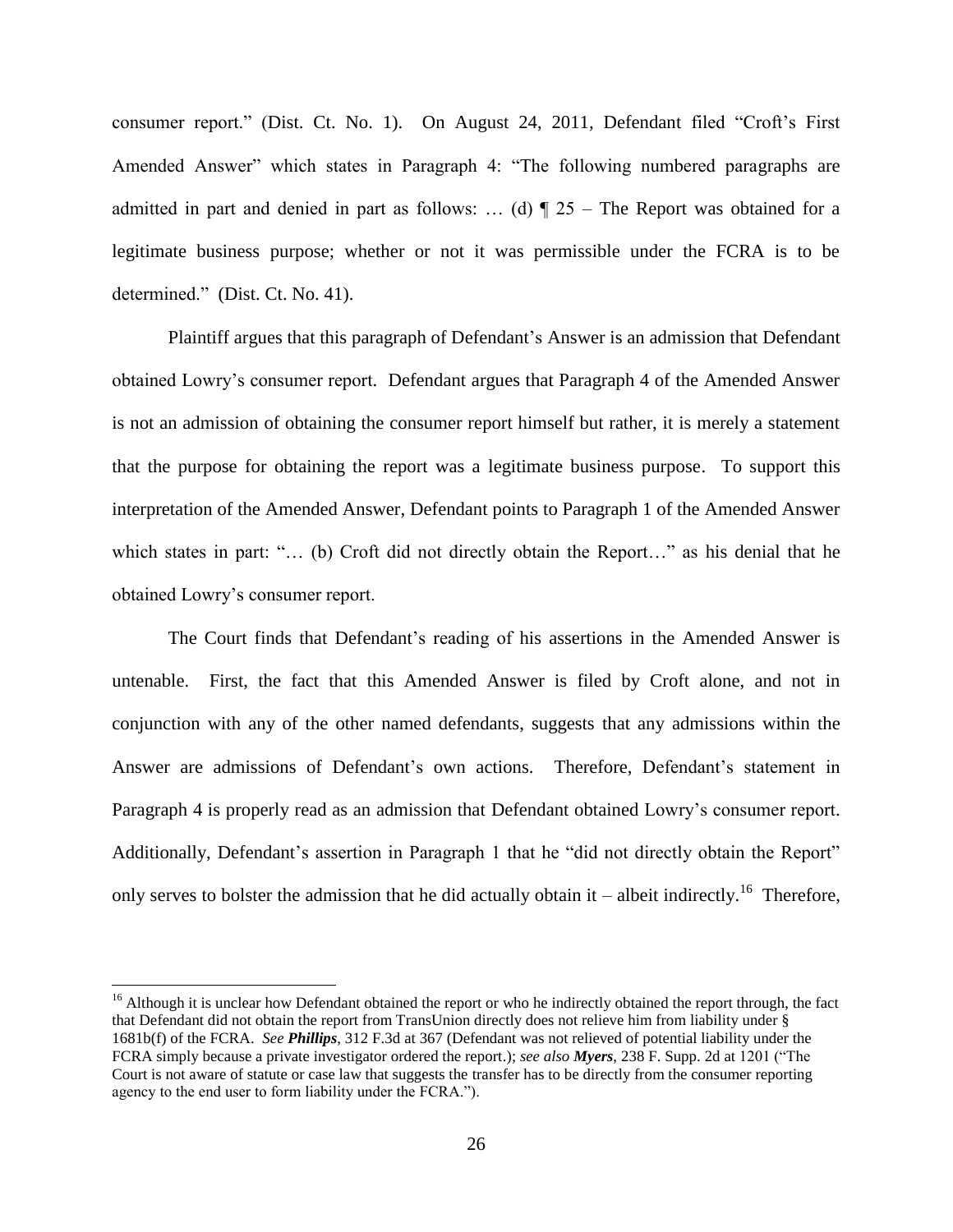the Court confirms its previous ruling that Defendant admitted to obtaining Lowry's consumer report.

Second, even had Defendant not admitted to obtaining Lowry's consumer report, the Court finds that Defendant used Lowry's consumer report on the Reliance website. Although mere passive receipt of a consumer report is insufficient to establish liability under the FCRA, a defendant will be in violation of the FCRA if he uses a consumer report, however obtained, without a permissible purpose. *See MacFarland v. Bob Saks Toyota, Inc.*, 466 F. Supp. 2d 855, 867 (E.D. Mich. 2006); *see also Raymond v. Raymond*, No. 03 C 9150, 2005 WL 2491442, at \*3 (N.D. Ill. October 7, 2005) ("Section 1681b(f) uses 'obtain' and 'use' in the disjunctive, thus . . . [the plaintiff] must only prove one of these actions to hold defendants liable.").

The Court finds that Defendant is the person who posted Lowry's consumer report on the Reliance website. Defendant was the registered contact for the Reliance website at the time that Lowry's consumer report was posted on October 10, 2010. (PL – 154, 164). Additionally, Defendant retained control of the website as evidenced by his attempt to use such control as a bargaining chip in negotiations with Lowry to resolve several lawsuits.  $(PL - 174)$ . Further, Lowry's consumer report was posted on the Reliance website just days after these attempts at settlement failed. (PL – 164, 174). Lastly, Defendant's acknowledgment in his October 11, 2010, email to Lowry that he had seen the credit report on the website coupled with his asserted control over the website demands a conclusion that Defendant posted the consumer report to the Reliance website.  $(PL - 174)$ . By posting Lowry's consumer report on the Reliance website, Defendant "used" Lowry's consumer report, thereby satisfying the second element of the Plaintiff's FCRA claim.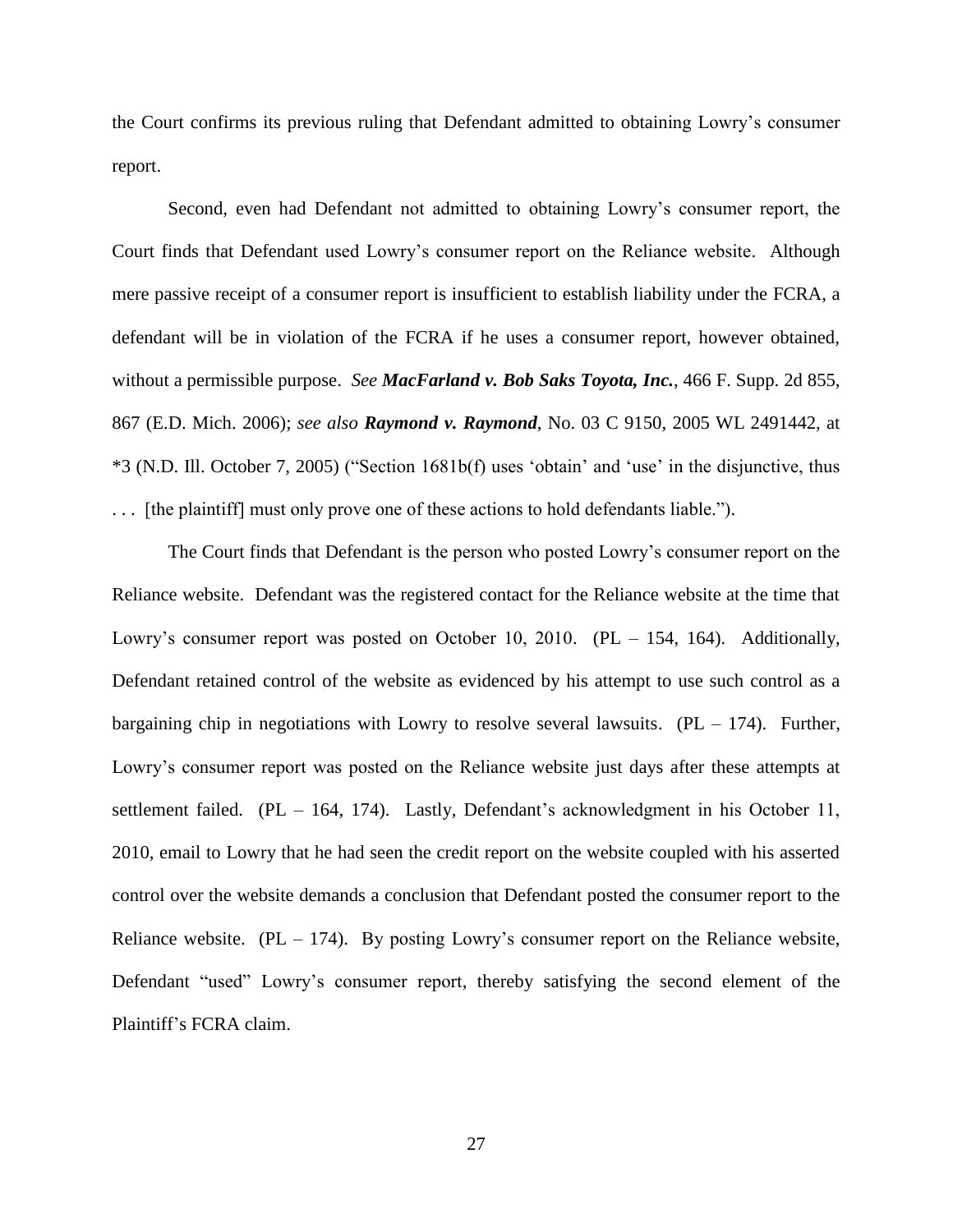# *3. Defendant lacked a statutorily permissible purpose for obtaining or using Lowry's consumer report.*

An exclusive list of permissible purposes is provided in § 1681b(a). The most commonly invoked permissible purposes for obtaining information in a consumer report are: (1) pursuant to a court order or subpoena,  $\S$  1681b(a)(1); (2) pursuant to written instructions of the consumer, § 1681b(a)(2); (3) in connection with a credit transaction for extension of credit or review and collection of an account,  $§$  1681b(a)(3)(A)&(E); or (4) for employment purposes, § 1681b(a)(3)(B). Additionally, the FCRA allows use of a consumer report for a legitimate business need either "in connection with a business transaction that is initiated by the consumer" or "to review an account to determine whether the consumer continues to meet the terms of the account."  $§ 1681b(a)(3)(F)$ .

The Court finds that Defendant did not have a permissible purpose under § 1681b(a) to obtain or use Lowry's credit report. Investigating a consumer in an attempt to expose alleged wrongdoings without a court order or without written permission of the consumer is not a permissible purpose for obtaining or using a consumer report under the FCRA. Likewise, posting a consumer report on the internet for all to see in an effort to expose perceived wrongdoings is not a permissible purpose for using a consumer report under the FCRA. Defendant asserts that he had a legitimate business purpose for using Lowry's consumer report. The Court does not agree. The only legitimate business purposes that are permissible under § 1681b(a)(3)(F) are in connection with a business transaction initiated by the consumer or in reviewing an existing account for continued compliance with its terms. Defendant cannot assert either of these permissible legitimate business needs because Lowry has not initiated a business transaction with Defendant nor does she have an existing account with him.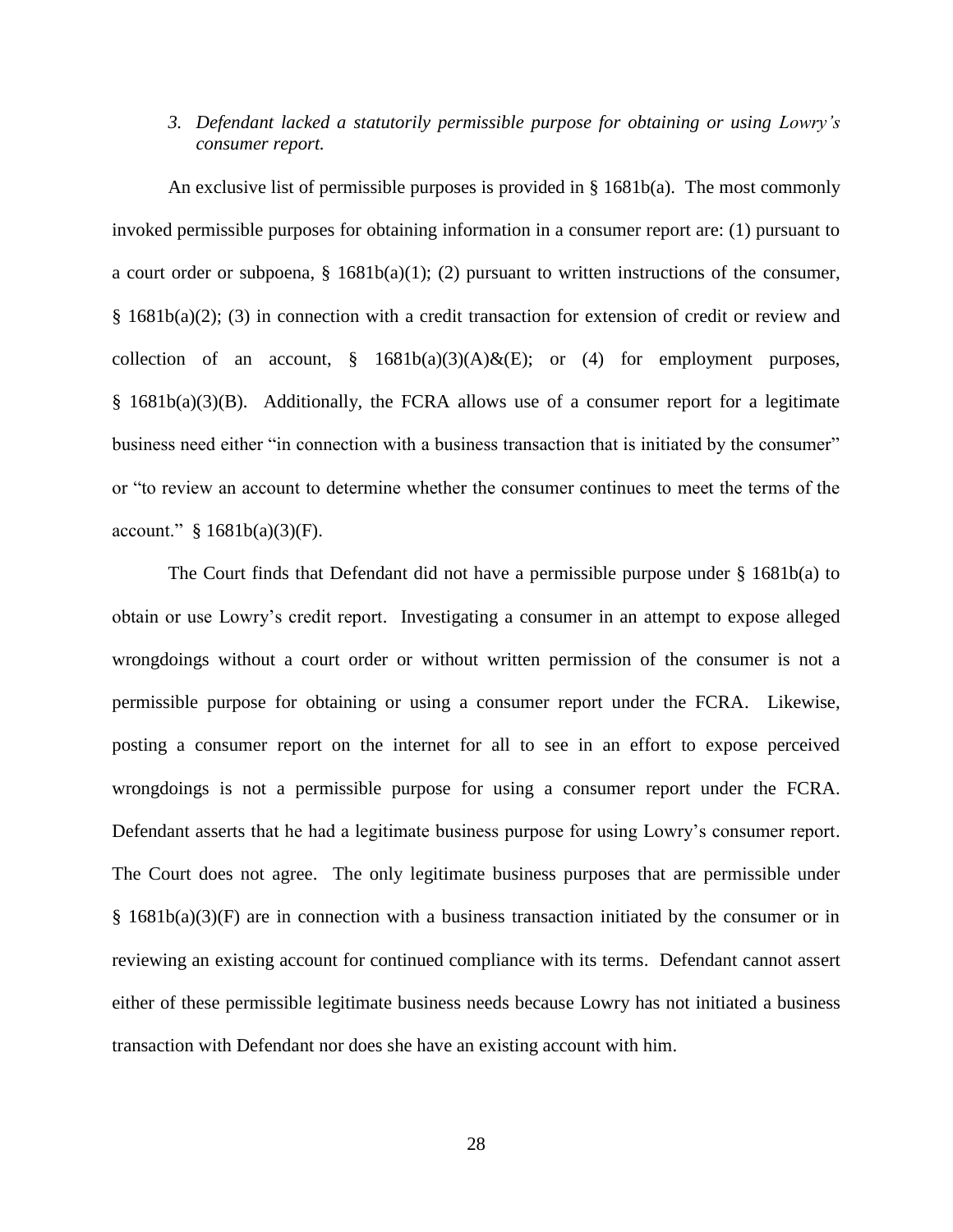Even a person with the purest intentions in exposing actual wrongdoing will be held in violation of the FCRA if he posts a consumer report on the internet without a permissible purpose. That scenario is far from the case here. As such, Defendant's posting of Lowry's consumer report on the Reliance website in an attempt to expose alleged wrongdoing is not a permissible purpose under § 1681b(a). Therefore, the Court finds that Defendant violated § 1681b(f) of the FCRA when he obtained and posted Lowry's consumer report on the Reliance website without a permissible purpose for doing so.

## **B. Defendant's violation of the FCRA was willful.**

To establish willful noncompliance with the FCRA, the plaintiff must prove that the defendant "'knowingly and intentionally committed an act in conscious disregard for the rights of others.'" *Stevenson v. TRW Inc.*, 987 F.2d 288, 293 (5th Cir. 1993) (quoting *Pinner v. Schmidt*, 805 F.2d 1258, 1263 (5th Cir. 1986)). The plaintiff need not show malice or evil motive in order to satisfy § 1681n. *Stevenson*, 987 F.2d at 293 (citing *Fischl v. Gen. Motors Acceptance Corp.*, 708 F.2d 143, 151 (5th Cir. 1983)). Rather, reckless disregard of an FCRA requirement is enough to qualify as a willful violation under § 1681n. *Safeco*, 551 U.S. at 71.

The Court finds that Defendant's violation of the FCRA was willful. Defendant acted knowingly and intentionally in conscious disregard of Lowry's rights. Lowry had a right under the FCRA not to have her consumer report with all its deeply personal and confidential information posted and maintained on the internet for all to see. Defendant knew that the FCRA prohibited his actions and knew that disclosure of this type of information for an improper purpose could be harmful to the Plaintiff. In the face of this knowledge, Defendant chose to post Lowry's consumer report and use it in retaliation for failed settlement attempts with Lowry. Defendant's actions were not an accident or the consequence of an oversight such that his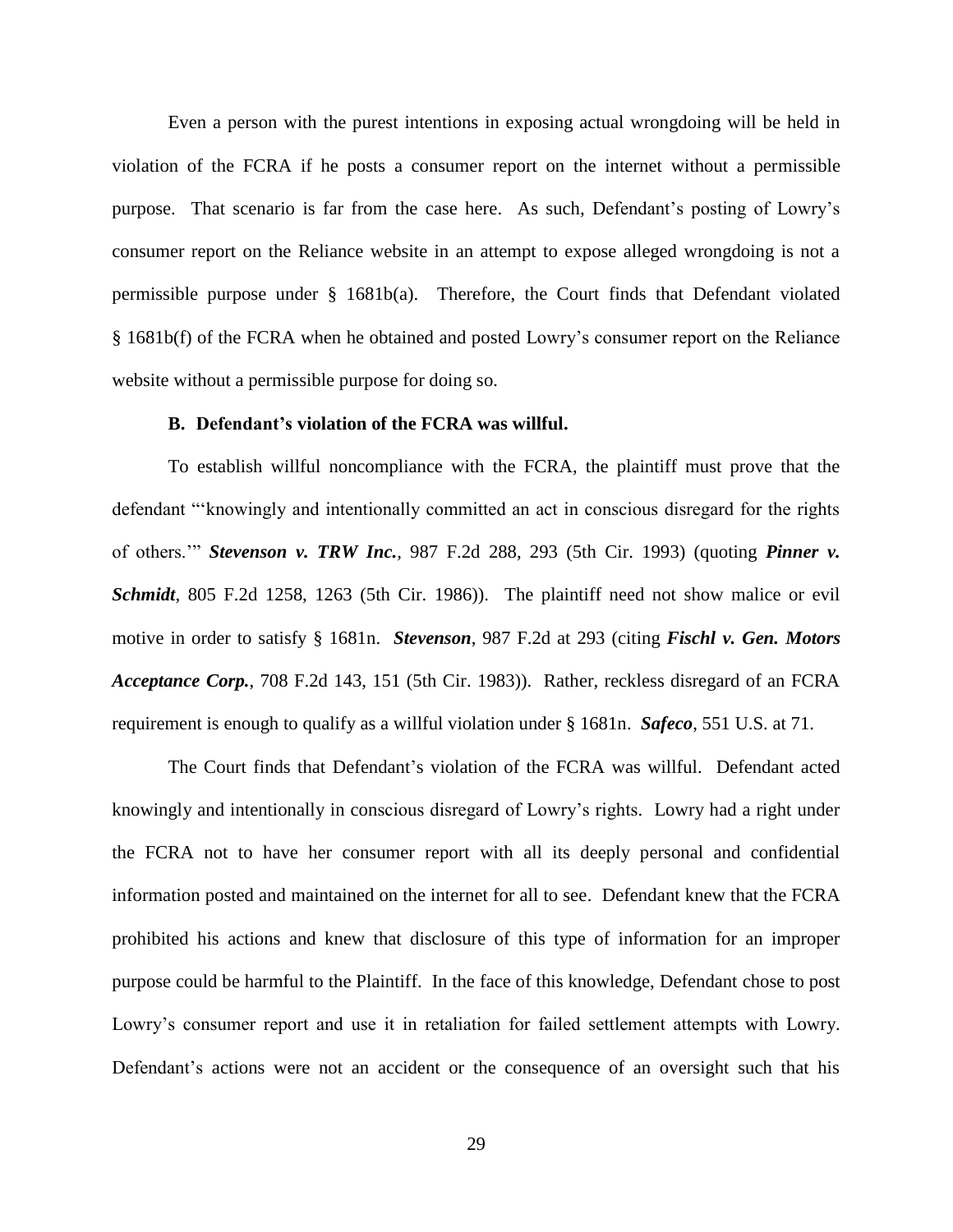violation could be deemed negligent or unintentional. *See e.g.*, *Cousin v. Trans Union Corp.*, 246 F.3d 359, 372-75 (5th Cir. 2001) (comparing willful violations such as intentional misrepresentation or concealment with violations as a result of procedural failures which are merely negligent). Rather, Defendant obtained and used Lowry's consumer report with deliberate and pointed resolve in his continuing and relentless attempts to discredit Lowry and AMS.

### **C. Damages**

Under  $\S$  1681n(a) of the FCRA, any person who "willfully fails to comply with any requirement imposed" by the FCRA "with respect to any consumer" will be held liable to that consumer for the following: (1) actual damages sustained by the consumer as a result of the failure *or* statutory damages of at least \$100 and not more than \$1,000; (2) punitive damages as allowed by the court; and (3) costs of the action together with reasonable attorney's fees. The Court finds that Lowry is entitled to statutory damages in the amount of \$1,000, punitive damages in the amount of \$75,000, and costs of the action together with reasonable attorney's fees.

# *1. Actual Damages*

Lowry asserts that she suffered actual damages comprised of \$150,000 of economic damages and \$10,000 of emotional damages. In order to recover actual damages, a plaintiff has the burden to prove that an actual loss has been sustained. *See Larson v. Groos Bank, N.A.*, 204 B.R. 500, 502 (W.D. Tex. 1996). Claims of emotional distress require "specific information" concerning the damages and may not rely on only "generalized assertions" in order to sustain an award. *In re Repine*, 536 F.3d 512, 521-22 (5th Cir. 2008); *see also Cousin*, 246 F.3d at 370-71. An award for emotional distress "must be supported by evidence of genuine injury, such as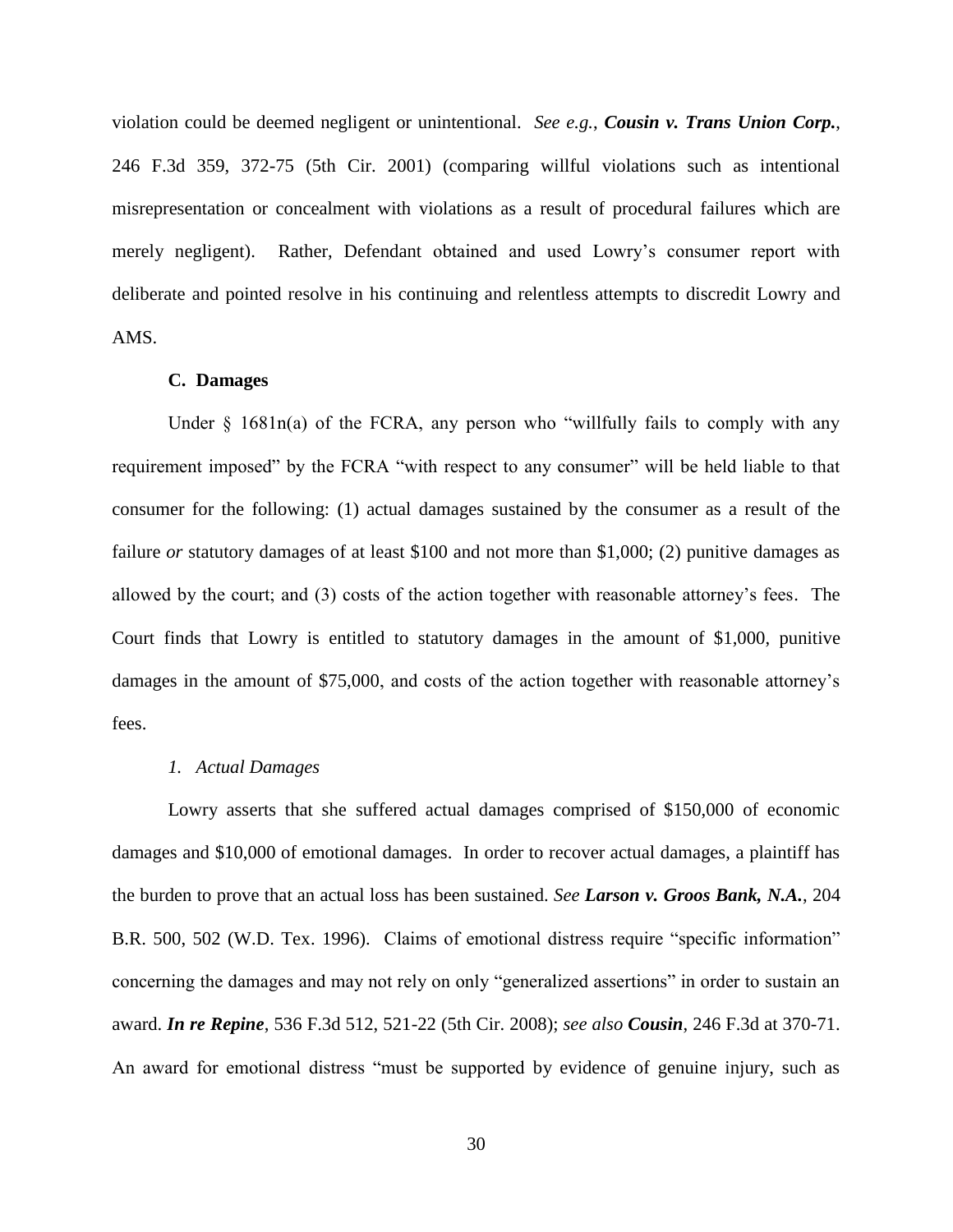evidence of the injured party's conduct and the observations of others." *Cousin*, 246 F.3d at 371 (citing *Carey v. Piphus*, 435 U.S. 247, 264 (1978)). In *Cousin*, the court held that the plaintiff's own testimony was legally insufficient to establish emotional damages but that the claim must be proved "with a degree of specificity which may include corroborating testimony or medical or psychological evidence in support of the award." *Id.* Damages for emotional distress have been awarded where the plaintiff provided evidence of denial of credit, embarrassment from being required to detail problems to business associates and creditors, and the expenditure of a considerable amount of time attempting to resolve the credit dispute. *See Stevenson*, 987 F.2d at 296-97.

The Court finds that the Plaintiff has not met its burden to prove either economic or emotional damages. Although the Plaintiff testified that she expended time to manage the exposure of her credit report, no evidence was presented as to the quantity of time lost or the value of that time. Additionally, there is no evidence that the Plaintiff has experienced any adverse credit consequences due to the exposure of her credit report. To her credit, the Plaintiff acted swiftly to mitigate any damage that could have occurred. As a result, the Court does not find there is sufficient evidence in the record to award economic damages. Likewise, the Court also finds, there is insufficient evidence to award emotional damages. The Plaintiff testified that she was humiliated and embarrassed from the posting of her credit report. Although the Plaintiff also testified that she has seen a doctor and been treated for sleeplessness, no medical records or testimony was provided. Rather, the Plaintiff relies solely on her own testimony to establish emotional damages. The evidence offered does not reach the degree of specificity required to award emotional damages but relies heavily on "generalized assertions." *See Repine*, 536 F.3d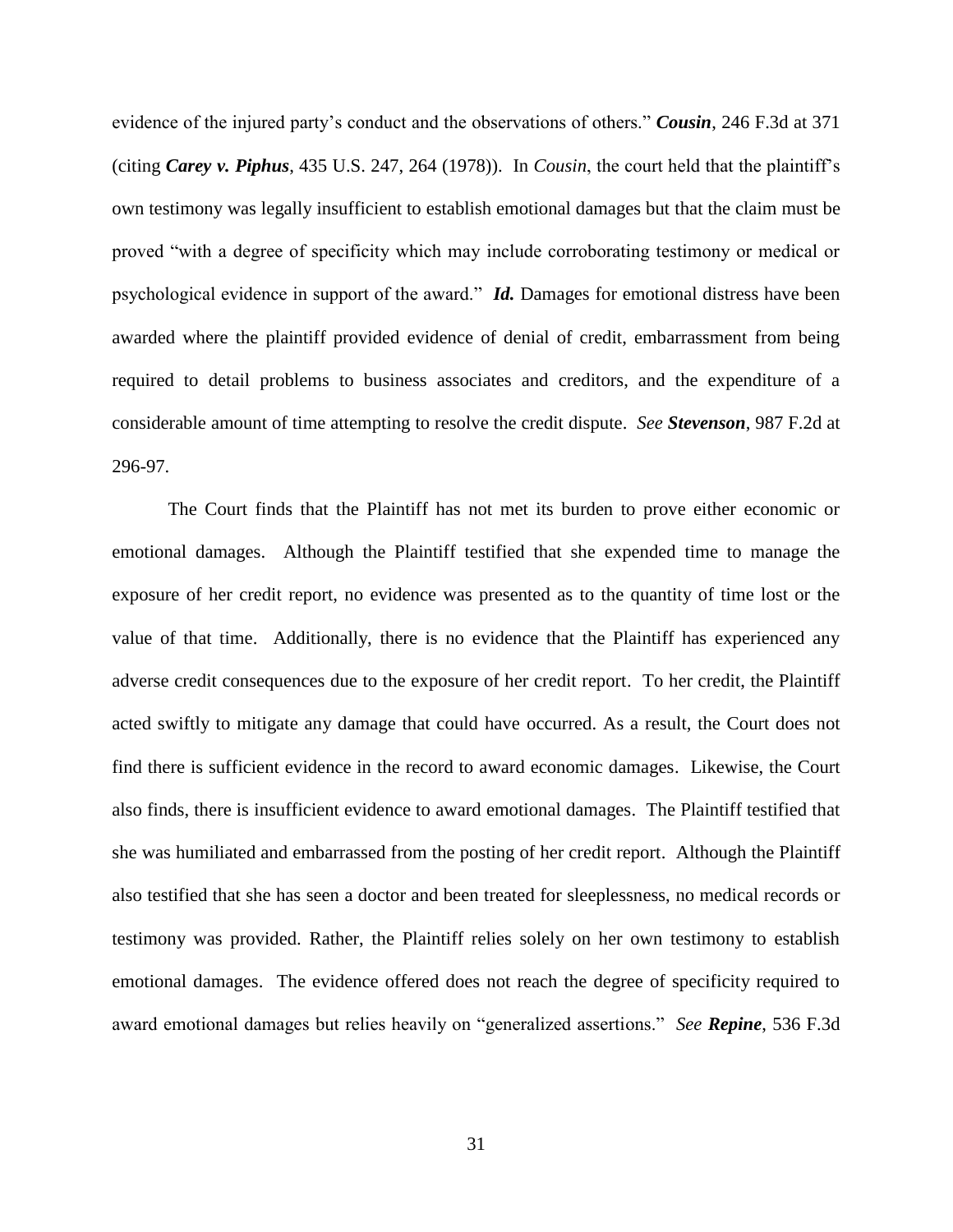at 521-22; *see also Cousin*, 246 F.3d at 370-71. Therefore, the Court finds that the Plaintiff has not met its burden of proving actual damages.

#### *2. Statutory Damages*

As an alternative to actual damages, a plaintiff seeking damages under § 1681n is entitled to statutory damages of not less than \$100 and not more than \$1,000 where the defendant willfully failed to comply with the FCRA. *See Ramirez v. Midwest Airlines, Inc.*, 537 F. Supp. 2d 1161, 1168-69 (D. Kan. 2008) (no requirement to prove actual damages in order to recover statutory damages under the FCRA); *see also Ashby v. Farmers Ins. Co. of Or.*, 592 F. Supp. 2d 1307, 1317 (D. Or. 2008). Although the statute does not provide specific criteria by which the fact-finder should evaluate the appropriate award, the statute clearly defines what conduct is prohibited and provides notice to the defendant of the potential narrow range of statutory liability for willful noncompliance. *See In re Farmers Ins. Co. Inc., FCRA Litigation*, 738 F. Supp. 2d 1180, 1223-24 (W.D. Okla. 2010).

The Court finds that a maximum award of statutory damages is appropriate in this case. Where the quantifiable injury to the Plaintiff is difficult to prove yet the violation is so egregious and malicious, the maximum award of statutory damages is appropriate to compensate the Plaintiff for harm to her reputation, her security, and her loss of time. Defendant's actions were taken with deliberate intent to cause as much harm as possible to the Plaintiff. As such, the Court finds that an award of the statutory maximum of \$1,000 to the Plaintiff is warranted.

#### *3. Punitive Damages*

The Court finds that an award of \$75,000 in punitive damages is appropriate under the circumstances to achieve the goals of punishing Defendant for his willful violation of the FCRA and deterring Defendant from engaging in the prohibited conduct in the future. The Supreme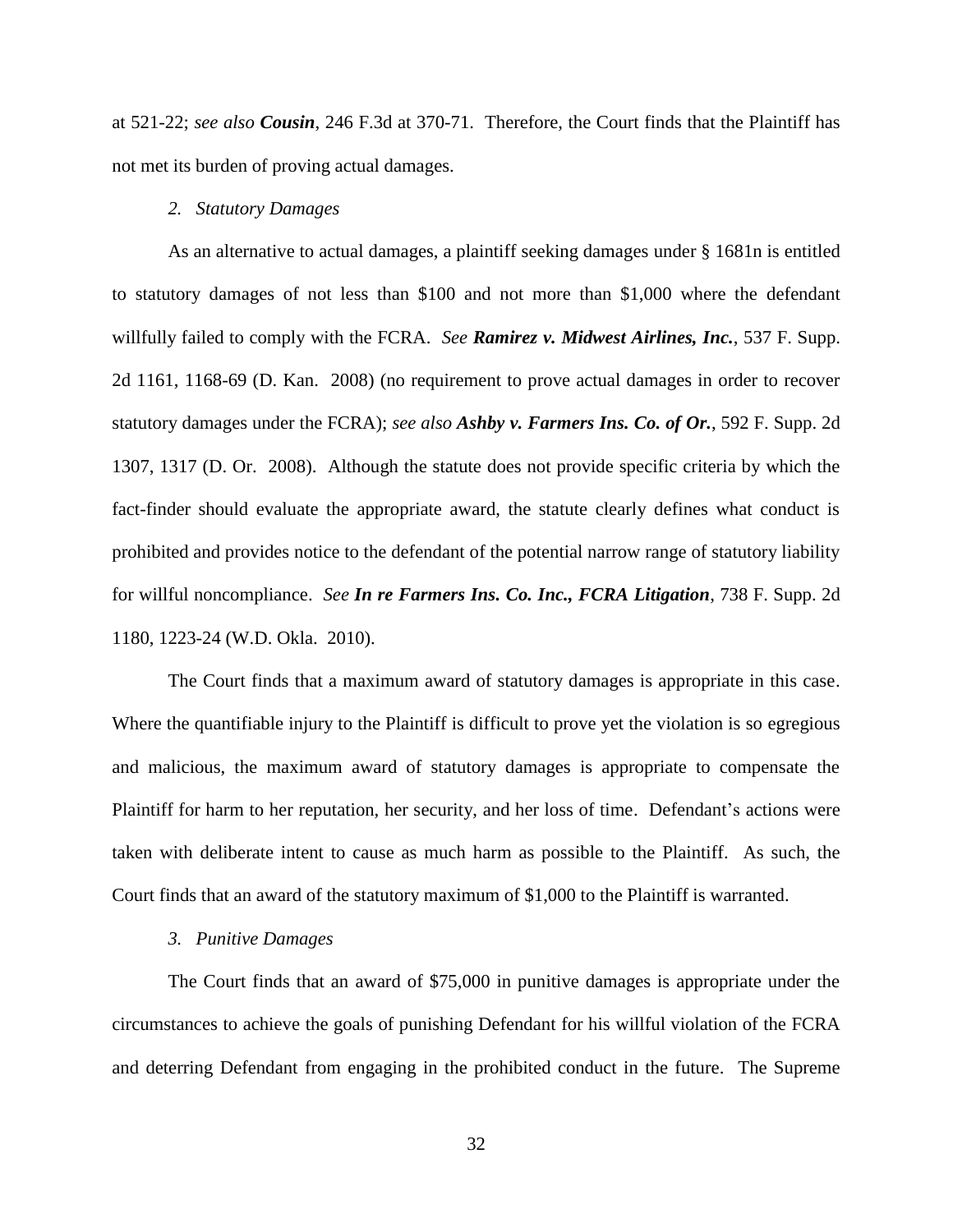Court has held that punitive damages may be imposed in order to further "legitimate interests in punishing unlawful conduct and deterring its repetition." *BMW of N. Am. Inc. v. Gore*, 517 U.S. 559, 568 (1996). As such, punitive damages may be awarded even in the absence of actual damages in order to serve the underlying deterrent purpose of the FCRA. *Saunders v. Branch Banking & Trust Co of Va.*, 526 F.3d 142, 152 (4th Cir. 2008). The amount of a punitive damages award is limited by the Due Process Clause which "prohibits the imposition of grossly excessive or arbitrary punishments." *State Farm Mut. Auto. Ins. Co. v. Campbell*, 538 U.S. 408, 416 (2003). In determining the amount of punitive damages to award, the Supreme Court instructs courts to "consider three guideposts: (1) the degree of reprehensibility of the defendant's misconduct; (2) the disparity between the actual or potential harm suffered by the plaintiff and the punitive damages award; and (3) the difference between the punitive damages awarded . . . and the civil penalties authorized or imposed in comparable cases." *Id.* at 418.

The first guidepost – the degree of reprehensibility of the defendant's misconduct – requires the Court to evaluate the defendant's conduct based on the following factors: (1) whether the harm was physical or economic; (2) whether the tortious conduct evinced a reckless disregard for the health and safety of others; (3) whether the target of the conduct had financial vulnerability; (4) whether the conduct involved repeated actions or was an isolated incident; and (5) whether the harm was the result of intentional malice, trickery, or deceit rather than mere accident. *State Farm*, 538 U.S. at 419 (citing *Gore*, 517 U.S. at 576-77). In this case, the harm to the Plaintiff was economic and emotional in nature. Although violations of the FCRA rarely result in physical harm or involve the health and safety of others, Congress nonetheless authorized the award of punitive damages for FCRA violations. Therefore, the first two factors do not weigh strongly against an award of punitive damages. *See Saunders*, 526 F.3d at 152-53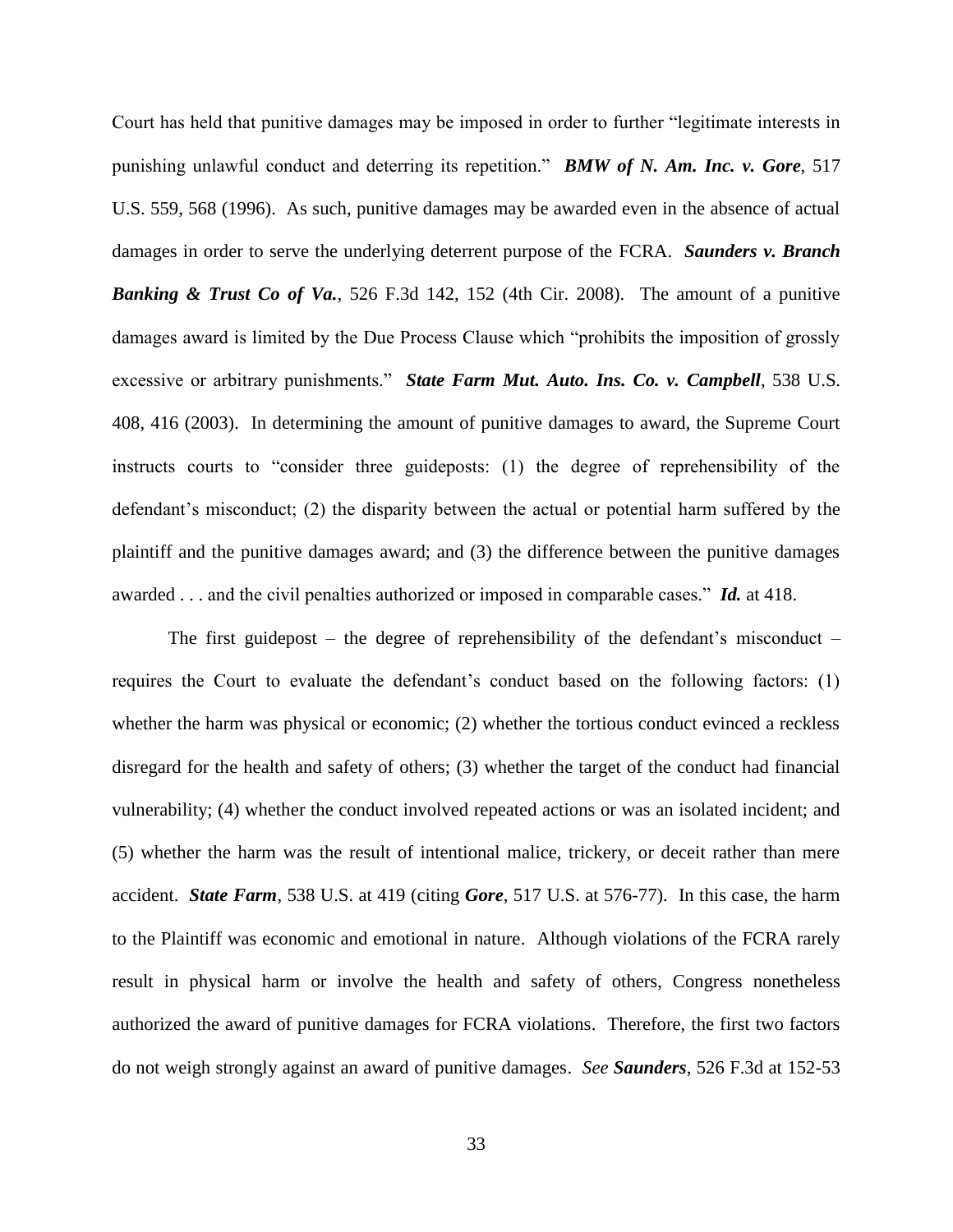(citing *Gore*, 517 U.S. at 583). The third factor weighs in favor of an award of punitive damages as the Plaintiff in this case was financially vulnerable because she derives her income from her own business that Defendant repeatedly attacked by attempting to disparage her own credibility. The fourth and fifth factors also weigh in favor of an award of punitive damages because Defendant's violation was not an isolated incident but rather an intentional and malicious violation in a long line of harassing and disparaging behavior.

The second guidepost requires the Court to consider the amount of actual or potential harm suffered in relation to the amount of punitive damages awarded. In this case, the ratio of statutory damages awarded to punitive damages is 1:75. Although awards larger than a single digit ratio generally raise constitutional concerns, a ratio of this amount is necessary to achieve the underlying purpose of a punitive award – to punish and deter the defendant. *See Abner v. Kan. City S. R.R.*, 513 F.3d 154, 165 (5th Cir. 2008); *see also*, *Saunders*, 526 F.3d at 153-54.

The third and final guidepost requires the Court to determine the difference between the punitive award and the civil penalties authorized or imposed in comparable cases. This guidepost is inapplicable to private suits authorized under the FCRA because, unlike suits brought under the FCRA by the government, Congress specifically chose not to limit the amount of punitive damages that may be imposed. <sup>17</sup> *See Saunders*, 526 F.3d at 152; *see also Bach v. First Union Nat. Bank*, 486 F.3d 150, 154 n.1 (6th Cir. 2007) ("The third factor provided little assistance in this case, because the FCRA does not include a limit on damages for civil actions brought under the statute by private citizens.").

In examining the three guideposts and factors required by Due Process considerations, this Court finds that \$75,000 is an appropriate award of punitive damages to serve the FCRA's goals of punishment and deterrence and is within the limits of the Due Process Clause.

 $\overline{\phantom{a}}$ 

<sup>&</sup>lt;sup>17</sup> *See* §§ 1681s(a)(2)(A) & (c)(1)(B)(iii).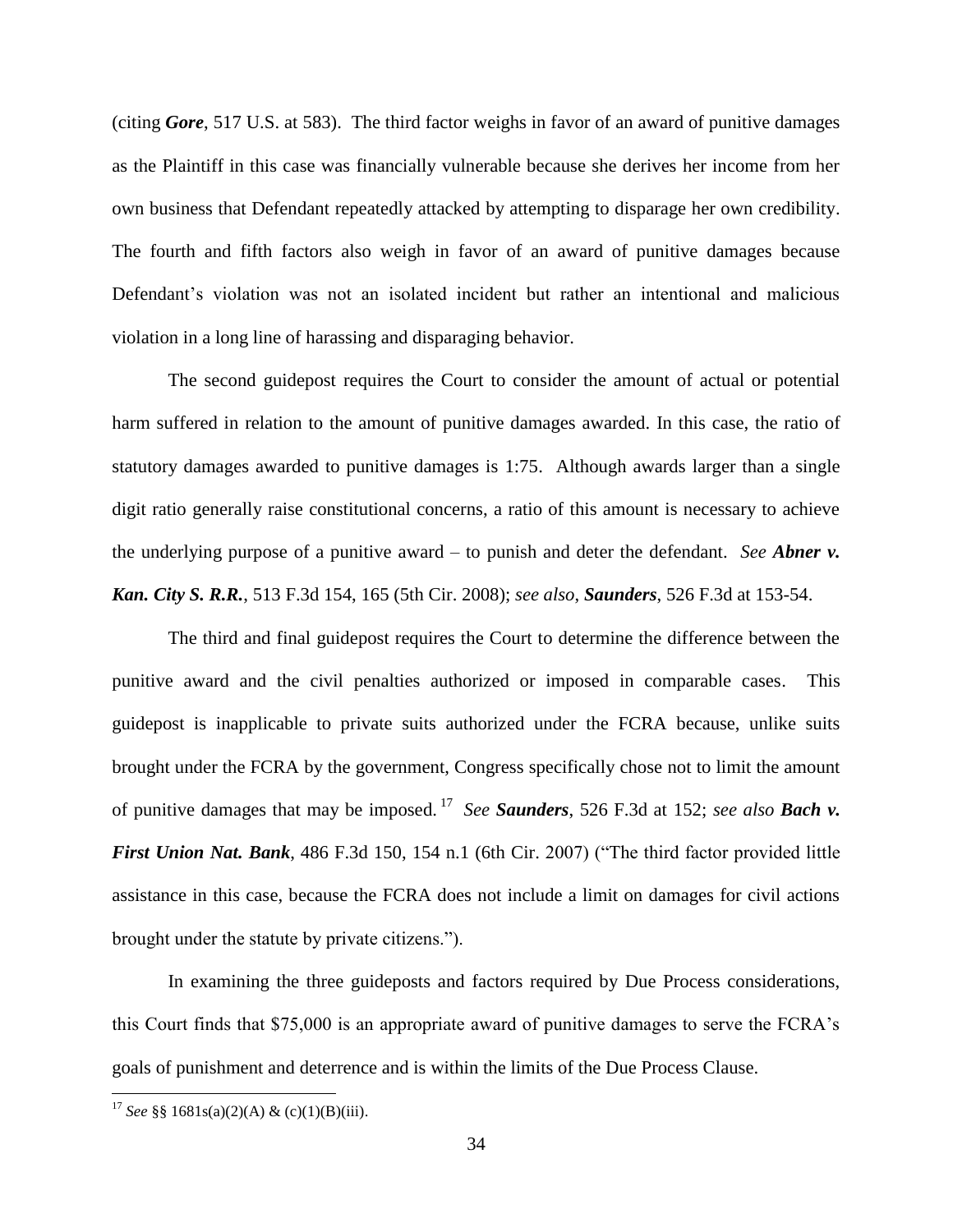# *4. Attorney's Fees and Costs*

In accordance with its finding of Defendant's willful violation of the FCRA, the Court also finds that the Plaintiff is entitled to recover the costs of this action together with reasonable attorney's fees. *See* 15 U.S.C. § 1681n(a)(3). The amount of attorney's fees and costs shall be determined upon Plaintiff's application to the Court pursuant to Fed. R. Civ. P. 54, Fed. R. Bankr. P. 7054, and Local Rule 7054.

# **II. Non-Dischargeability Under 11 U.S.C. § 727**

11 U.S.C. § 727 states:

- (a) The court shall grant the debtor a discharge, unless—
	- (2) the debtor, with the intent to hinder, delay, or defraud a creditor or an officer of the estate charged with custody of property under this title, has transferred, removed, destroyed, mutilated, or concealed—
		- (A) property of the debtor, within one year before the date of the filing of the petition; or
		- (B) property of the estate, after the date of the filing of the petition;
	- (3) the debtor has concealed, destroyed, mutilated, falsified, or failed to keep or preserve any recorded information, including books, documents, records, and papers, from which the debtor's financial condition or business transactions might be ascertained, unless such act or failure to act was justified under all of the circumstances of the case;
	- (4) the debtor knowingly and fraudulently, in or in connection with the case—
		- (A) made a false oath or account;
		- (B) presented or used a false claim;
		- (C) gave, offered, received, or attempted to obtain money, property, or advantage, or a promise of money, property, or advantage, for acting or forbearing to act; or
		- (D) withheld from an officer of the estate entitled to possession under this title, any recorded information, including books, documents, records, and papers, relating to the debtor's property or financial affairs;
	- (5) the debtor has failed to explain satisfactorily, before determination of denial of discharge under this paragraph, any loss of assets or deficiency of assets to meet the debtor's liabilities;—
	- (7) the debtor has committed any act specified in paragraph (2), (3), (4), (5), or (6) of this subsection, on or within one year before the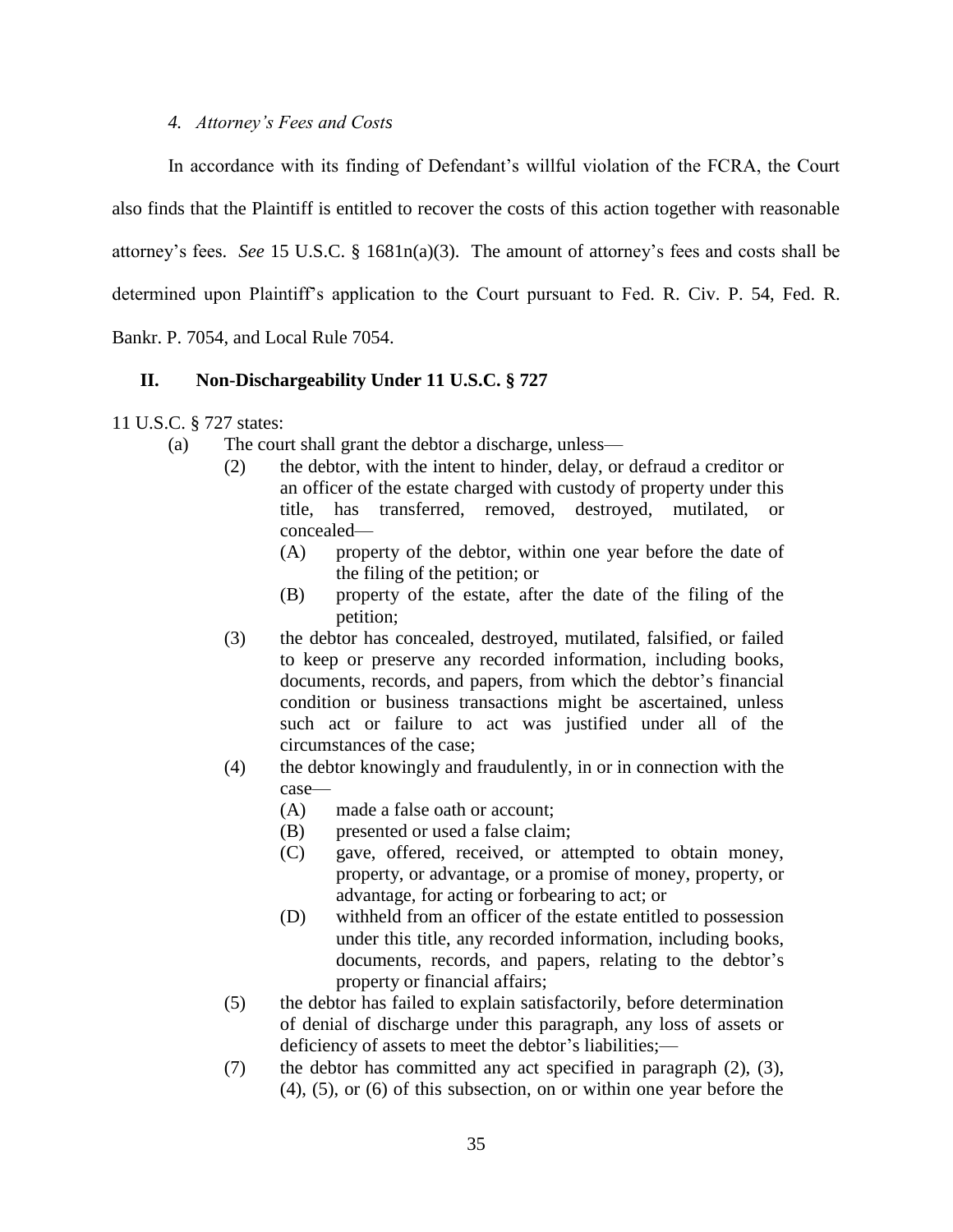filing of the petition, or during the case, in connection with another case under this title or under the Bankruptcy Act, concerning an insider.

Plaintiffs object to the granting of a discharge of Defendant pursuant to §§ 727(a)(2)(A), 727(a)(2)(B), 727(a)(3), 727(a)(4)(A), and 727(a)(5). 11 U.S.C. § 727(a) provides that a court must grant a discharge unless one or more grounds for denial of discharge under § 727(a)(1)-(12) is proven to exist. The burden of proving a denial of discharge under  $\S 727(a)(1)-(12)$  is by a preponderance of the evidence. *Beaubouef v. Beaubouef***, (***In re Beaubouef)*, 966 F.2d 174, 178 (5th Cir. 1992). The Court will address each of the Plaintiffs' objections to discharge in turn.

# **A. Section 727(a)(2)(A)**

Congress intended  $\S 727(a)(2)$  to prevent the discharge of a debtor who attempts to avoid payment to creditors by concealing or otherwise disposing of assets. To sustain an objection under §  $727(a)(2)(A)$ , the proof must show: (1) that the act complained of was done within the one year before the date of the filing of the petition; (2) that the act consisted of transferring, removing, destroying or concealing any of the debtor's property, or permitting any of these acts to be done; (3) that the act was committed by the debtor or a duly authorized agent of the debtor; and (4) that the act was done with actual intent to hinder, delay or defraud a creditor or an officer of the estate charged with custody of property under the Bankruptcy Code. For purposes of analyzing what constitutes a transfer under  $\S 727(a)(2)$ , the definition of transfer is to be applied as broadly as possible. *See Village of San Jose v. McWilliams*, 284 F.3d 785, 793-94 (7th Cir. 2002) (citations omitted).

The Court finds that Defendant or his duly authorized agent transferred property within one year before the date of filing the petition, thereby satisfying the first three requirements of § 727(a)(2)(A). Defendant filed Chapter 7 bankruptcy on August 23, 2011. In the year prior to the Chapter 7 filing, Defendant transferred roughly \$166,330 to the Willawall Trust Account.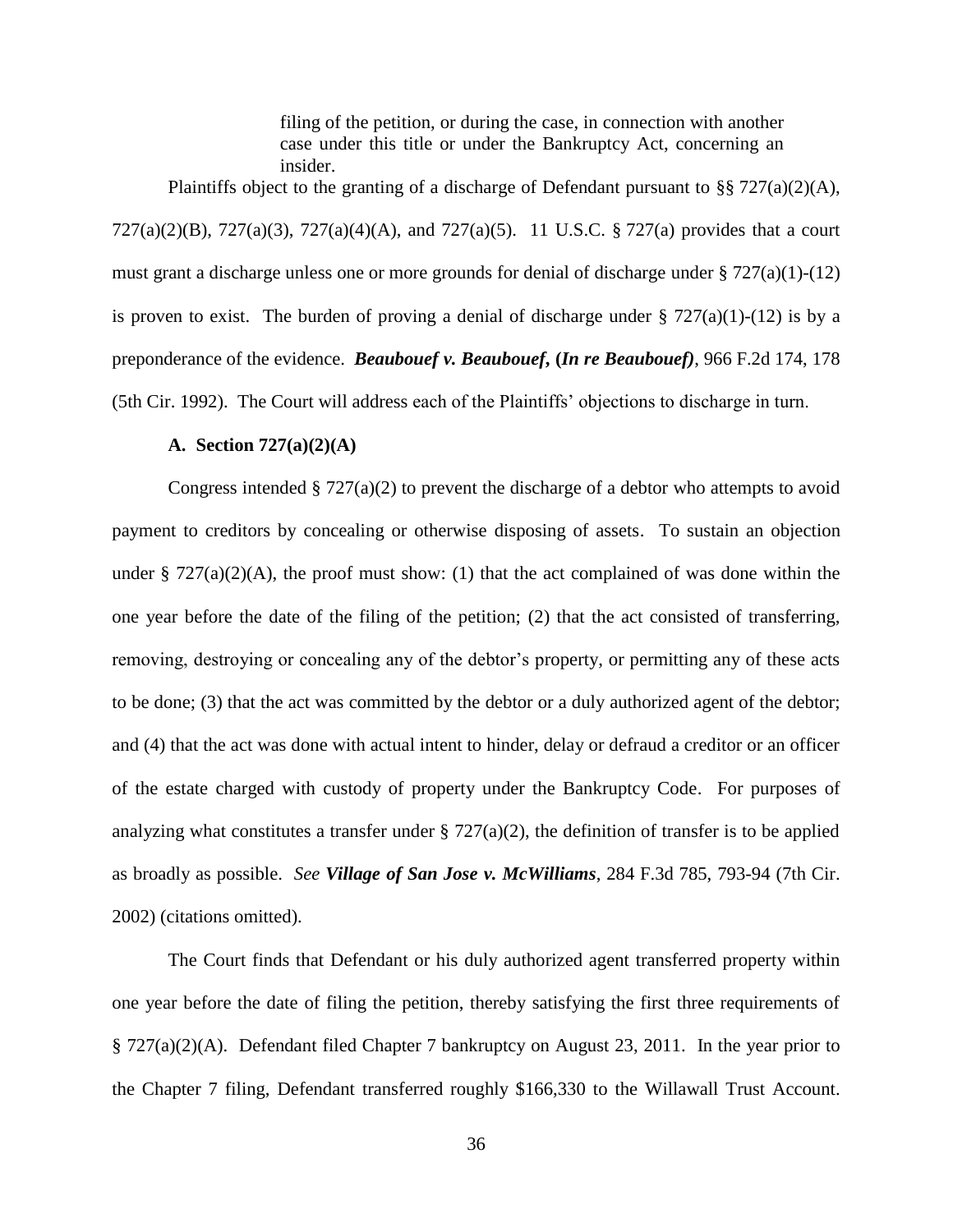$(UST - 52-75)$  The Trust paid no consideration for the transfer of funds. Defendant claims that all the money that was transferred to the Trust was for the benefit of his daughter. When examining the amount of money transferred to the Trust; however, it is clear that the purpose of the transfer of funds was to support Defendant first and his daughter second by paying Defendant's living expenses. Trust bank records show that Defendant used the JP Morgan Trust Account to make his March – August 2011 house payments; and from October 2009 – August 2011 to pay for groceries, meals for eating out, cell phones, cable and internet, home utilities, and gasoline for multiple vehicles.

The Court finds that Defendant maintained control over, and made use of, the Trust and the Trust assets since its creation in 2009. (UST  $-$  52-75; UST  $-$  112 at 37-39). First, Defendant maintained a life estate in the \$412,000 Butte Hill Property and transferred only a remainder interest to the Trust. (PL – 156). Second, Defendant is and has always been the only person with signatory authority on the bank accounts of the Trust and Willawall Account. (UST  $-$  18). Finally, from October 2009 until Defendant filed for bankruptcy, Defendant used the Trust Account funds to pay for his groceries, meals, cell phones, cable and internet service, home utilities, and gasoline for his vehicles.  $(UST - 52-75)$ .

Defendant also utilized Trust funds and vehicles for the benefit of his businesses. Jeffcoat, however, contributed a significant portion of the \$322,046.38 to the Trust from her earnings. Although it is unclear where all of the money came from, or who made the deposits, Defendant admitted to making every transfer from the Debtor's and Jeffcoat's Chase Bank Joint Account (the "Joint Account") to the Trust Account. Specifically, from June 2009 to June 2011, Jeffcoat and Defendant made cash deposits of \$219,898.72 into the Trust account and transferred \$34,400.03 from other accounts.  $(UST - 52-75)$ .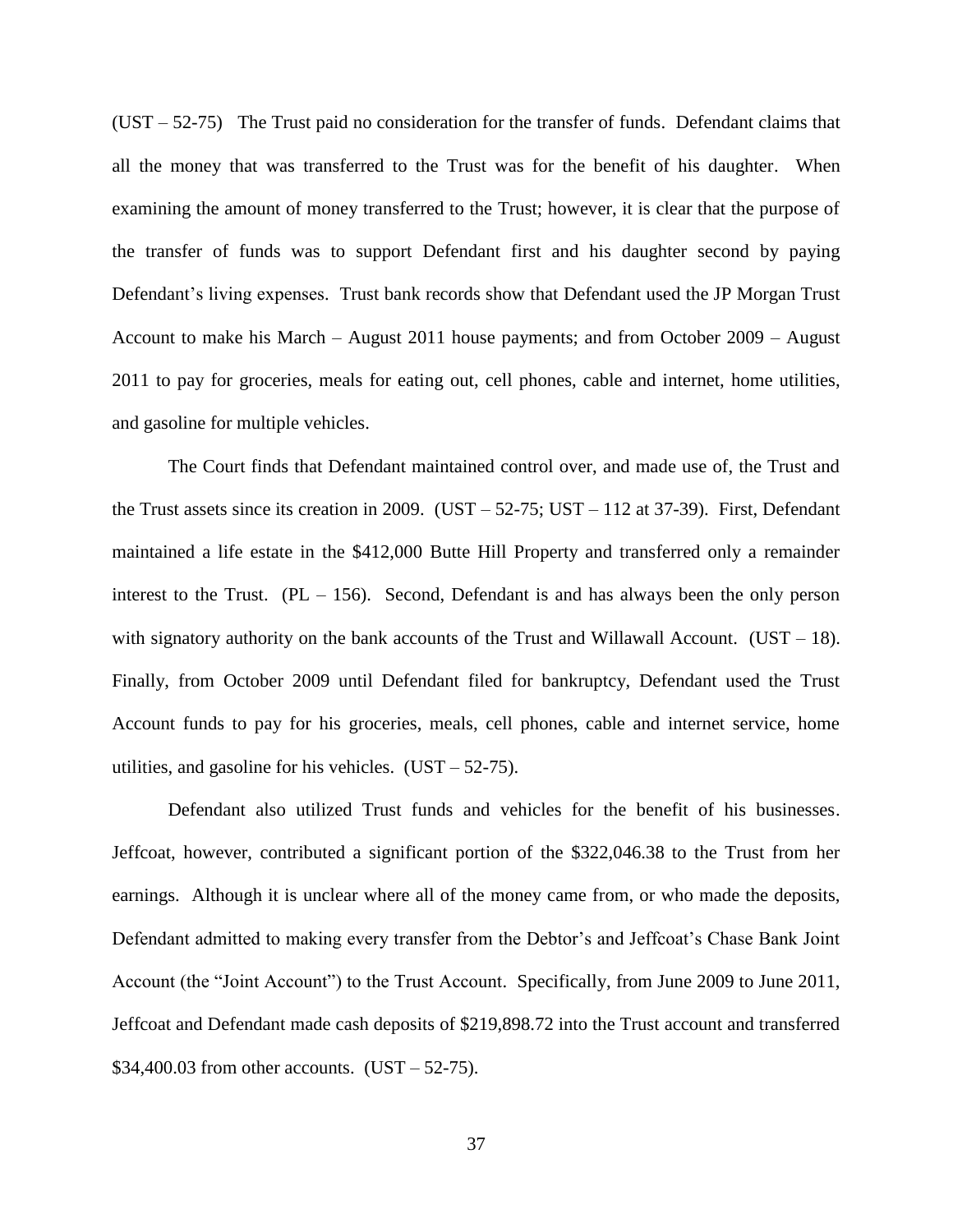The Court finds that the Willawall Investments Trust is Defendant's alter ego. He transferred all of his personal assets to the Trust, but not his liabilities. The transfers of all his assets rendered him insolvent. Defendant was the only trustee with the right to sign on the Trust's bank accounts. Snell and Stouwie were nominal trustees who did not exercise any control over the Trust and did not administer the Trust for the benefit of the beneficiary. Defendant used Trust funds to pay his personal expenses. Texas law holds that an entity will be treated as a person's alter ego if there is such a unity between the entity and the individual that the separateness of the entity has ceased. *See In re Main Place Custom Homes, Inc.*, 192 S.W.3d 564, 568 (Tex. 2006) (quoting *Castleberry v. Branscum*, 721 S.W.2d 270, 272 (Tex. 1986)). Considering the totality of these actions taken by Defendant, the Court finds that Defendant satisfies the first three requirements for denial of discharge under  $\S 727(a)(2)(A)$ .

The final requirement to deny a discharge under  $\S$  727(a)(2) requires that the act complained of must be done with intent to hinder, delay, or defraud a creditor. *Pavy v. Chastant (In re Chastant)*, 873 F.2d 89, 90-91 (5th Cir. 1989). Further, the intent must be actual intent and not constructive intent. *First Tex. Sav. Ass'n, Inc. v. Reed (In re Reed)*, 700 F.2d 986, 991- 92 (5th Cir. 1983). That said, a finding of actual intent may be based on circumstantial evidence or inferences from a course of conduct. *Devers v. Bank of Sheridan (In re Devers)*, 759 F.2d 751, 753-54 (9th Cir. 1985).

The Fifth Circuit has identified the following factors that may provide evidence of actual intent to defraud: (i) a lack of inadequacy of consideration, (ii) a familial or close relationship between the parties (iii) retention of possession, benefit, or use of the property in question, (iv) the financial condition of the party sought to be charged both before and after the transaction in question, (v) the existence or cumulative effect of a pattern or course of conduct after the incurring of a debt, onset of financial difficulties or threat of suits by creditors, and (vi) the general chronology of the events and transactions at issue.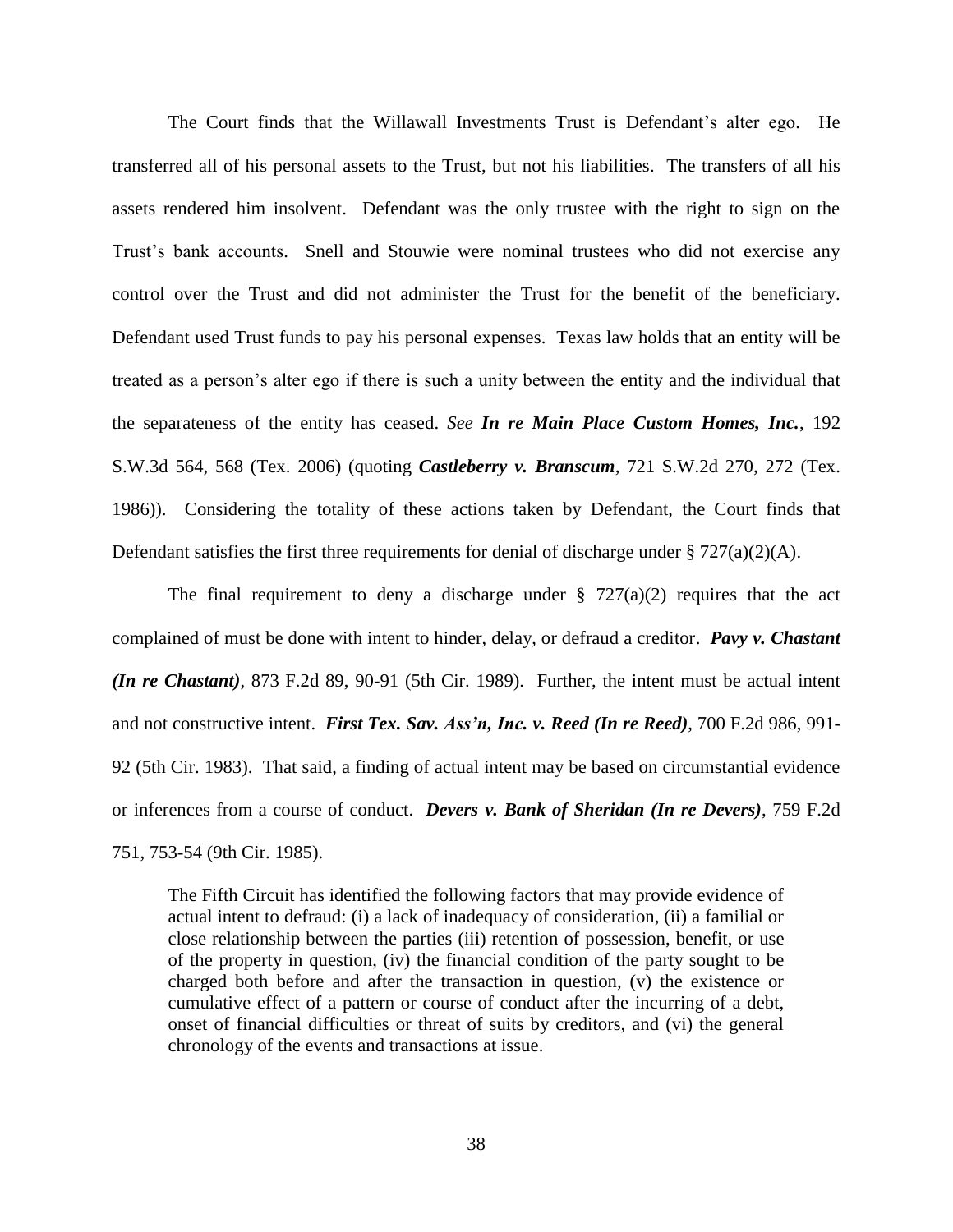*TSCA-234 Limited P'ship v. Moseman (In re Moseman)*, 436 B.R. 398, 408-09 (Bankr. E.D. Tex. 2010) (citing *Pavy*, 873 F.2d at 91).

Using the Fifth Circuit's test in *Pavy*, the Court finds that Plaintiffs have met their burden under §  $727(a)(2)(A)$  in establishing the requisite intent to hinder, delay or defraud a creditor.

*1. Lack or Inadequacy of Consideration*.

Defendant created Willawall Investments, Inc. and subsequently created the Trust which included not only Defendant's pool business; but also a quitclaim deed of Defendant's homestead, a Motor Home, a 2002 Ford Truck, a 2007 Honda Odyssey, a Grand Junction Trailer, the stock in Willawall, two Dell computers, and \$322,046.38 in funds.<sup>18</sup> The Trust in return paid nothing for the assets. Further, Defendant, notwithstanding his status as the trustee and a grantor of the Trust, directly benefitted from the assets that were placed into the Trust. Notably, he lived in the home, used the motor home for transacting business for his pool company, and used the funds in the Trust to pay for his living expenses such as food, meals, the mortgage, and other personal expenses of Defendant. Defendant argued that all of the expenses incurred were for the benefit of his minor child because Defendant had custody of the child. While there was a benefit to the minor child, the evidence demonstrated that it was Defendant who exercised exclusive control over the Trust assets and primarily benefitted from the use of those assets.

#### *2. A Familiar or Close Relationship Between the Parties*

 $\overline{\phantom{a}}$ 

The connection between the parties is that the Trust in which Defendant transferred the majority, if not all, of his personal and business assets is for the benefit of his minor child and Defendant served as trustee of the trust and controlled the disposition of all of the trust assets.

 $18$  The Court recognizes that the only transfers that occurred within one year of the Chapter 7 petition were the \$152,005.69. That said, all of the transfers to the Trust evidenced the same fact scenario: a transfer of an asset to the Trust for no consideration; the primary beneficiary of the transaction was Defendant; and as to the cash, the transfers of cash occurred while Defendant was in litigation with the Lowry Plaintiffs.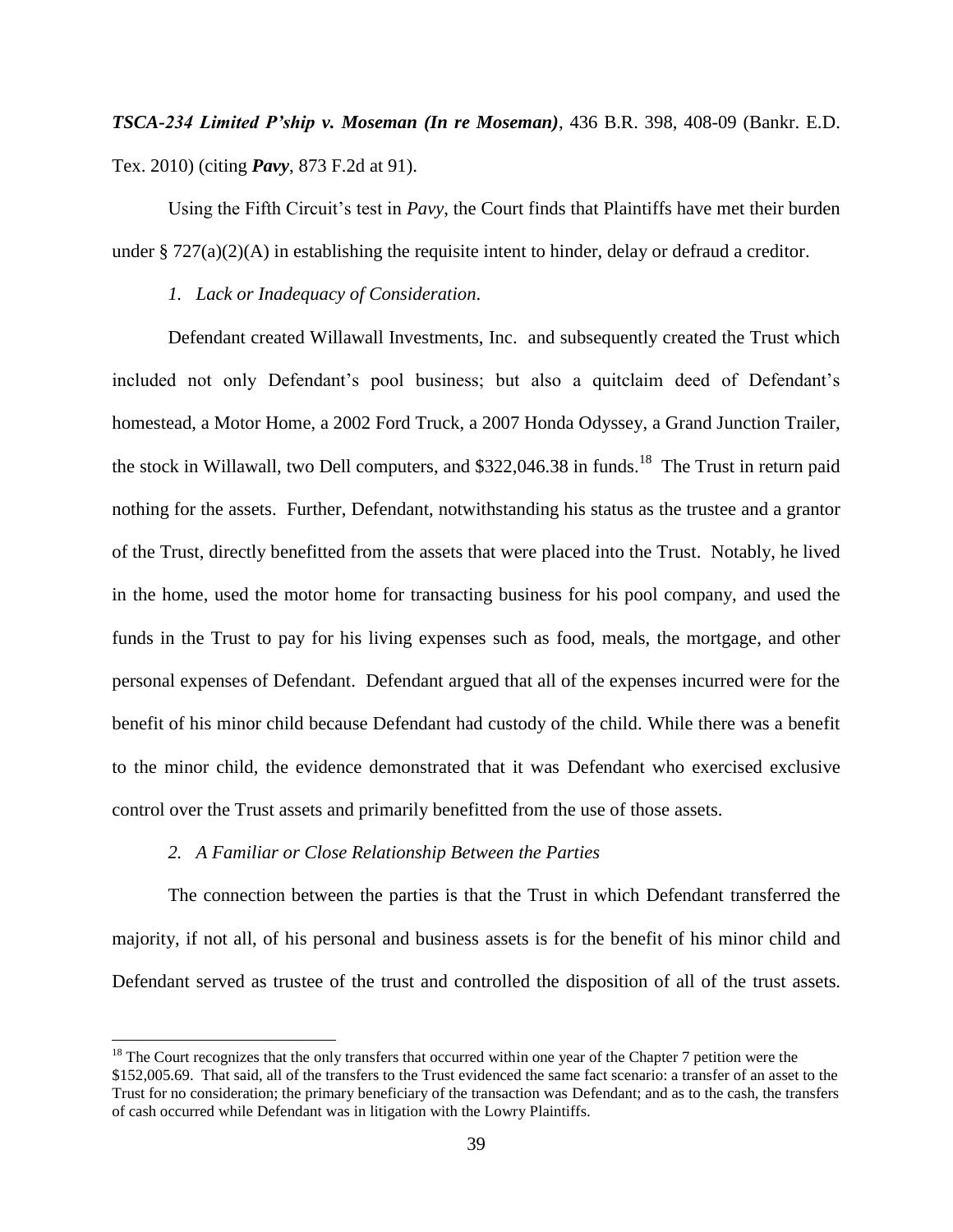Further, all of the money that Defendant transferred to the Trust was used for Defendant's living expenses.

# *3. Retention of Possession, Benefit, or Use of the Property in Question*

As noted in factors 1 and 2, Defendant controlled the use and disposition of all of the assets transferred to the Trust. Further, even though Defendant asked Snell and Stouwie to also serve as trustees, the evidence was conclusive that Defendant exercised complete control over the Trust. The use of the vehicles, the sale of the Motor Home, and the transfers of cash were all by Defendant. Moreover, the U.S. Trustee conclusively proved that the cash expended for meals and living expenses was primarily for the benefit of Defendant.

# *4. The Financial Condition of the Party Sought to Be Charged Both Before and After the Transaction in Question.*

The series of transfers that Defendant and his wife implemented prior to filing bankruptcy ensured that the Debtor owned little at the time of filing but had significant debts to creditors. Defendant's Third Amended Schedules and SOFA (UST-4,5) indicate that Defendant had a life estate in the Butte Hill property with a value of \$400,000 and limited personal assets with the exception of 2007 Acura MDX. His Third Amended Schedule F filed on October 31, 2011, shows unsecured, non-priority debt of \$1,050,000. The majority of that debt is legal fees and credit card debt. Because Defendant transferred almost all of personal and business assets to the Trust, he cannot repay creditor claims.

# *5. The Existence or Cumulative Effect of the Pattern or Series of Transactions or Course of Conduct after the Incurring of Debt, Onset of Financial Difficulties, Or Pendency or Threat of Suits by Creditors.*

Defendant asserts that the divorce proceeding with his wife and the related custody battle for their minor child resulted in significant drains of cash and also drained him emotionally. Also, Defendant asserts that the litigation with the Lowry Plaintiffs and the litigation associated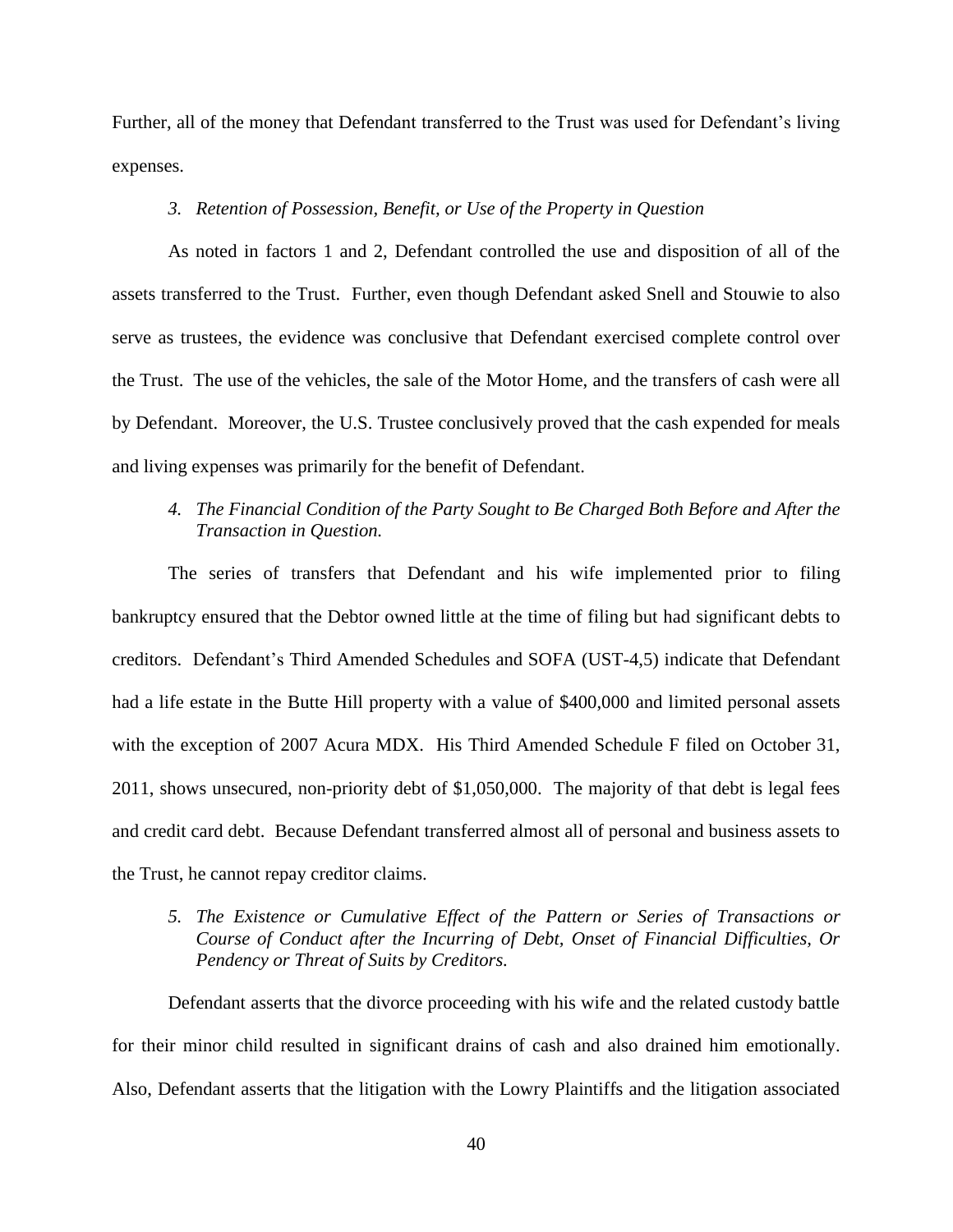with him filing bankruptcy (the §§ 523 and 727 proceedings) have also depleted him of any cash he would have had to pay creditors.

The Court acknowledges that Defendant has incurred significant legal fees. The divorce action and the custody battle no doubt cost the Debtor significant funds. That said, the primary factor that caused Defendant to file bankruptcy was his pursuit of frivolous lawsuits against the Lowry Plaintiffs that resulted in the Lowry Plaintiffs obtaining state court judgments against Defendant for sanctions. Further, upon obtaining the state court judgments in 2010 and 2011 (PL – 127-130), the Lowry Plaintiffs incurred costs in defending the state court lawsuits and pursuing the collection of the judgments against Defendant. The collection of the judgments was exacerbated by Defendant's willful and malicious conduct against Lowry personally through the publication of her credit report and disclosure of her financial information. As a result, Lowry had to file suit in federal district court in response to Defendant's malicious attacks on her. Simply put, had Defendant not pursued frivolous litigation against the Lowry Plaintiffs, his scheme to shield assets into the trust may have gone unnoticed because Defendant may have not needed bankruptcy protection.

## *6. The General Chronology of the Events and Transaction Under Inquiry*

As noted herein, Defendant engaged in dual tracks of transferring almost all his assets to a trust while pursuing frivolous lawsuits against the Lowry Plaintiffs. While the transfer of assets to the Willawall Trust predates the Lowry Plaintiff litigation, the evidence shows that Defendant engaged in a series of transactions (sale of Motor Home, proceeds deposited into a new bank account, withdraw of cash in sums of less than \$10,000 from new bank account; money that is withdrawn given to third parties for the startup of a dog training business) that were undocumented and orchestrated to evade financial reporting requirements and the reach of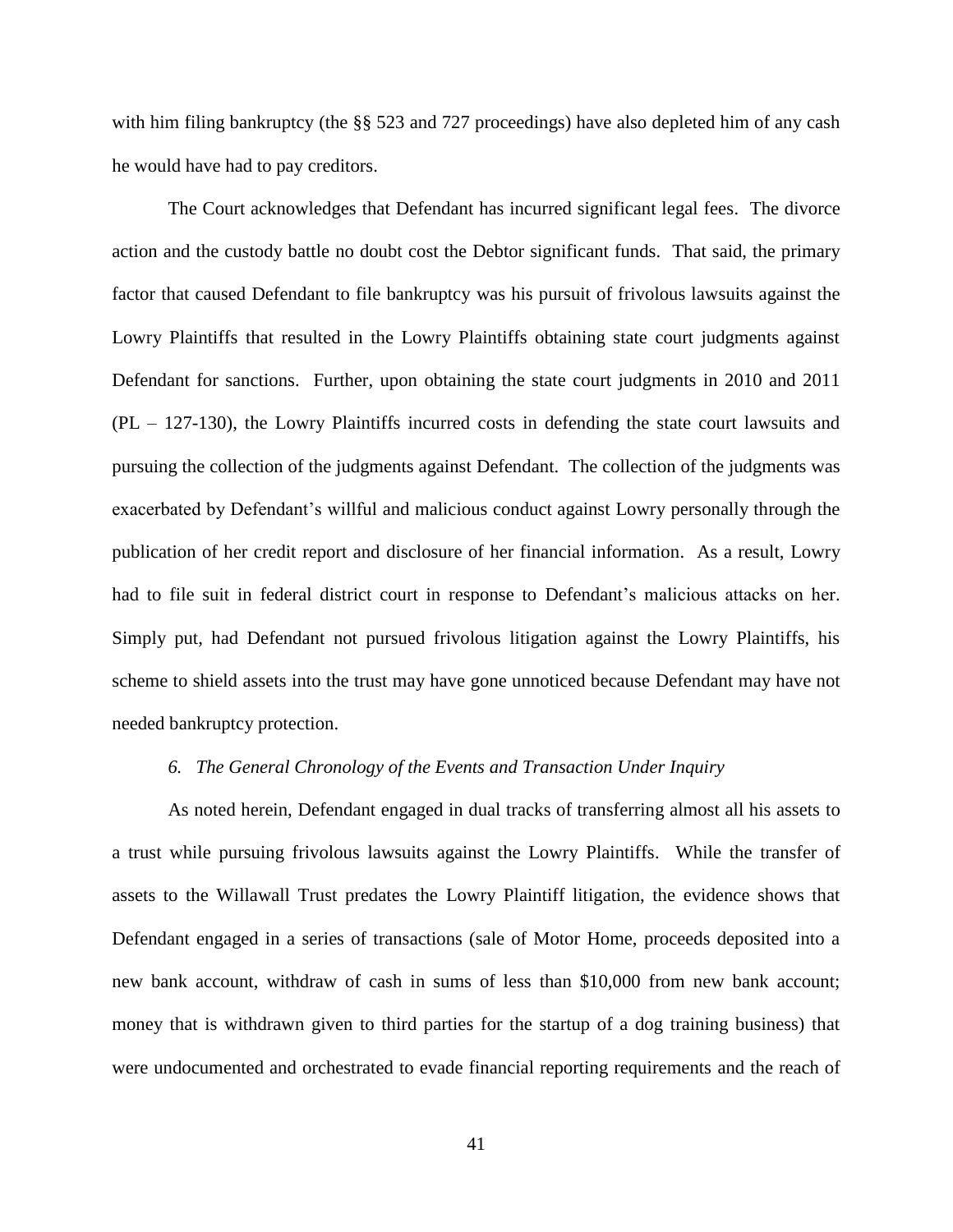creditors. These transactions occurred while Defendant originated or participated in litigation against the Lowry Plaintiffs.

The Court finds that by applying the *Pavy* factors and in analyzing the other three elements under § 727(a)(2)(A), the Plaintiffs have met their burden under § 727(a)(2)(A) and Defendant is denied his Chapter 7 discharge under § 727(a)(2)(A).

# **B. Section 727(a)(2)(B)**

Section  $727(a)(2)(B)$  states that a debtor is denied a discharge under Chapter 7 if the debtor conceals property of the estate. The Debtor did not disclose any cash in the JP Morgan Chase Trust Account (No. xx -8937) or Compass Trust Account (No. xx -6698) in his original Schedules or amendments. (UST – 3-5). As of the petition date, Defendant had \$5,276.85 in the Chase account and \$73.12 in the Compass account. He also had a PayPal account as of the petition date which Defendant did not disclose until his Third Amended Schedules. Defendant did not disclose his Chase Joint Account until his Second Amended SOFA filed on February 17, 2012.

The SOFA, question #14 asks the debtor to disclose all property the debtor owns or controls for the benefit of another. SOFA, question #11 asks the debtor to list all financial accounts held in the name of the debtor or for the benefit of the debtor that were closed, sold, or transferred within one year of the filing of the case. Also, Schedule B, question #2 asks the debtor to disclose all checking, savings, or other financial accounts.

Defendant argues that he did not need to disclose the JP Morgan Chase and Compass bank accounts because they do not belong to him, but to the Trust. The evidence at trial showed that Defendant used the funds in these accounts to pay his living expenses. For example, the U.S. Trustee produced summaries of Defendant buying meals for himself and his daughter in the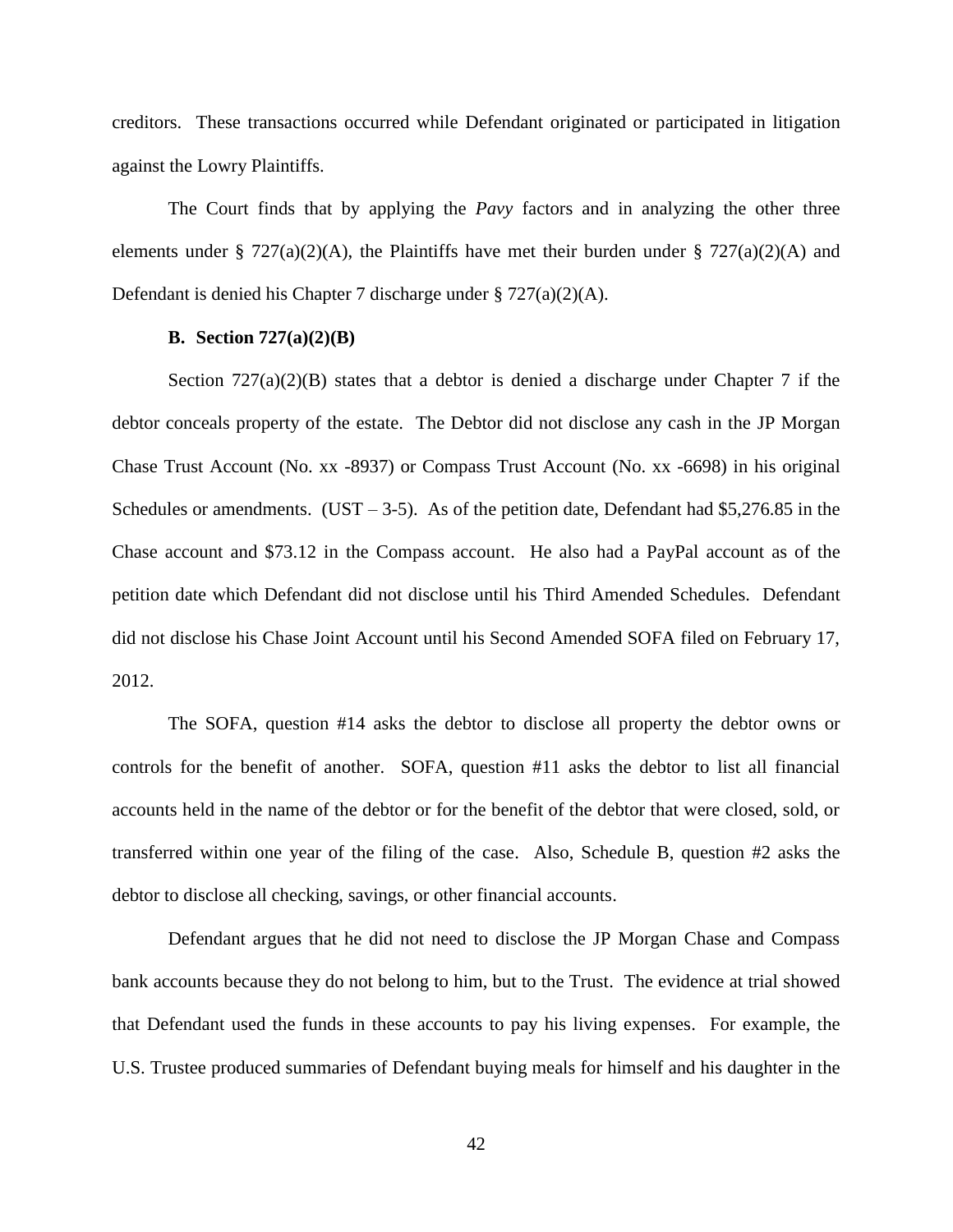amount of \$5,017.76 for 2009; \$19,563.63 for 2010; and \$4,382.70 for 2011. Further, the Trust account paid for Defendant's mortgage, utilities, and other living expenses. Question #14 required Defendant to disclose any accounts that he was holding for the benefit of another. Accepting Defendant's argument that he did not think he needed to disclose the JP Morgan Chase and Compass bank accounts in his Schedules, he still had an obligation to disclose them in the SOFA.

Defendant also argued that because he filed his Chapter 7 case pro se, and it was Snell, a non-lawyer who advised him about how to prepare his Schedules and SOFA; that Defendant's omissions from his SOFA are excusable based upon lack of knowledge or poor advice. Defendant also argued that once he obtained competent bankruptcy counsel to represent him, most of the omissions in his Schedules and SOFA were corrected. These arguments do not address Defendant's obligation to disclose the bank accounts. The requirements regarding disclosure in the Schedules and SOFA are self-explanatory and impose a high degree of transparency on every debtor. Rather than assume he did not need to disclose these accounts, Defendant should have been forthcoming about the bank accounts. This consideration is made more apparent by Defendant's attendance at his § 341 meeting and the Chapter 7 Trustee's questions to him regarding the accuracy of his Schedules and SOFA and whether he needed to list anything not previously listed. (*See* Transcript of § 341 meeting).

There is no rational explanation for Defendant's omissions of these bank accounts; particularly given the number of amendments to the Schedules and SOFA filed in this case. Moreover, Defendant's lack of credibility on so many factual issues in this matter undercuts any assertions that these omissions were innocent or unintentional. As such, Defendant is denied his discharge under  $\S 727(a)(2)(B)$ .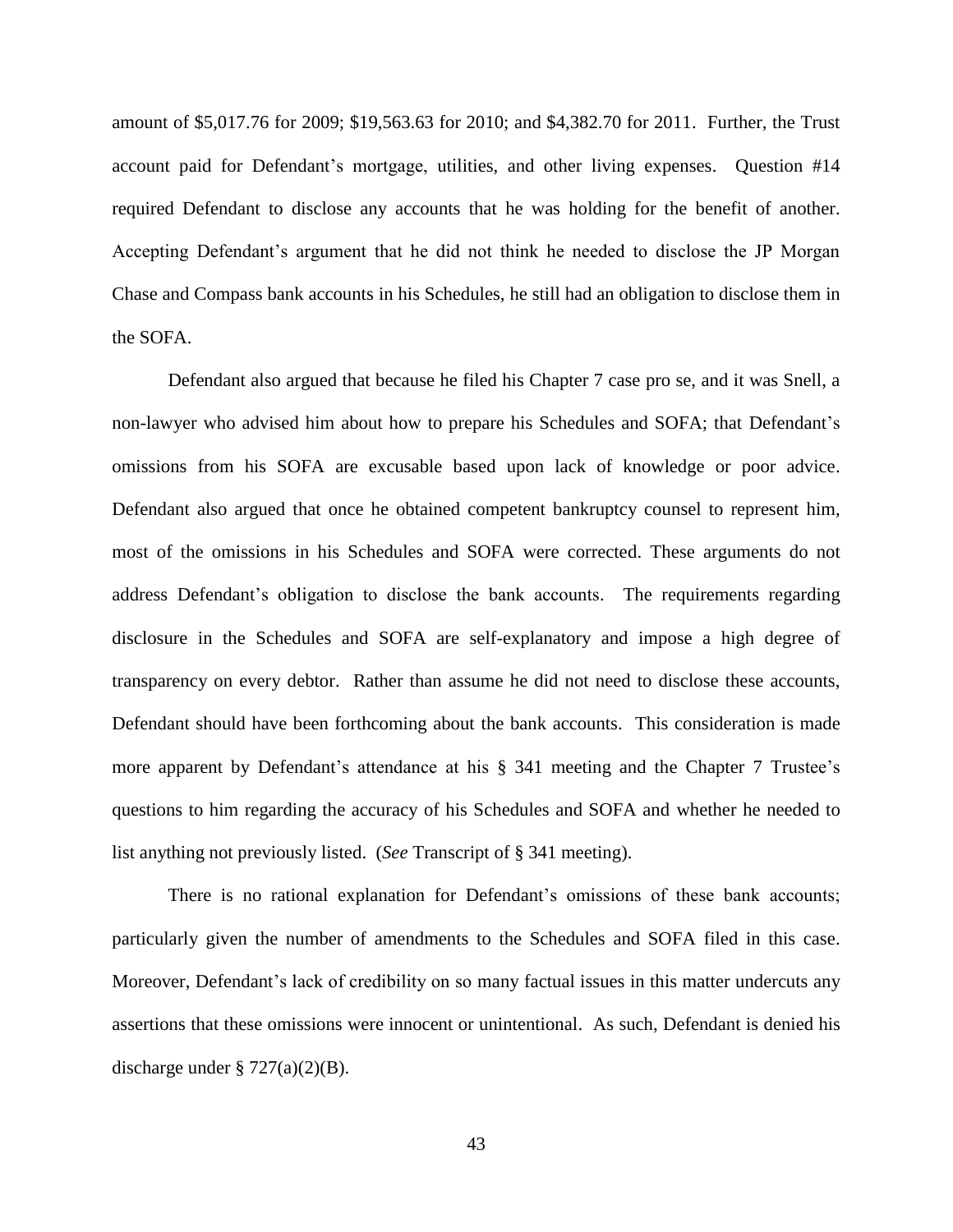#### **C. Section 727(a)(3)**

The Court may deny Defendant's discharge under  $\S$  727(a)(3) if the Plaintiffs can demonstrate that Defendant failed to keep records that "are those of creditors and that the [Debtor] is required to take such steps as ordinary fair dealing and common caution dictate to enable the creditors to learn what he did with his estate." *Koufman v. Sheinwald*, 83 F.2d 977, 980 (1st Cir. 1936).

Under § 727(a)(3), the debtor's obligation is to keep records in a form that enables a creditor to ascertain the debtor's current financial condition and to follow his business transactions in the past. *See In re Juzwiak*, 89 F.3d 424 (7th Cir. 1996) (denying discharge because there was no proof of payroll records). As such, the Court must examine the materiality of the missing business transactions. In doing so, a plaintiff must show by a preponderance of the evidence that the defendant failed to keep or preserve financial records and the failure to do so prevented a party from ascertaining the defendant's financial condition or business transactions. Once a plaintiff establishes a prima facie case, the defendant has the burden of establishing that his failure to keep adequate records was justified under all circumstances of the case. *In re Lee*, 309 B.R. 468, 477-78 (Bankr. W.D. Tex. 2004).

Section  $727(a)(3)$  requires debtors to present a full financial picture to the trustee, creditors, and the court. *Row et al v. Henley (In re Henley)*, 480 B.R. 708, 781 (Bankr. S.D. Tex. 2012) (citation omitted). "The failure to maintain financial records justifies a denial of discharge." *Id.* (citations omitted). Notably, a trustee or a creditor need not prove any fraudulent intent by a debtor to deceive creditors; rather, mere negligence in failing to keep and produce records is sufficient to deny a debtor's discharge under  $\S 727(a)(3)$ . *Id.* (citations omitted).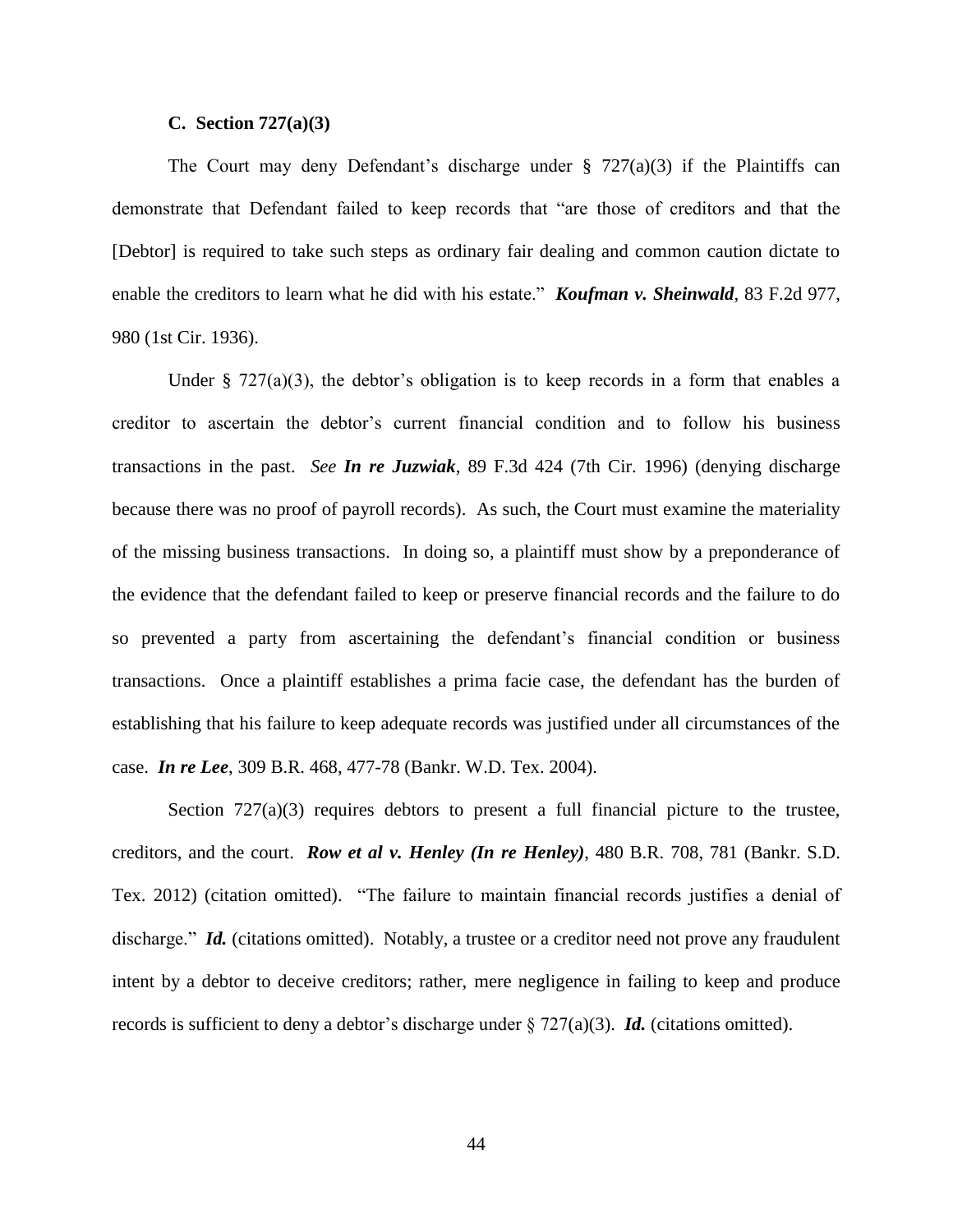At trial, Defendant was unable to produce documents sufficient to explain how the proceeds of the sale of the Motor Home were used to purchase the guard dog business. While Defendant states that he withdrew cash from the Trust Account in amounts under \$10,000, thereby evading IRS reporting requirements, and then paid for the dogs, kennels, and materials to construct the facility that housed the dogs; there is no clear record evidence that shows that these events actually occurred.

The evidence produced at trial shows that Defendant took the cashier's check from Ancira for the sale of the Motor Home and deposited it in a newly created Trust Account at Compass Bank. He then withdrew all of the money out in twenty withdrawals of \$9,000 each.  $(PL - 291)$ . He then purportedly gave all the money to Snell, who is now deceased. There is no documentation to reflect that the money was actually given to Snell.

Defendant testified that after he gave the \$166,000 to Snell, he formed a business venture with Nunez to form Universal K-9, for the purpose of acquiring guard dogs and training them for sale. Further, the Trust - through Snell - entered into a joint venture between Nunez and Universal K-9 in which the Trust would finance the venture with the \$166,000 that Defendant gave to Snell. At trial, several documents were submitted as purportedly representing the acquisition of the dogs, kennels, and supplies for Universal K-9. First, there is a bill from Universal K-9 to the Trust that represents the purchase in cash of 12 dogs for \$144,000 in addition to \$22,000 in labor, materials, and a one year lease.  $(D-8)$ . Additionally, there is a bill from Jiri Hales to Universal K-9 showing a \$96,000 invoice for eight dogs.  $(PL - 159)$ . Defendant also submitted into evidence an email from Hales to Defendant that included a quote for the purchase of ten dogs at \$12,000 per dog, \$11,500 for kennels and transport from the Czech Republic, less a \$14,500 deposit.  $(D - 10)$ .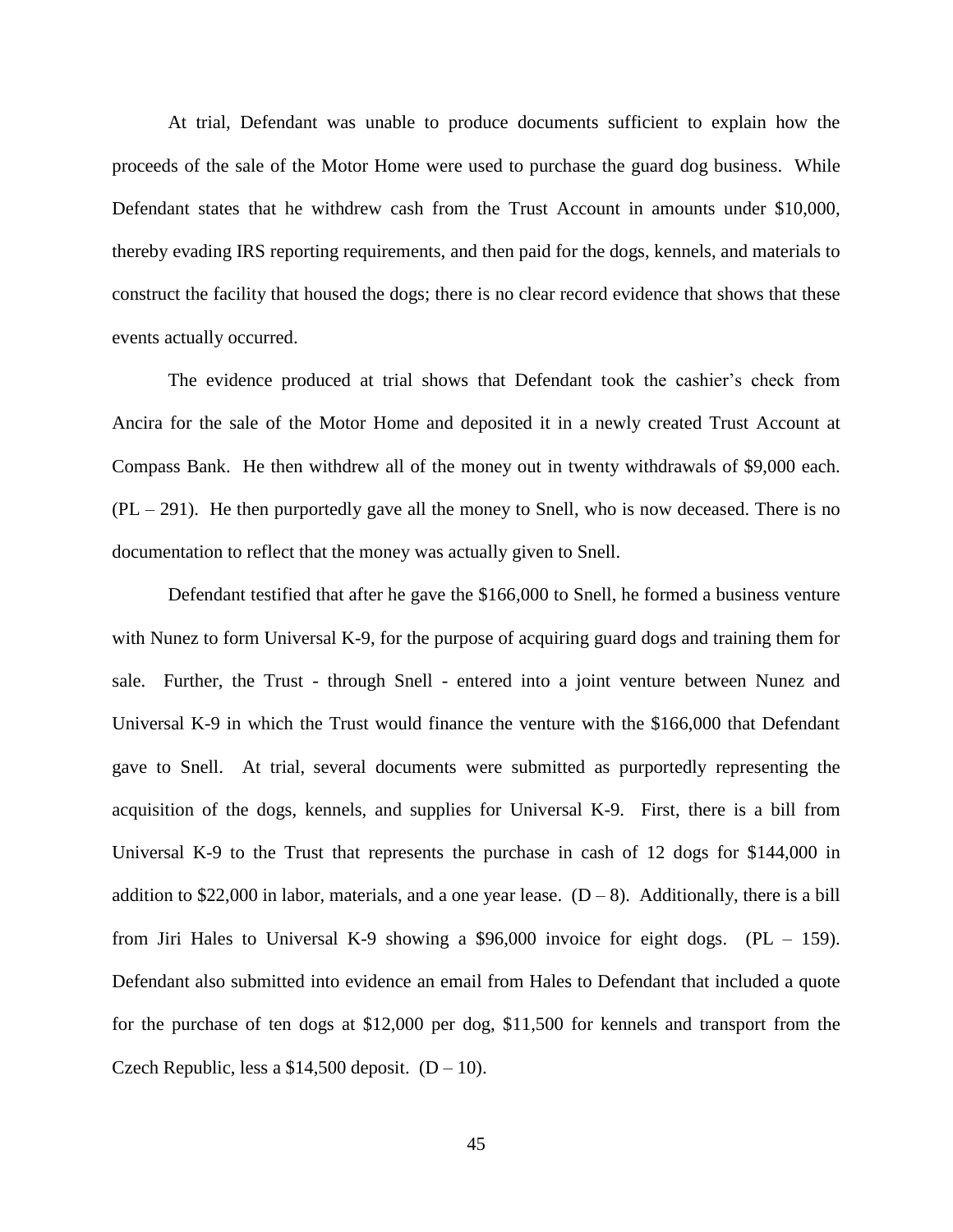As a result of the multiple documents submitted into evidence for the same transaction and the conflicting stories of several witnesses as to what actually transpired regarding Universal K-9, the Court must evaluate Defendant's explanation regarding the deficiency in his records for its credibility and reasonableness under the circumstances of the case and the materiality of those deficiencies. *Henley*, 480 B.R. at 477-78 (citations omitted). The Court may consider if the inadequacy of the records is justified under the circumstances. *First United Bank & Trust Co. v. Buescher (In re Buescher)*, 491 B.R. 419, 438-39 (Bankr. E.D. Tex. 2013). Factors the Court may consider include: (1) the education, experience, and sophistication of the debtor; (2) the volume of the debtor's business; (3) the complexity of the debtor's business; (4) the amount of credit extended to the debtor in his business; and (5) any other factors the Court may consider in the interest of justice. *Id.* (citations omitted). None of these factors mitigate in favor of Defendant. Defendant operated a pool business – it had few employees. There are no records from the pool business to substantiate much about Defendant's business. It is unknown about the volume, complexity, or credit extended, to Defendant's business. Moreover, the entity that had most, if not at all, of Defendant's assets is the Willawall Trust.

Defendant resisted disclosing any information about the Trust, and, more importantly, drained most of the funds in the Trust for his benefit. There is no clear record of how Universal K-9 was funded, what happened to the dogs, or how much money was actually used for the business's start up and formation. The inconsistency of stories regarding the formation and funding of Universal K-9 and its ultimate demise, coupled with Defendant's lack of disclosure about the Trust and how he transferred assets into it, support the Court's finding that Defendant failed to keep sufficient records to assist the Trustee, creditors, and the Court from ascertaining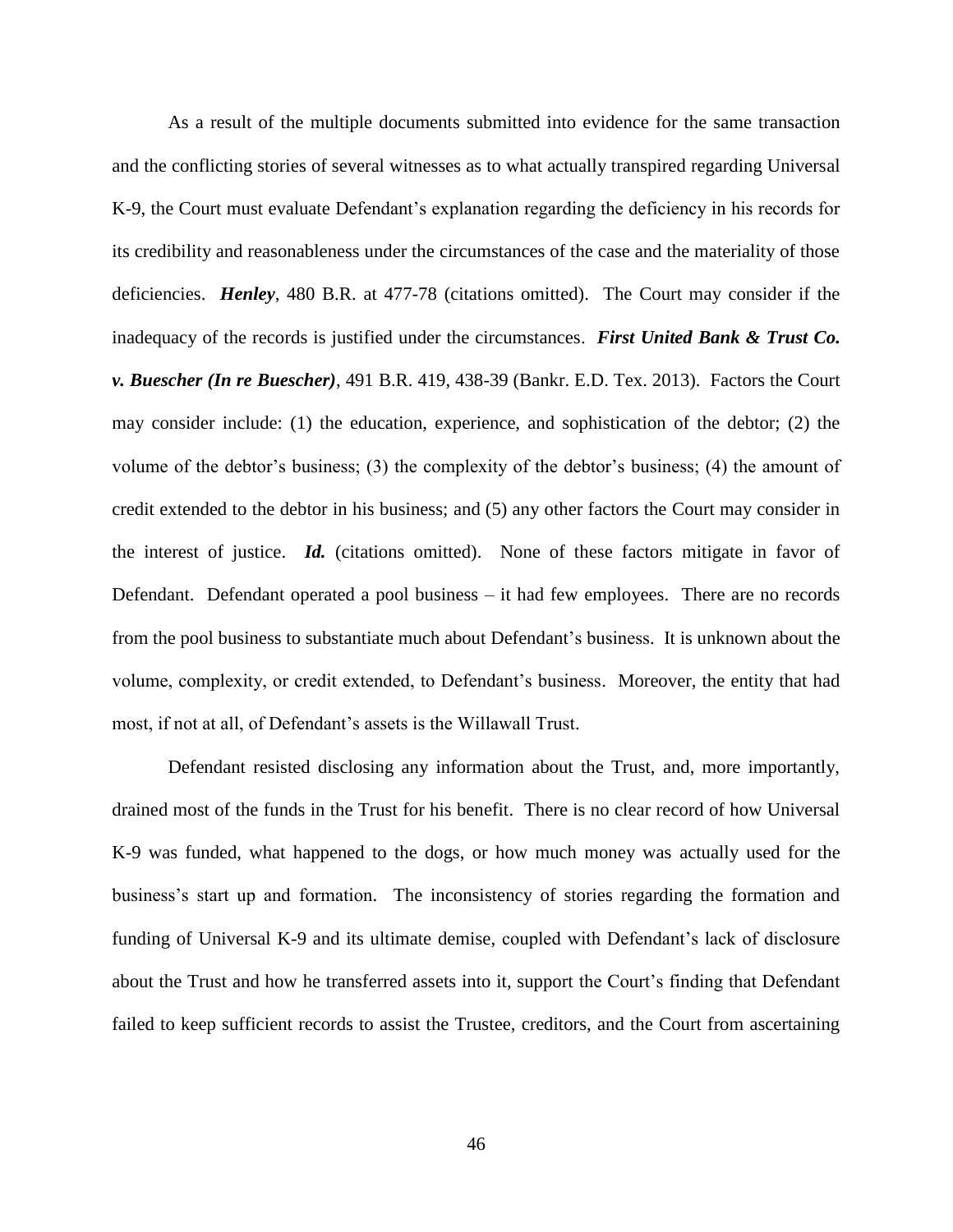the truth regarding Universal K-9. As such, Defendant violated  $\S 727(a)(3)$  and is denied his Chapter 7 discharge.

# **D. Section 727(a)(4)(A)**

11 U.S.C. § 727(a)(4)(A) provides that "[t]he court shall grant the debtor a discharge, unless . . . the debtor knowingly and fraudulently, in or in connection with the case . . . made a false oath or account. . . ." Plaintiffs allege that Debtor made a number of omissions and/or false statements in his sworn Schedules of Assets and Liabilities and Statement of Financial Affairs, each of which will be discussed in detail below.

In general,

[t]he purpose of Chapter Seven of the Bankruptcy Code is to give individual debtors a "fresh start," and the heart of this goal is embodied in § 727's discharge provisions. *See, e.g.,* S. Rep. No. 989, 95th Cong., 2d. Sess. 7 (1978), reprinted in 1978 U.S. Code Cong. & Admin. News 5787, 5793. "The discharge provisions require the court to grant the debtor a discharge of all his debts except for very specific and serious infractions on his part."

*In re Ichinose*, 946 F.2d 1169, 1172 (5th Cir. 1991).

Consistent with this general approach, it is the plaintiff who has the burden of proving an objection to discharge under § 727(a)(4)(A). *Beaubouef*, 966 F.2d at 178. "The elements of an objection to discharge under  $\S 727(a)(4)(A)$  must be proven by a preponderance of the evidence." *Id.* Those elements are: ""(1) [the debtor] made a statement under oath; (2) the statement was false; (3) [the debtor] knew the statement was false; (4) [the debtor] made the statement with fraudulent intent; and (5) the statement related materially to the bankruptcy case.'" *Cadle Co. v. Pratt (In re Pratt)*, 411 F.3d 561, 566 (5th Cir. 2005) (quoting *Beaubouef*, 966 F.2d at 178). "An omission of an asset can constitute a false oath." *Pratt*, 411 F.3d at 566.

Moreover, "Bankruptcy Courts have not construed  $\S 727(a)(4)$  generally to impose strict liability for the schedules and false statements." *Interfirst Bank Greenville, N.A., v. Morris (In*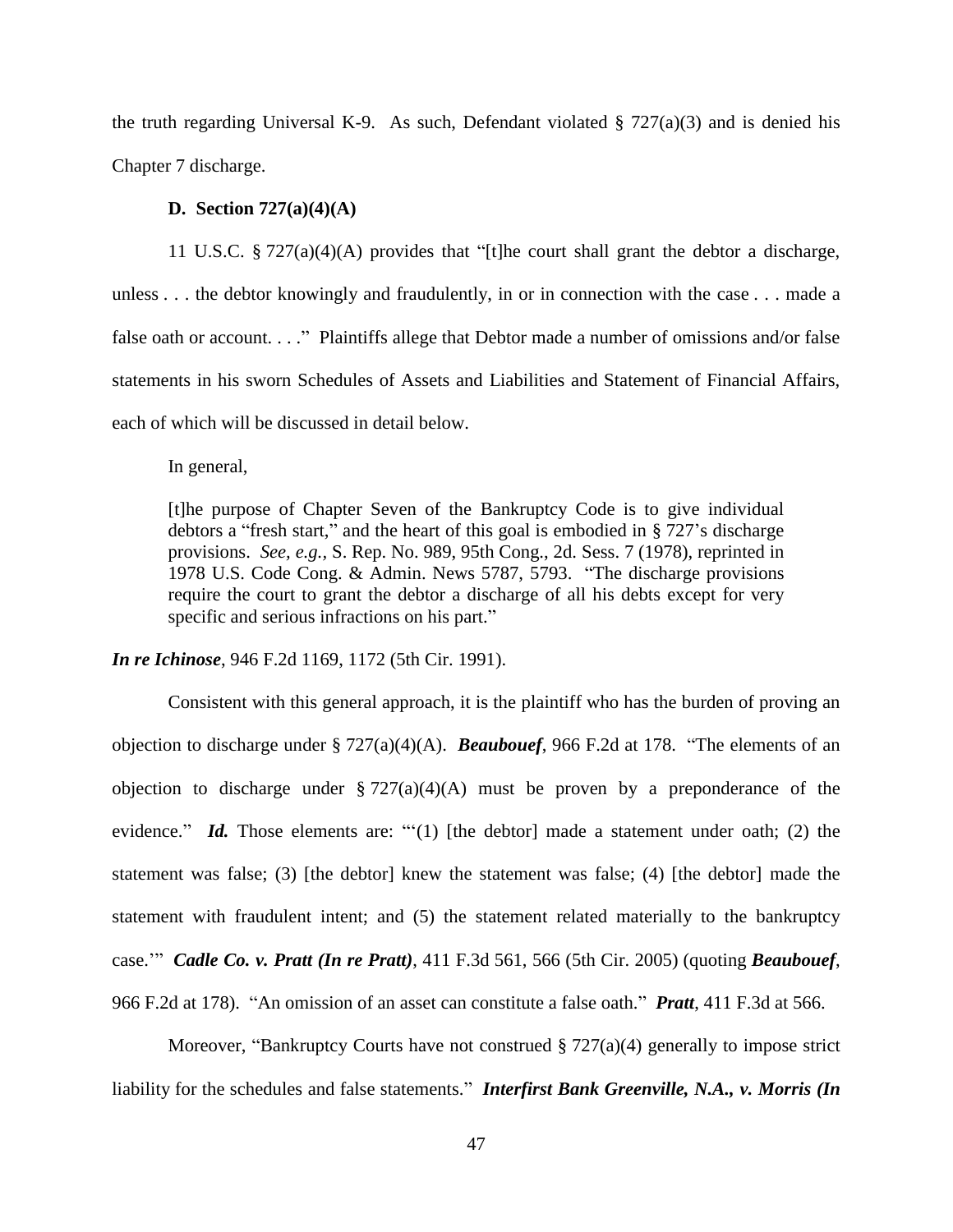*re Morris)*, 58 B.R. 422, 427 (Bankr. N.D. Tex. 1986) (McGuire, J.). Innocent mistakes and inadvertence are generally not sufficient to result in denial of a discharge. *See e.g., Mozeika v. Townsley (In re Townsley)*, 195 B.R. 54, 65 (Bankr. E.D. Tex. 1996) (Sharp, J.) ("The denial of a discharge under § 727(a)(4)(A) cannot be imposed where the false statement was the result of a simple or honest mistake or inadvertence. Rather, to sustain an objection to discharge under this section, the debtor must have willfully made a false statement with intent to defraud his creditors.").

A debtor need not have acted deliberately to deceive, however. *Beaubouef*, 966 F.2d at 178 ("It makes no difference that [the debtor] does not intend to injure his creditors when he makes a false statement. Creditors are entitled to judge for themselves what will benefit, and what will prejudice, them.") (quoting *Chalik v. Moorefield (In re Chalik)*, 748 F.2d 616, 618 (11th Cir. 1984) (*per curiam*)). The requisite intent can be shown by establishing that the debtor acted with reckless disregard for the truth, which can be proven by circumstantial evidence. *In re Sholdra*, 249 F.3d 380, 382 (5th Cir. 2001) ("[S]tatements [made] with fraudulent intent–or reckless indifference to the truth . . . can be proven by circumstantial evidence."); *Beaubouef*, 966 F.2d at 178 ("The existence of more than one falsehood, together with [the debtor's] ... failure to take advantage of the opportunity to clear up all inconsistencies and omissions when he filed his amended schedules, constituted reckless indifference to the truth and, therefore, the requisite intent to deceive."); *accord, Ford v. Mellon Fin. Serv. Corp. (In re Ford)*, Civ. A. No. H-85-3551, 1986 WL 14997, at \*4 (S.D. Tex. December 18, 1986) ("When impeached, Debtor candidly admitted that expediency motivated the deception. Such reckless disregard for the truth is circumstantial evidence of the requisite fraudulent intent and will alone support denial of discharge."); *In re Sullivan*, 204 B.R. 919, 942-43 (Bankr. N.D. Tex. 1997) (Abramson, J.) ("A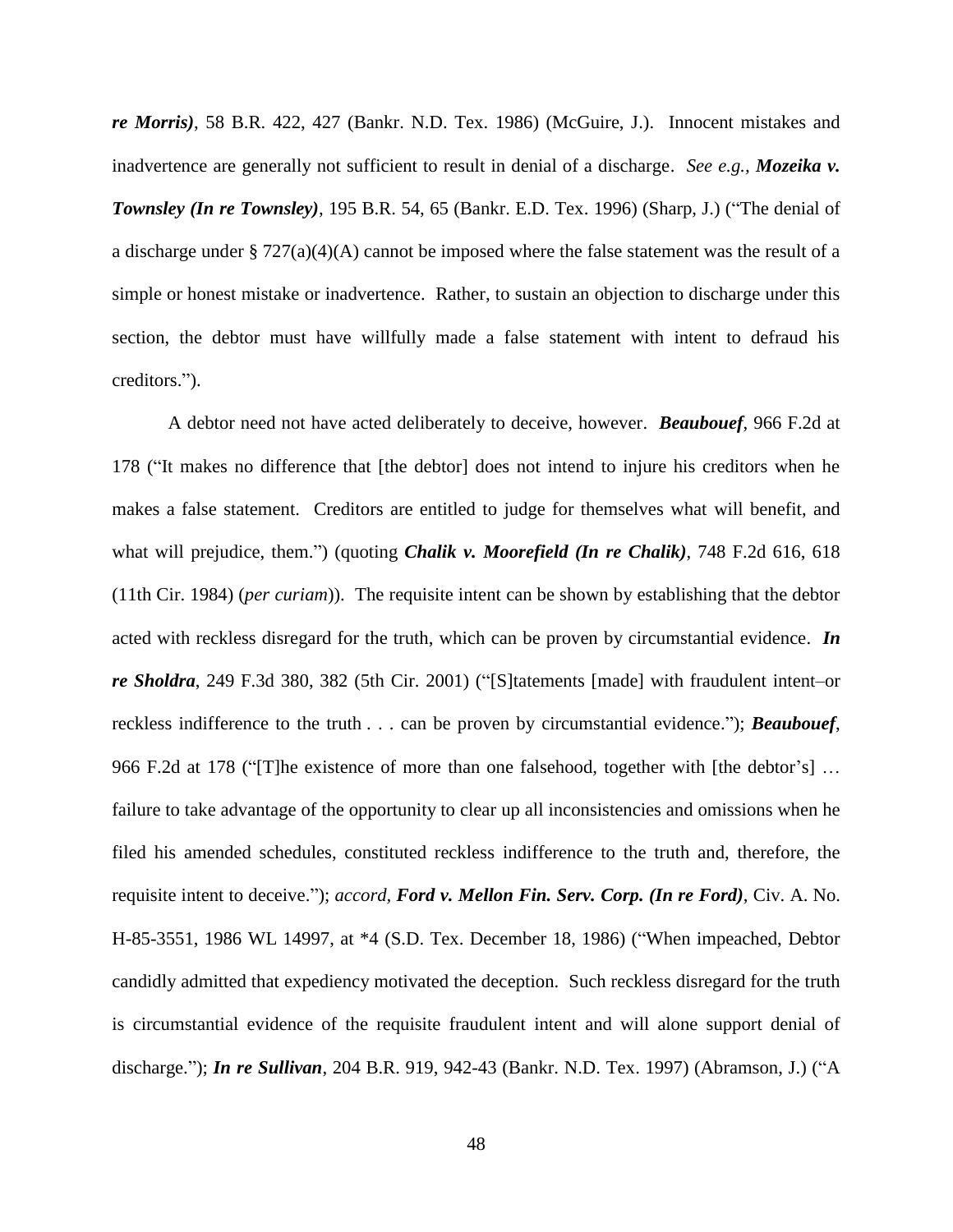series of even innocent mistakes or omissions can constitute evidence of a pattern of reckless disregard for the truth. . . . Thus, courts look at the circumstances surrounding the omissions to determine whether they were intentional.") (citing *Morris*, 58 B.R. at 428).

The evidence before the Court is replete with Defendant's false oaths. In summary form, here are Defendant's omissions and false statements:

- 1. Defendant changed his story multiple times regarding the ownership of vehicles (Motor Home, 2002 Ford Truck, 2007 Honda Odyssey, and Grand Junction Fifth Wheel Trailer). His first SOFA did not disclose that he had transferred the vehicles to the Trust within two years of filing bankruptcy. (UST - 2). Defendant then amended his SOFA to reflect that he transferred the vehicles to the Willawall Investments Trust. (UST - 52). Defendant also stated at his § 341 meeting that his swimming pool maintenance company – Willawall Investment, Inc. – owned the vehicles. (*See* Transcript of § 341 meeting, September 30, 2011). Defendant also testified at trial that he transferred the swimming pool company and all his assets to Jose Contreras, an employee of the pool business that was being paid \$10.00/hour, in exchange for Contreras's promise to pay Defendant \$10,000 at some unspecified date. After Defendant's § 341 meeting, Defendant amended his Schedules and stated in his Schedule B that he owned the vehicles.  $(UST - 4)$ . Defendant amended his SOFA and Schedules again to show that the Trust owned the vehicles.  $(UST-5)$ .
- 2. Defendant did not disclose in his SOFA, question #10 that he transferred Willawall Investments Inc. within two years of filing bankruptcy. Defendant stated at his § 341 meeting that he sold Willawall Investments Inc. to Contreras for \$10,000, and that Contreras would pay Defendant at some unspecified future date.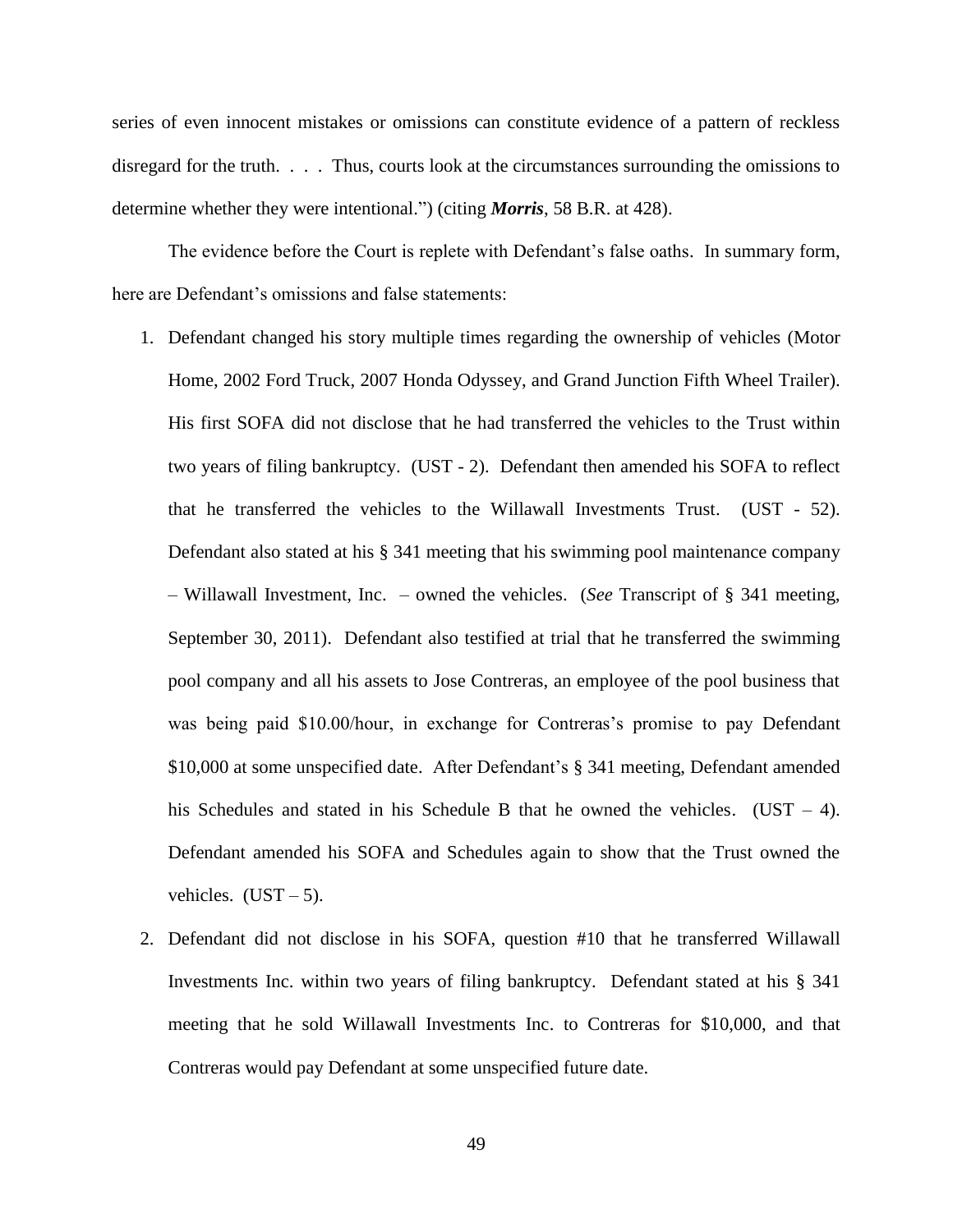- 3. Defendant did not disclose on his SOFA, question #10 that he and his wife transferred over \$300,000 in cash to the Trust in the two years prior to filing bankruptcy. Although Defendant argued that his wife made the transfers, the evidence showed that Defendant made the transfers from the Joint Account to the JP Morgan Trust Account because Defendant was in control of the Trust both before and after the transfers and he was the person who filled out the deposit slips.  $(UST - 52-75)$ .
- 4. Defendant did not disclose the Chase Trust Account and the Compass Trust Account.

Defendant has not satisfactorily explained the omissions and discrepancies in his SOFA and Schedules. The "mistakes" are neither innocent nor inadvertent. The multiple sworn Schedules and SOFA's show a pattern indicating lack of honesty. The Fifth Circuit has noted that when the schedules and statements contain omissions and inconsistencies, they can evidence a pattern of deceit that supports fraudulent intent. *In re Dupre*, 145 F. App'x 855, 856 (5th Cir. 2005).

Defendant argues that he made changes to his schedules and statements to cure the omissions. In this case, the amendments do not cure the omissions. The Fifth Circuit has found that once the debtor's wrongful and reckless conduct has been exposed; the debtor may not escape the consequences of such conduct by simply amending his schedules and disclosing the omitted assets. *Sholdra*, 249 F.3d at 382-83. Even accepting Defendant's argument in this instance as credible, Defendant cannot explain why it took so many amendments to disclose hidden property or why, once he made certain disclosures, his Schedules and SOFA were still inaccurate and contradicted earlier amendments. Further, even during the course of trial, Defendant made inconsistent statements, particularly with regard to how Universal K-9 was funded and operated.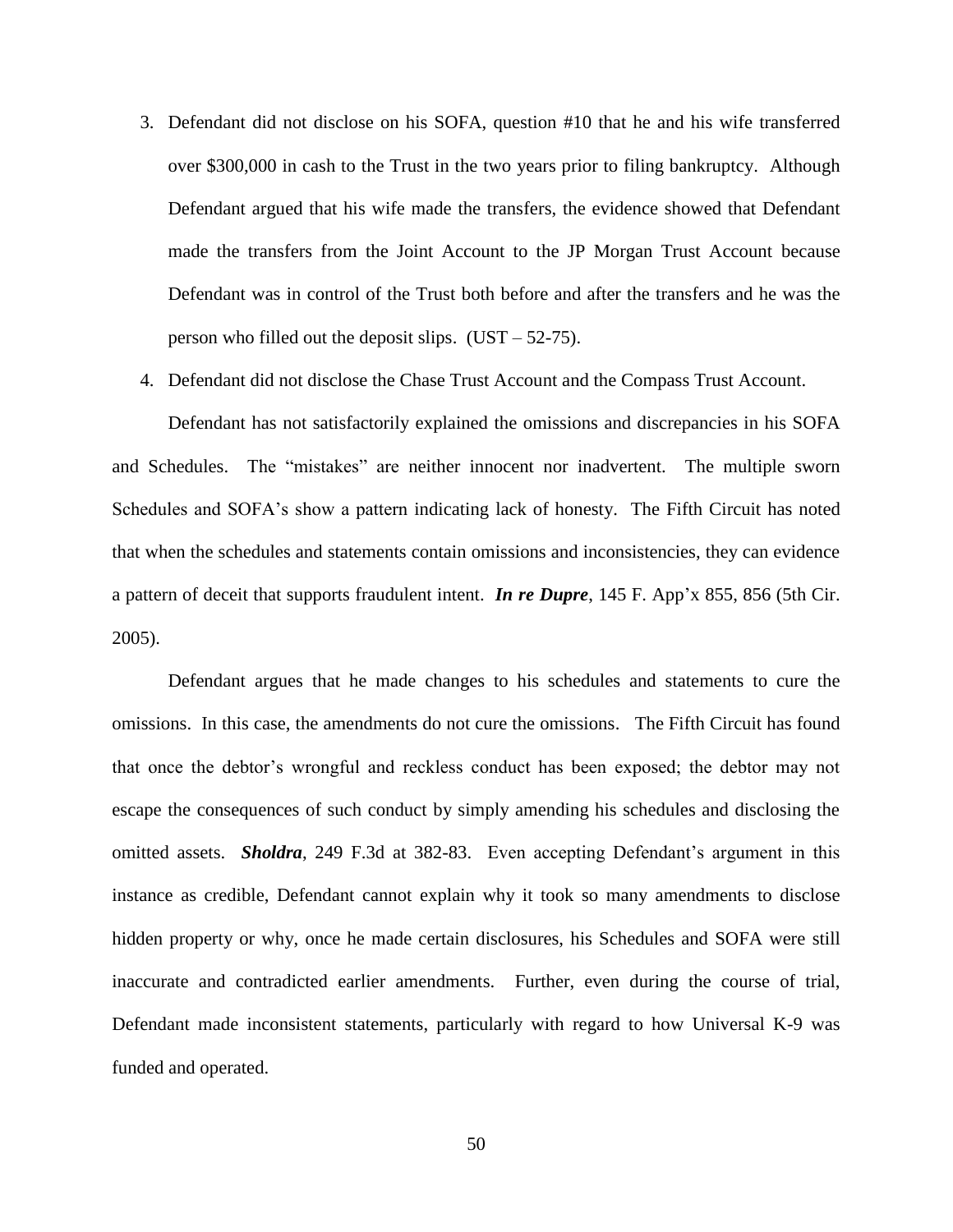The omission of the Chase Trust Account and Compass Trust Account is inexplicable. The Fifth Circuit has ruled that "few, if any, assets are more material to a consumer debtor's financial affairs than a bank account, for it is from that kind of assets that the creditors can discern not only the overall picture of the debtor's financial affairs, but also detail the debtor's finances." *Pratt*, 411 F.3d at 567.

The Plaintiffs demonstrated that the disbursements from the Trust accounts went to pay for Defendant and his daughter's living expenses – mortgage, utilities, food, and necessities. The U.S. Trustee provided a summary at trial that showed that the Trust was paying for Defendant's meals on a daily basis. Further, although Snell and Stouwie did at times serve as trustees, the only person with the requisite control and access over the Trust was Defendant. Defendant treated the Trust accounts as his own accounts that he used to pay his own personal expenses. Accepting Defendant's argument that he honestly believed that he did not need to disclose the Trust accounts because they were not his personal accounts, SOFA question #14 requires the debtor to disclose property owned by another that the debtor controls. This question required Defendant to disclose the Trust accounts. *See In re Riley*, 128 B.R. 567, 569 (Bankr. N.D. Ok. 1991) (The debtor does not have the option to decide which questions in the SOFA he answers or how he answers them. All questions on the SOFA should be answered completely and honestly). The Trust was not set up for the benefit of Defendant's daughter; it was simply a device to shield assets from creditor claims and provide Defendant with a ready source of income without any accountability to the estate.

### **E. Section 727(a)(5)**

Section 727(a)(5) provides that a debtor will be denied a discharge where the debtor fails to explain satisfactorily the loss of assets or deficiency of assets to meet the debtor's liabilities.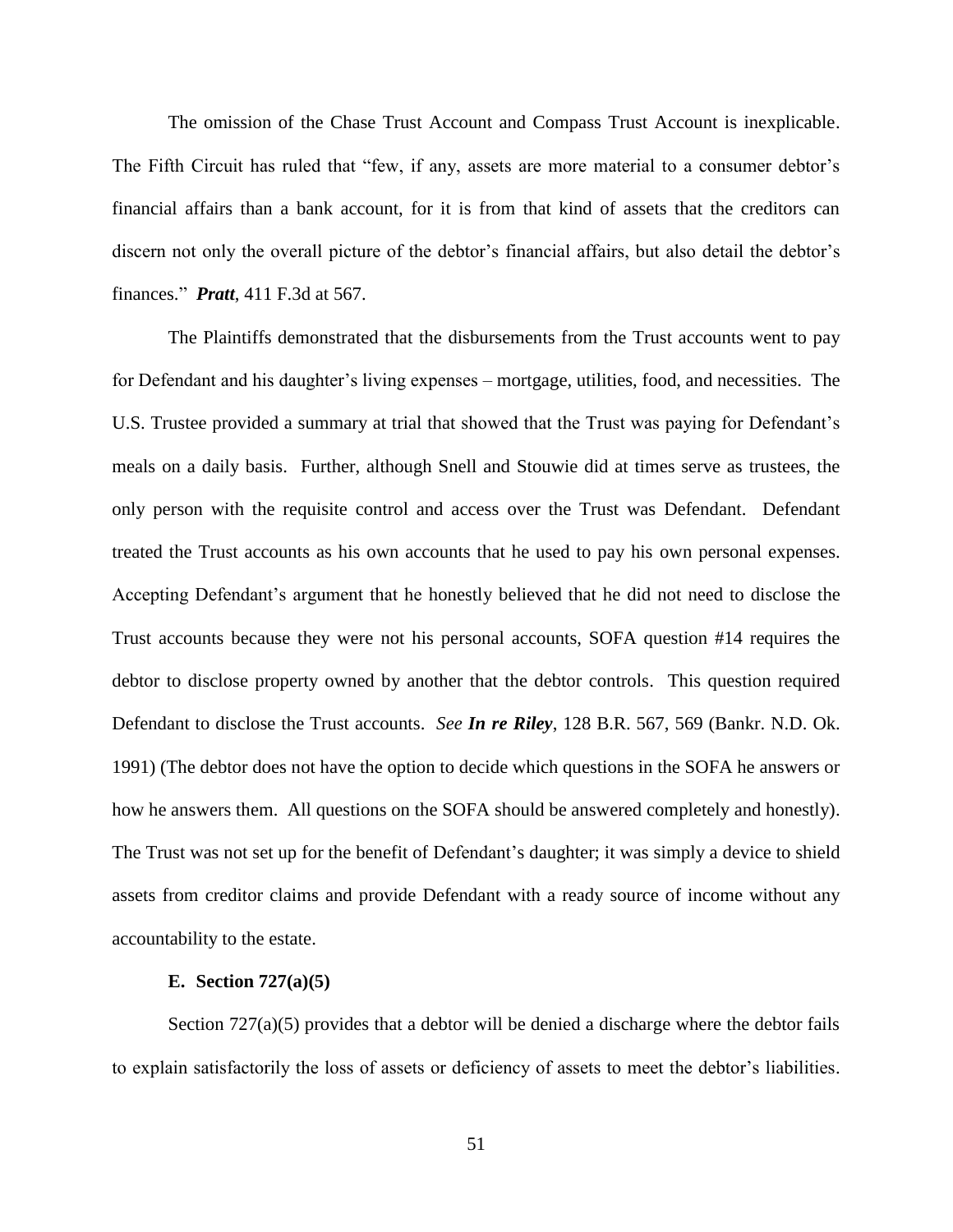Section 727(a)(5) does not require specific allegations of fraud but does require that the plaintiff identify which assets have been lost. *See Nof v. Gannon*, 173 B.R. 313 (Bankr. S.D.N.Y. 1994) (denial of discharge warranted on fraudulent withholding of information).

The initial burden is on plaintiffs to show some evidence that assets have been lost and then the debtor to explain what happened to the assets. *See Chalik*, 748 F.2d at 619 (11th Cir. 1984) (*per curiam*) (denial of discharge warranted for failure to explain loan of \$130,000 to debtor). The burden on the debtor is to explain satisfactorily to the Court what has happened because the debtor has access to the operative facts. *Poolquip-McNeme, Inc. v. Hubbard (In re Hubbard)*, 96 B.R. 739, 742 (Bankr. W.D. Tex. 1989).

Plaintiffs showed that Defendant transferred all of his personal assets into the Willawall Trust. Defendant explained that he did so for the benefit of his daughter. Defendant could not explain, however, why most of the cash put into the Trust was spent on him, and not his daughter. Defendant could also not explain why he needed to create a Compass Bank account for the Trust when he already had a Trust Account at JP Morgan Chase Bank. Defendant did not explain why he designated Snell and Stouwie as trustees of the Trust, yet continued to control the Trust bank accounts and spend Trust monies on him. Defendant further could not account for how the Trust monies were spent on him. Defendant did not explain why he retained a life estate in his home and gave the Trust a remainder interest. Defendant cannot account or show how \$166,000 was used to fund Universal K-9, nor can he show what happened to the guard dogs. In sum, Defendant has not provided the Court or the creditors with satisfactory documentary proof of the loss of the assets or credible testimony that explains the disposition of these assets. As such, the Court finds that Defendant is denied his discharge under  $\S 727(a)(5)$ .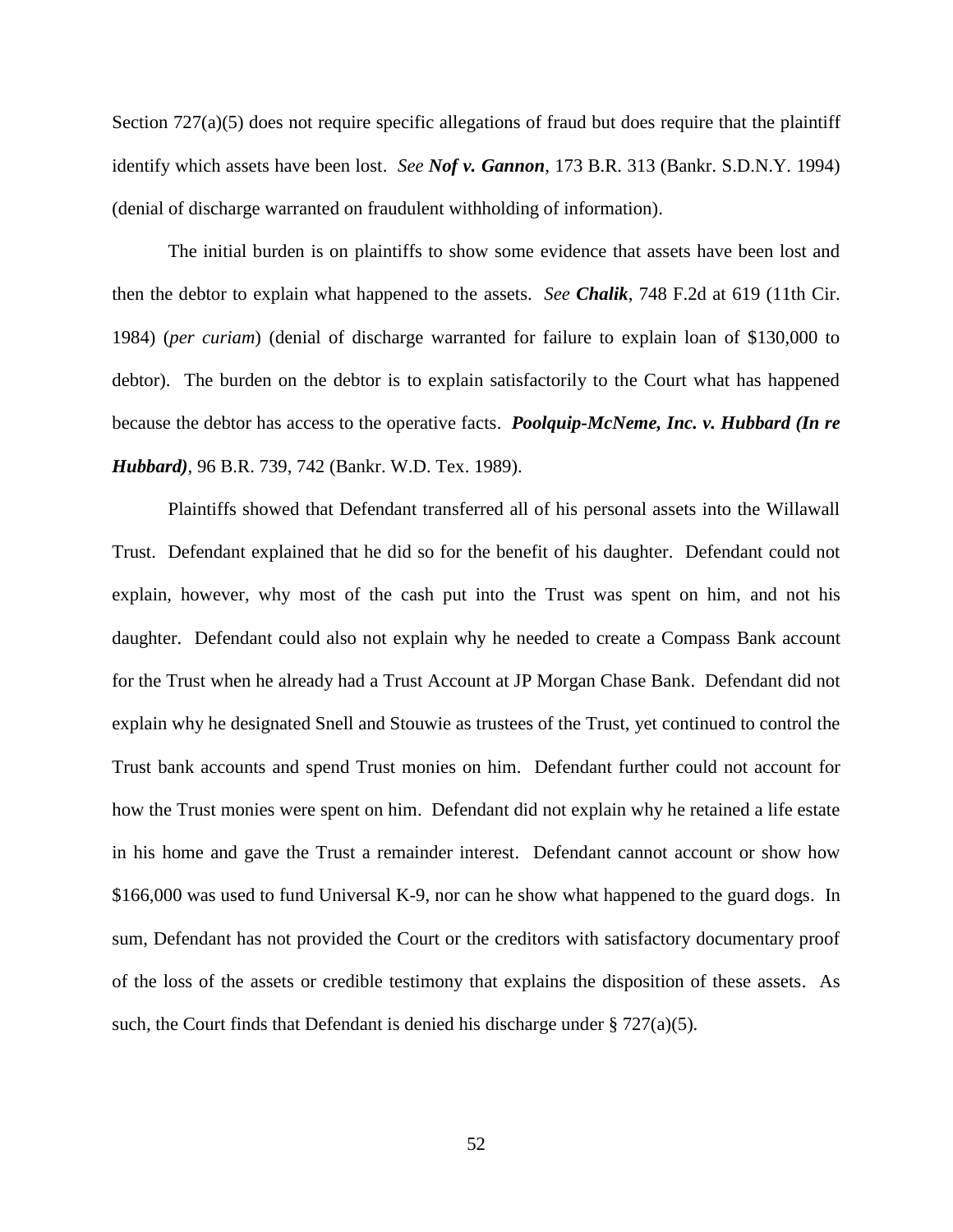## **III. Non-dischargeability Under 11 U.S.C. § 523(a)(6)**

Section  $523(a)(6)$  provides that an individual debtor will not get a discharge from any debt "for willful and malicious injury by the debtor to another entity or to the property of another entity." For the act to be willful and malicious "a debtor must have acted with 'objective substantial certainty or subjective motive' to inflict injury." *In re Williams*, 337 F.3d 504, 508- 09 (5th Cir. 2003) (citing *In re Miller*, 156 F.3d 598, 603 (5th Cir. 1998)). Whether the acts were substantially certain to cause injury (the "objective test") is based on "whether the [d]efendant's actions, which from a reasonable person's standpoint were substantially certain to result in harm, are such that the court ought to infer that the debtor's *subjective* intent was to inflict a willful and malicious injury on the Plaintiff." *In re Powers*, 421 B.R. 326, 335 (Bankr. W.D. Tex. 2009) (emphasis in original). A subjective motive to cause harm (the "subjective test") exists when a tortfeasor acts "deliberately and intentionally, in knowing disregard of the rights of another." *See Miller*, 156 F.3d at 605-06 (adopting the definition of "implied malice" from *In re Nance*, 566 F.2d 602, 611 (1st Cir. 1977)).

The Supreme Court has determined that the word "willful" under  $\S$  523(a)(6) modifies the word "injury," indicating that a finding of nondischargeability requires a deliberate or intentional injury, not merely a deliberate act that results in injury. *Kawaauhua v. Geiger*, 523 U.S. 57, 61 (1998). In defining the term "malicious" under § 523(a)(6), the Fifth Circuit holds that it means "implied malice," as opposed to "special malice." *Miller*, 156 F.3d at 605. "Implied malice" means "acts done with the actual intent to cause injury," whereas "special malice" requires a showing of a motive to harm. *Id.* The Fifth Circuit, in recognizing that the definition of implied malice is the same standard used by the Supreme Court for "willful injury,"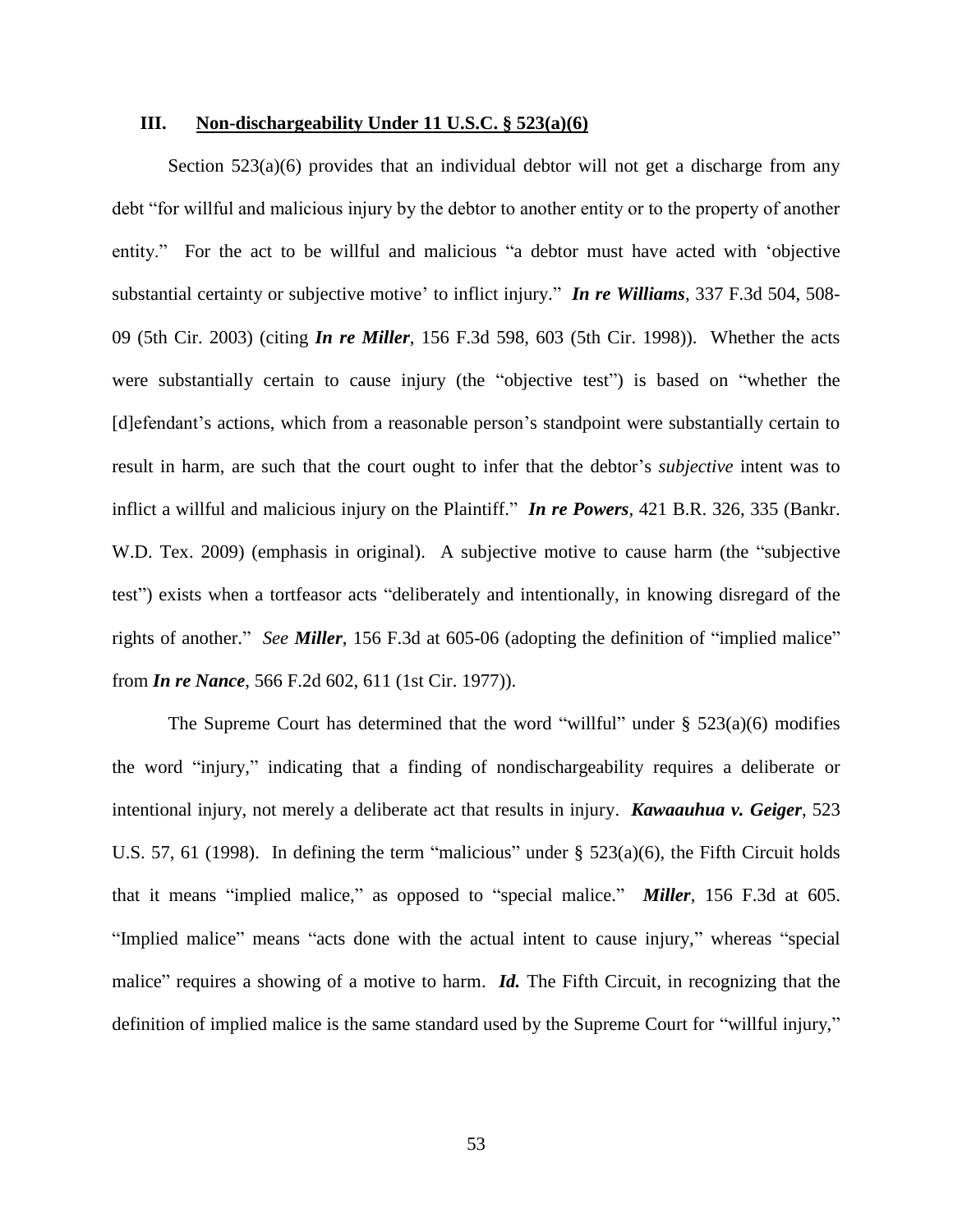held that a finding of implied malice can render a debt non-dischargeable under § 523(a)(6). *Id.* (discussing *Kawaauhua*, 523 U.S. 57).

In analyzing a dischargeability of debt determination under  $\S$  523(a)(6), the Court must examine the events or facts that caused the plaintiff harm. Here, Defendant filed four lawsuits against the Lowry Plaintiffs. The first was a mandamus action seeking AMS business records that Defendant dismissed before the state court could rule on the Lowry Plaintiffs' defenses to the suit.  $(PL - 127)$ . The other three lawsuits involved suits in which Defendant sought damages. In the second lawsuit that Defendant filed, he accused Lowry of "accounting regularities, fraudulent management practices, money laundering: and other acts of malfeasance.  $(PL - 128)$ . The Court granted Lowry's motion to dismiss for want of jurisdiction.  $(PL - 128)$ . Defendant then filed a second suit for damages against Lowry and AMS, and made similar allegations of impropriety against Lowry and AMS as Defendant had in the first suit for damages.  $(PL - 129)$ . Defendant non-suited this case but not before the state court ordered sanctions against Defendant for harassing AMS and making frivolous arguments against AMS for seeking relief that failed to comport with existing law.  $(PL - 129B)$ . The state court found Defendant liable for \$4,000 in expenses for bringing a frivolous cause of action and \$5,000 in attorney's fees.  $(PL - 129B)$ . Defendant then filed a fourth suit against AMS asserting the same allegations of fraud and malfeasance, plus also alleging collusion between AMS and the Shavano Rogers Swim Club to facilitate further acts of fraud and malfeasance against homeowners. This suit was also dismissed and included an award of attorney's fees and costs against Defendant for initiating yet another frivolous lawsuit.

Additionally, the Court heard a taped conversation between Defendant and Jeffcoat in which Defendant told his then wife in a profanity laced tirade that he would have considered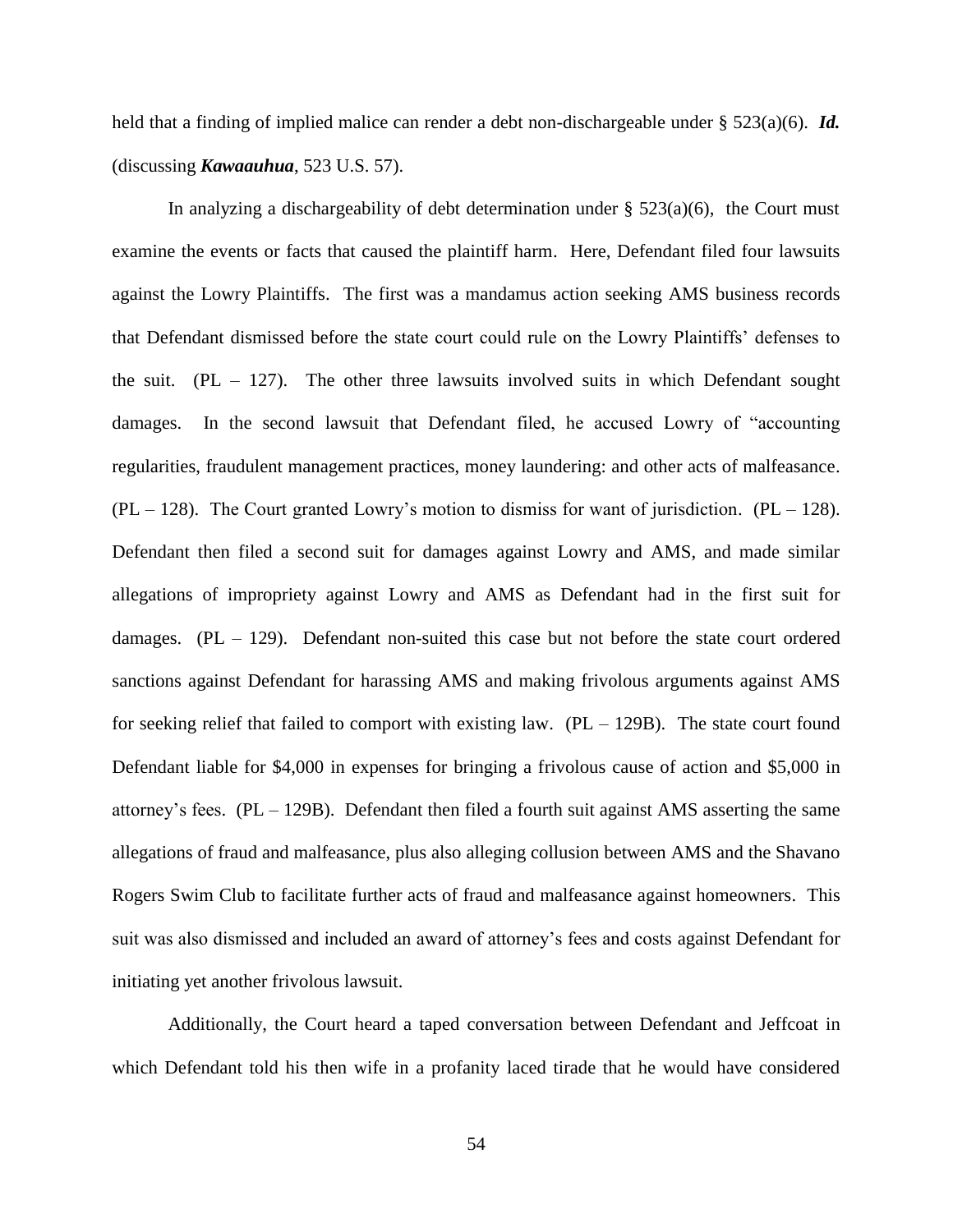beating Lowry, stuffing her in the trunk of his car, and leaving her on the side of the road as an alternative to filing suit against Lowry and AMS.  $(PL - 155)$ .

While the Court recognizes that it has already denied Defendant his discharge for multiple reasons under § 727, the Court finds that in the alternative that the sanctions awards are non-dischargeable under § 523(a)(6). Defendant's clear intent and motive in filing four lawsuits against the Lowry Plaintiffs was to maliciously and willfully harm their business reputation, good standing, and ability to manage their client HOAs. Defendant's sole purpose in filing the suits was to destroy Lowry and AMS. Defendant's objective intent was to cause the Lowry Plaintiffs harm, and he knew that filing the lawsuits would injure AMS and Lowry's business reputation. From a subjective perspective, Defendant's actions were willful and malicious. He filed frivolous lawsuits, posted harmful and inaccurate allegations against AMS and Lowry on the internet, and even considered physically harming Lowry in an effort to destroy her and her business.

Likewise, the damages awarded to the Plaintiff in the FCRA action are non-dischargeable under § 523(a)(6). Defendant obtained Lowry's consumer report for the sole purpose of attempting to discredit and embarrass her publicly and within the business community. Defendant posted Lowry's consumer report to a publicly available website with full knowledge that such publication of sensitive and private information was substantially certain to cause her harm.  $(PL - 164)$ . As evidenced by the taped conversation between Croft and Jeffcoat, Defendant posted Lowry's credit report willfully and maliciously to the Reliance website in an attempt to harm her reputation, her credibility, and her business.  $(PL - 155)$ . This Court finds that Defendant's objective intent was to cause Lowry harm because a reasonable person would conclude that posting a person's credit report on the internet is substantially certain to result in